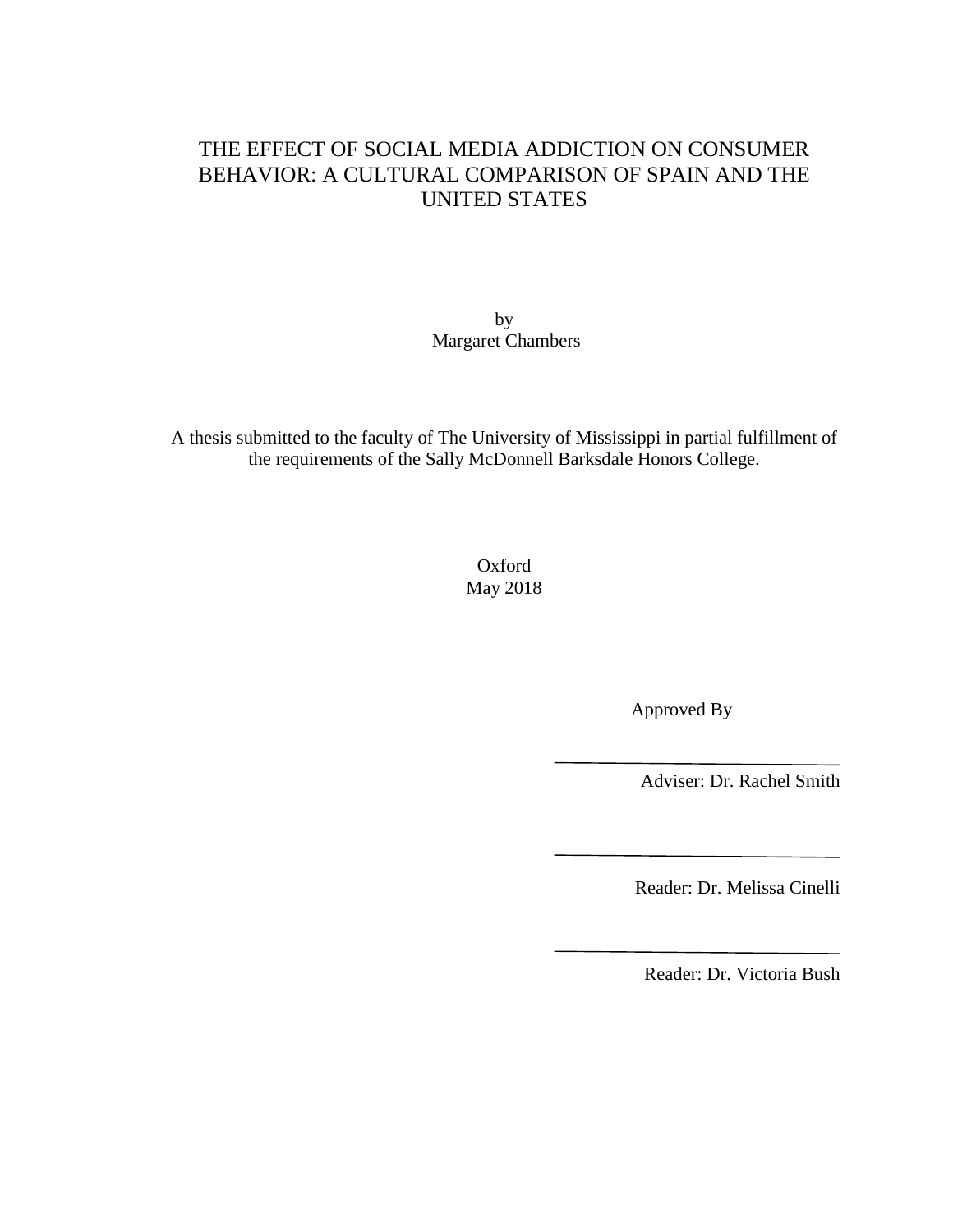© 2018 Margaret Ashley Chambers ALL RIGHTS RESERVED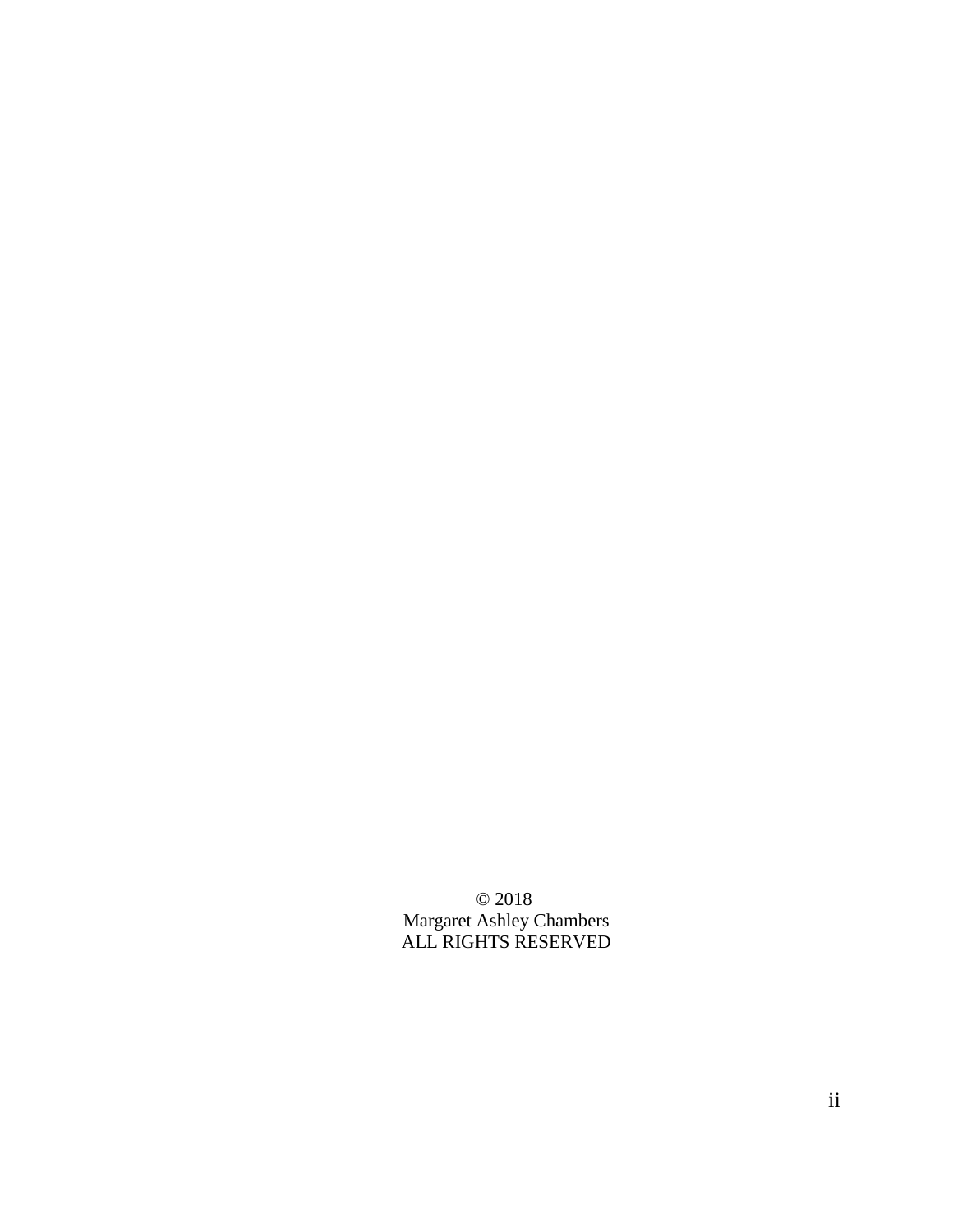This is dedicated to my parents, to whom I owe everything.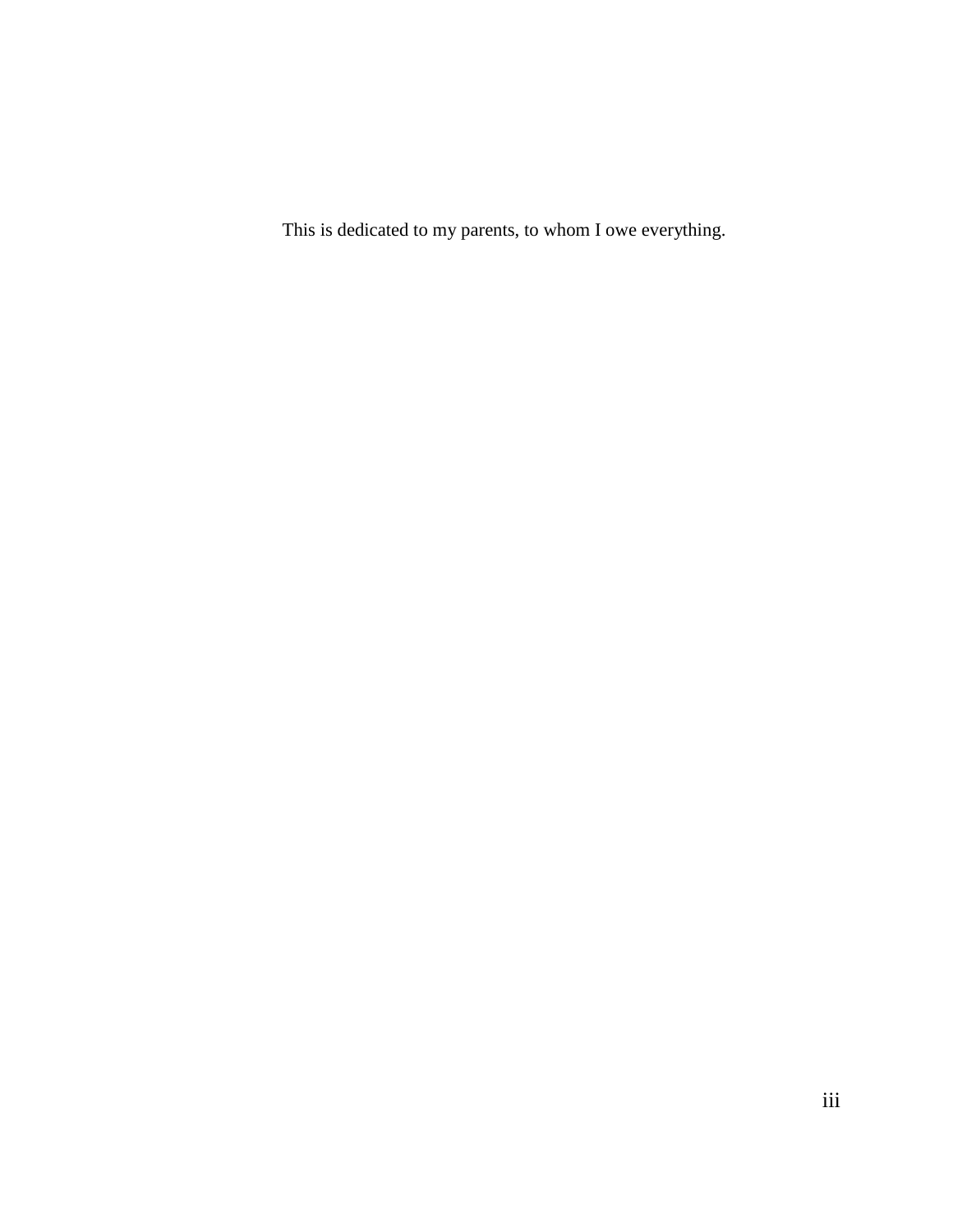# ACKNOWLEDGEMENTS

I would like to thank my advisor, Dr. Smith, for taking on this project even though we had to work from two different towns.

I would like to thank all my friends for being so supportive during this process.

I would also like to thank the Sally McDonnell Barksdale Honors College for giving me the opportunity to be challenged and to grow as a person and scholar. Without this experience, I would not have been able to live in the beauty city of Barcelona for five weeks and learn more than I could have ever imagined.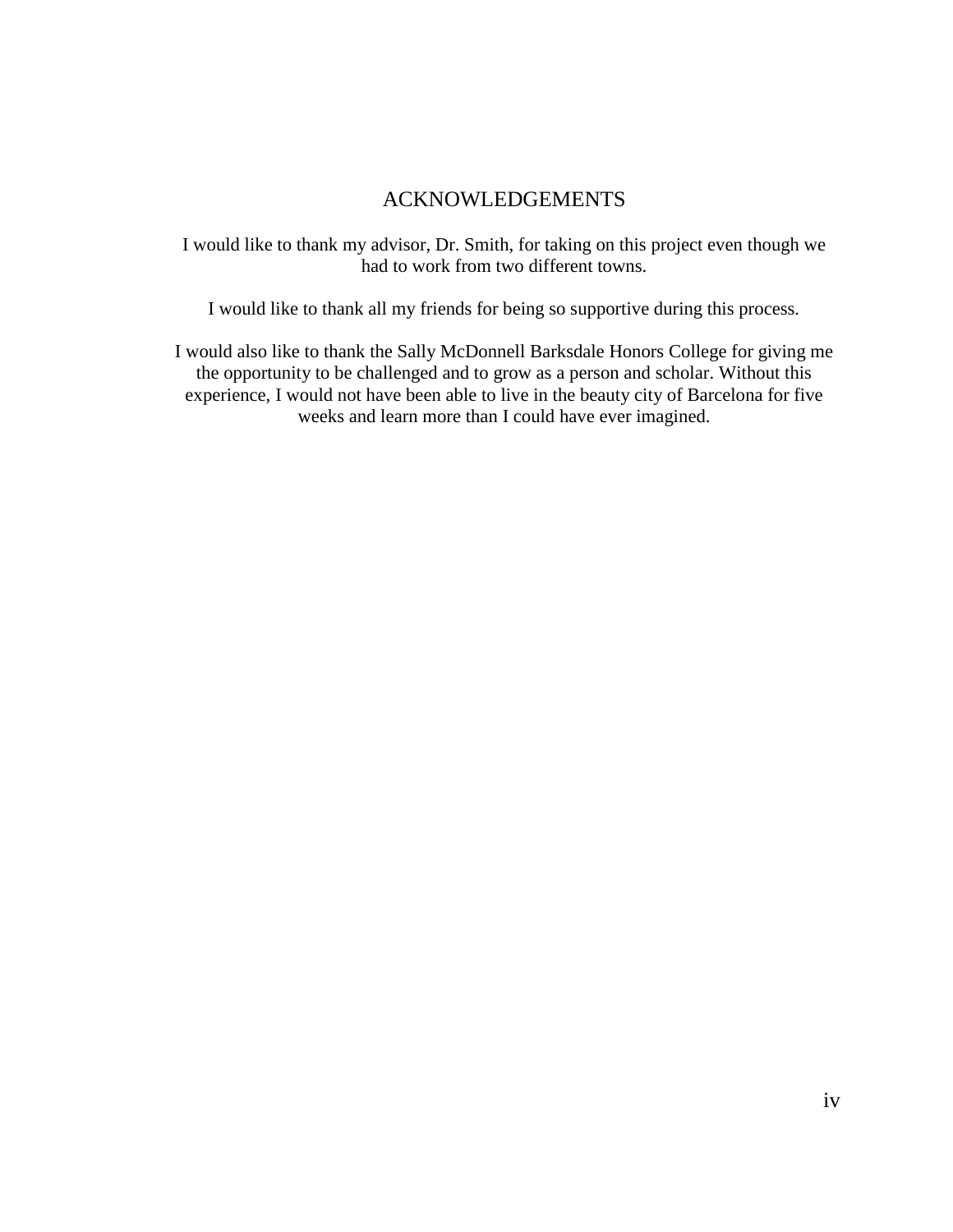#### ABSTRACT

# MARGARET CHAMBERS: The Effect of Social Media Addiction on Consumer Behavior: A Cultural Comparison of Spain and the United States (Under Direction of Rachel Smith)

This paper will look at the new issue of social media addiction, how it has affected consumers' behaviors and their interactions with companies, and whether cultural components play a role in this. It will specifically look at the differences between the Spanish and American cultures. I conducted literature searches from the databases in the University of Mississippi library. I researched social interaction theories, social media, The Addiction Theory, and compared the two cultures.

The second source of research I used was primary observational research conducted while I lived in Barcelona for five weeks. The observations were made at different points of the day and in different locations in attempts to gather the most diverse and accurate data. The findings uncovered the differences between how everyday Spaniards and American use social media and how the businesses use it to target their consumers. It also showed what cultural aspects affect social media use and can affect the propensity to get addicted to something. The results of this paper ended up defining the minor differences between the cultures social media use and addiction.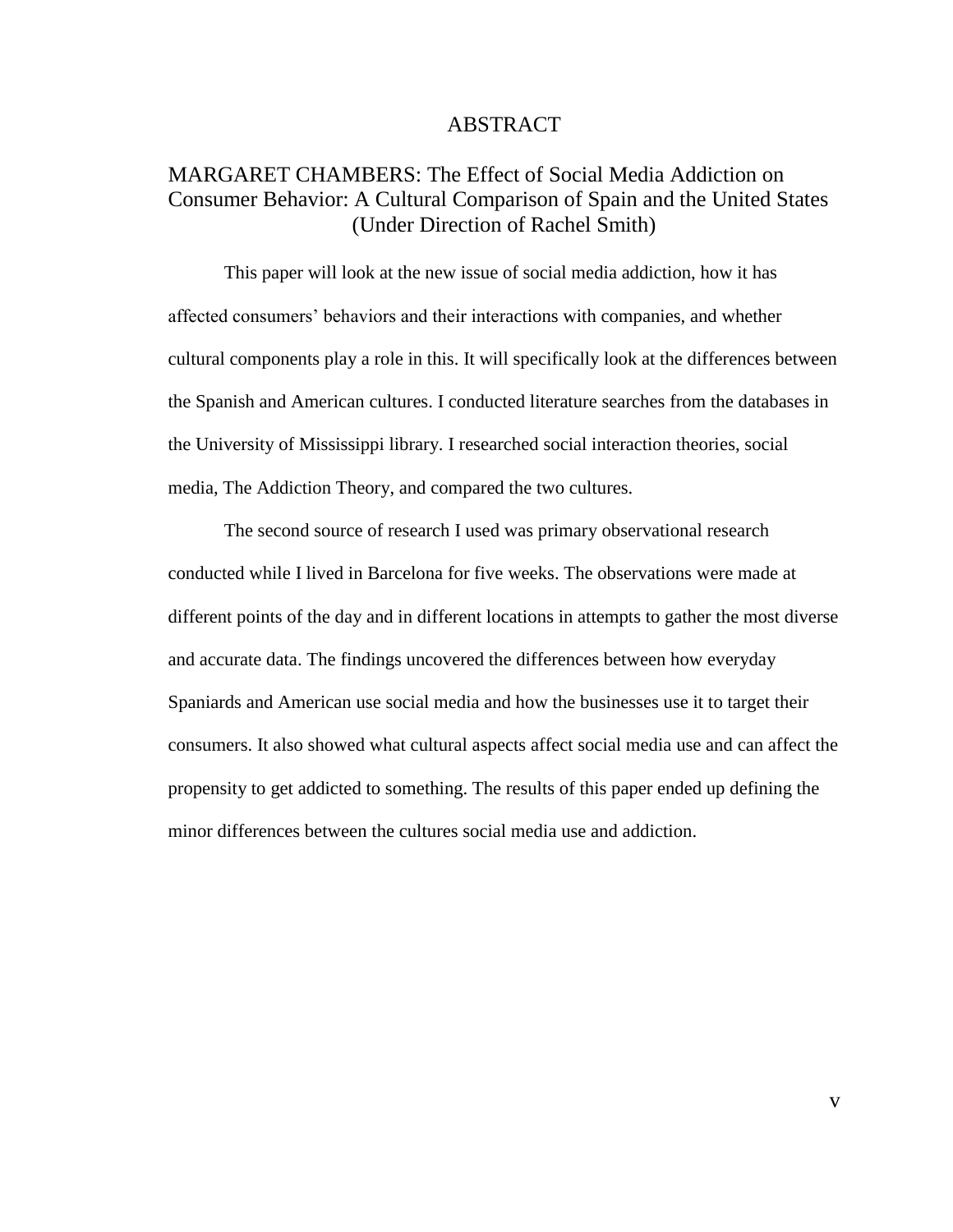# TABLE OF CONTENTS

| <b>CHAPTER ONE: SOCIAL</b>                                                    |
|-------------------------------------------------------------------------------|
| <b>CHAPTER TWO: ADDICTION</b>                                                 |
| <b>CHAPTER THREE: SOCIAL MEDIA</b>                                            |
| CHAPTER FOUR: HOW BUSINESSES USE SOCIAL MEDIA TO INFLUENCE<br><b>CONSUMER</b> |
| <b>CHAPTER FIVE: CULTURAL COMPARISON: SPAIN AND</b>                           |
| <b>CHAPTER SIX: OBSERVATIONAL</b>                                             |
|                                                                               |
|                                                                               |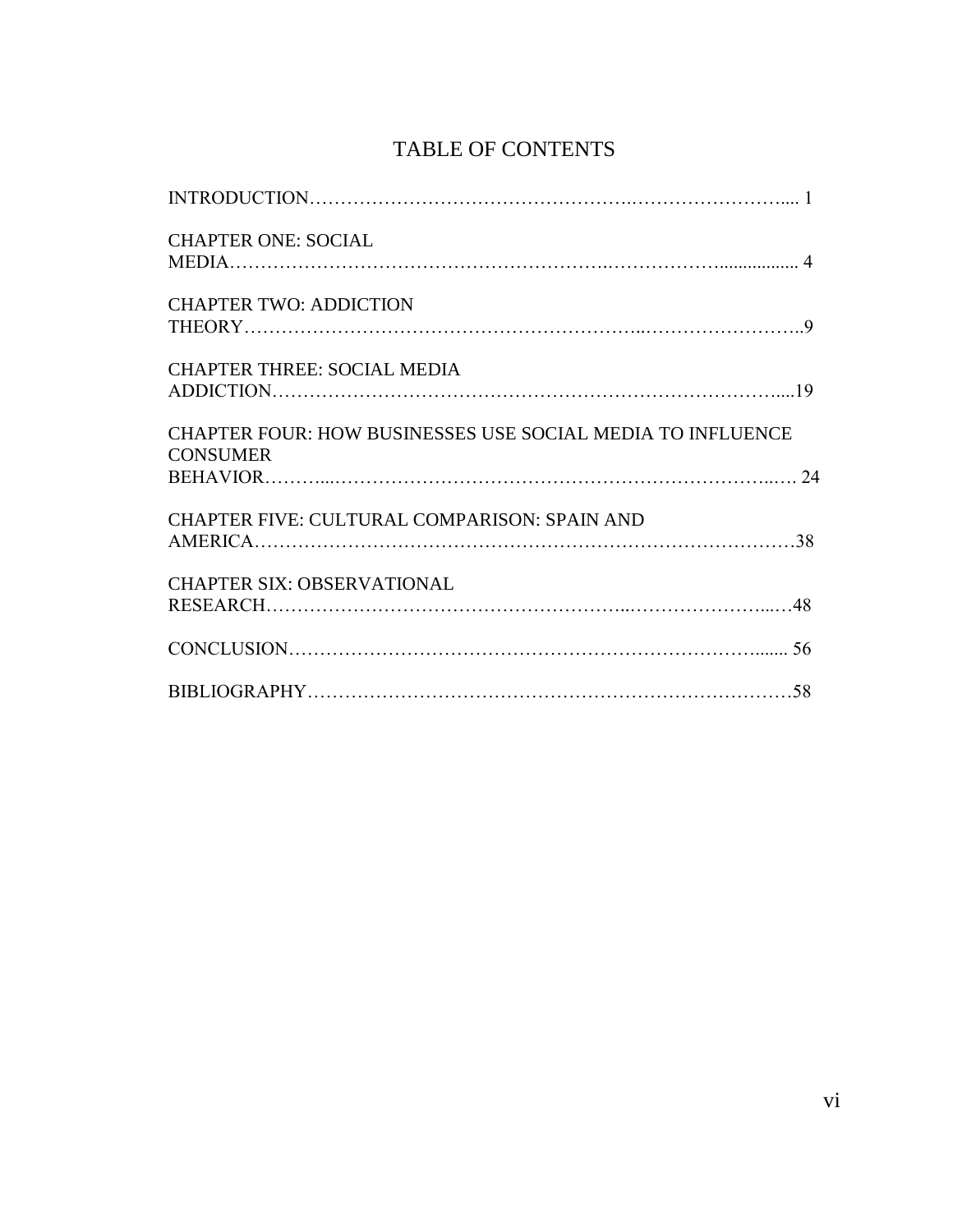# INTRODUCTION

Social media is a major part of modern day interactions, from how people communicate with their friends and families, to how they interact with companies. Over the past few decades, the use of social media in everyday life has increased exponentially. In 2005, only 5% of adult Americans were on at least one social media site, now that number has risen to 69% (Social Media Fact Sheet, 2017). The Internet has the highest usage rate in North America, with 78.6% of the population, Oceania is second, with 67.6%. Europe is the third highest, with 63.2% (Gamboa, 2014). In general, social media use has been characterized by Millennials and their overwhelming presence on the sites. However even 80% of Americans ages 30-49 and 64% of Americans from 50-64 use social media, making it a part of almost every age group (Social Media Fact Sheet, 2017). 90% of American adults use social media every day and 24% of adolescents are on social media "almost constantly" (Perrin, 2015; Lenhart, 2015). The spread of social media use across generations has caused it to become a new force in society. This rapid and drastic change in societal interactions has also affected how people interact and communicate with one another.

Businesses use social media as a cheap and effective marketing too. It allows the companies to better communicate with their consumers. Company use of social media increases consumer satisfaction, customer loyalty, and consumer awareness of brands. Social media affects up to 47% of millennials purchases (Roesler, 2015). However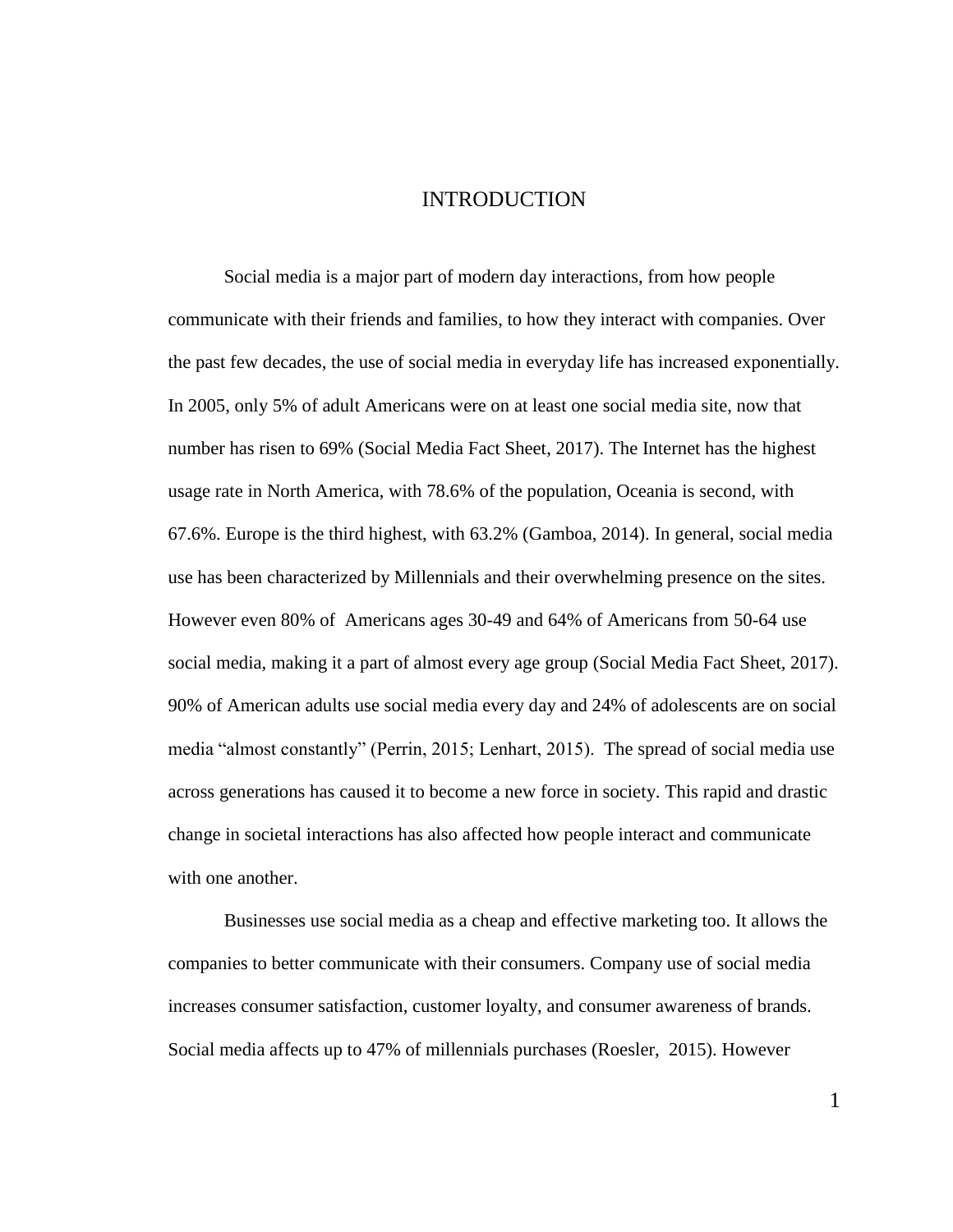millennials are not the only people affected by social media. Data suggest that one in three overall American consumers' purchases are affected by social media. Consumers that avidly use social media and let it affect their buying habits are likely to spend four times more money than consumers not affected by social media. This means that someone who uses social media regularly to find products that interest them, spend four times more money than other consumers. Along with an effect on overall consumer behaviors, social media affects each product category differently. For example, a clothing boutique targeting young women will have a different relationship with social media advertising than a senior living home that attempts to target elders. Companies must pay attention to the different effects in their product categories to maximize their profits and better their marketing strategy towards their target market.

Social media is a practice that can be used on a regular basis with normal effects, but can also be taken too far in an addictive manner. Addiction is a part of every society and it is usually centered around negative practices, but sometimes it is a commonplace practice that people take too far (Nutt, 2013). Each society has different addictive properties. Along with an extreme shift societal shift such as the Internet boom, there also comes behavioral changes within the society. An America survey was conducted where 54% of all respondents and 75% of millennials said that they feel some level of addiction to their social media accounts (Cabral, 2011). This excessive usage of social media is always perpetuated by the popularization and continual development of mobile devices. These devices make the Internet and social media accessible at all times, and help support the relationships and communication connections created by the media sites (Kim, 2016). This addiction can lead to neglect of one's real life, mood change and mental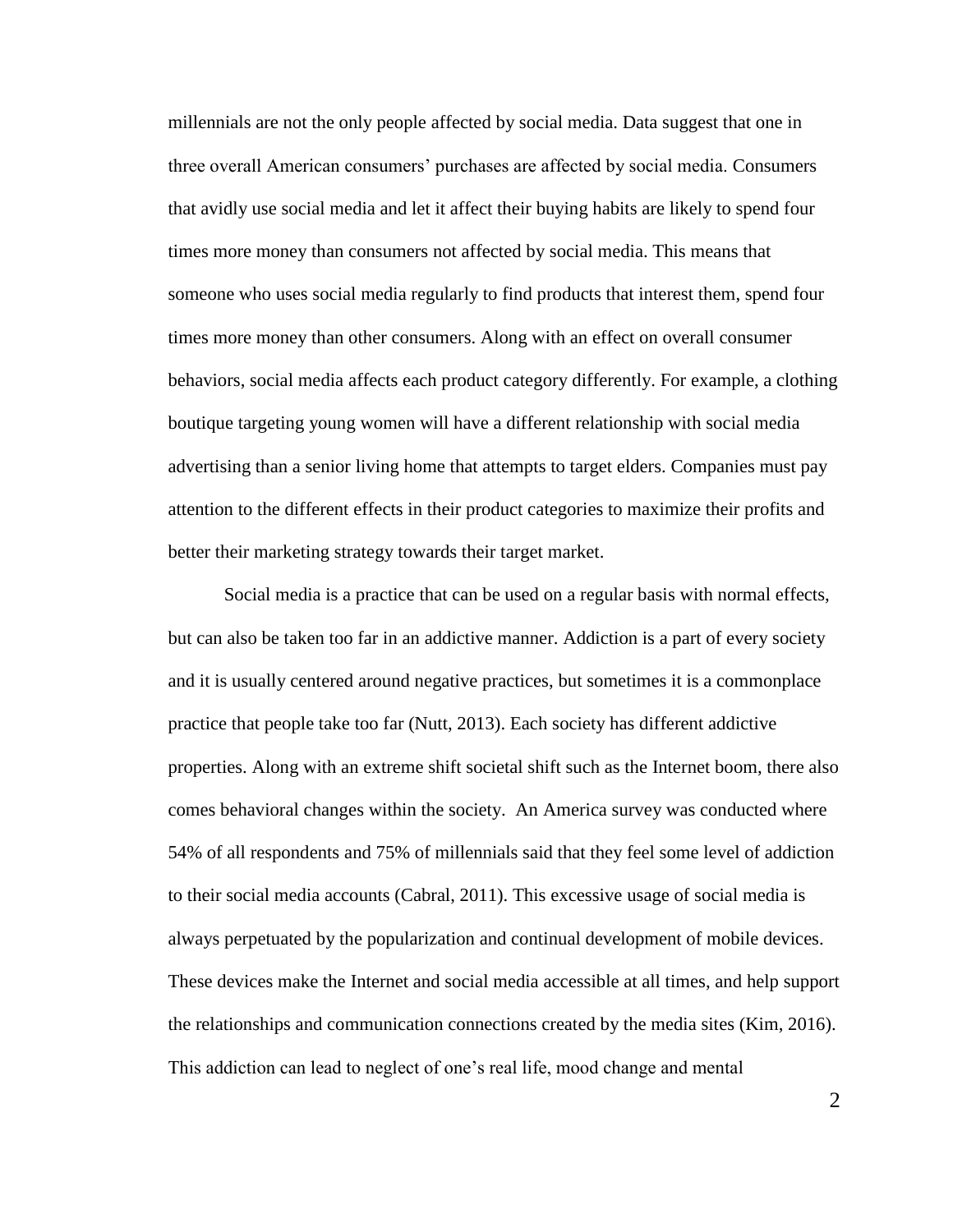preoccupation. The addictive aspect of social media has the potential to also be a factor in how social media affects consumer behavior (Scheinbaum, 2017).

Since social media has such a strong effect on consumers behaviors and their personal lives, its effects can also change related to culture. Different cultures have different uses for social media, as well as different characteristics of consumers and businesses (Poushter, 2017). Addiction is a human trait that spreads across many different cultures. Western cultures are the most adept to social media due to the fact that they have the most technological advances; however, other countries around the world such as South Korea, Russia and Brazil, are also relevant in the social media world. Although the penetration is not high, at over 1 billion, Asia has the highest number of Internet users (Gamboa, 2014). The differences in the countries uses of social media can also be based off of their cultural characteristics and traditions. Spain and the United States are both westernized countries but they have different traditions and expectations. A culture's propensity to addiction affects their use of social media and subsequently their consumer behavior.

This paper will explore how addictive behaviors that are related to social media use effects consumer buying behaviors, specifically in the Spanish and American cultures. It will compare Spanish and American millenials and their social media habits, along with their consumer behaviors and how addiction might play a role. It will first look at social media theories and how they affect societal behavior, then dive deeper into the addiction theory and what causes someone to be at risk for addiction. Social media addiction and social media's role in businesses and consumers behaviors will give a background for how an addiction to social media may affect consumers buying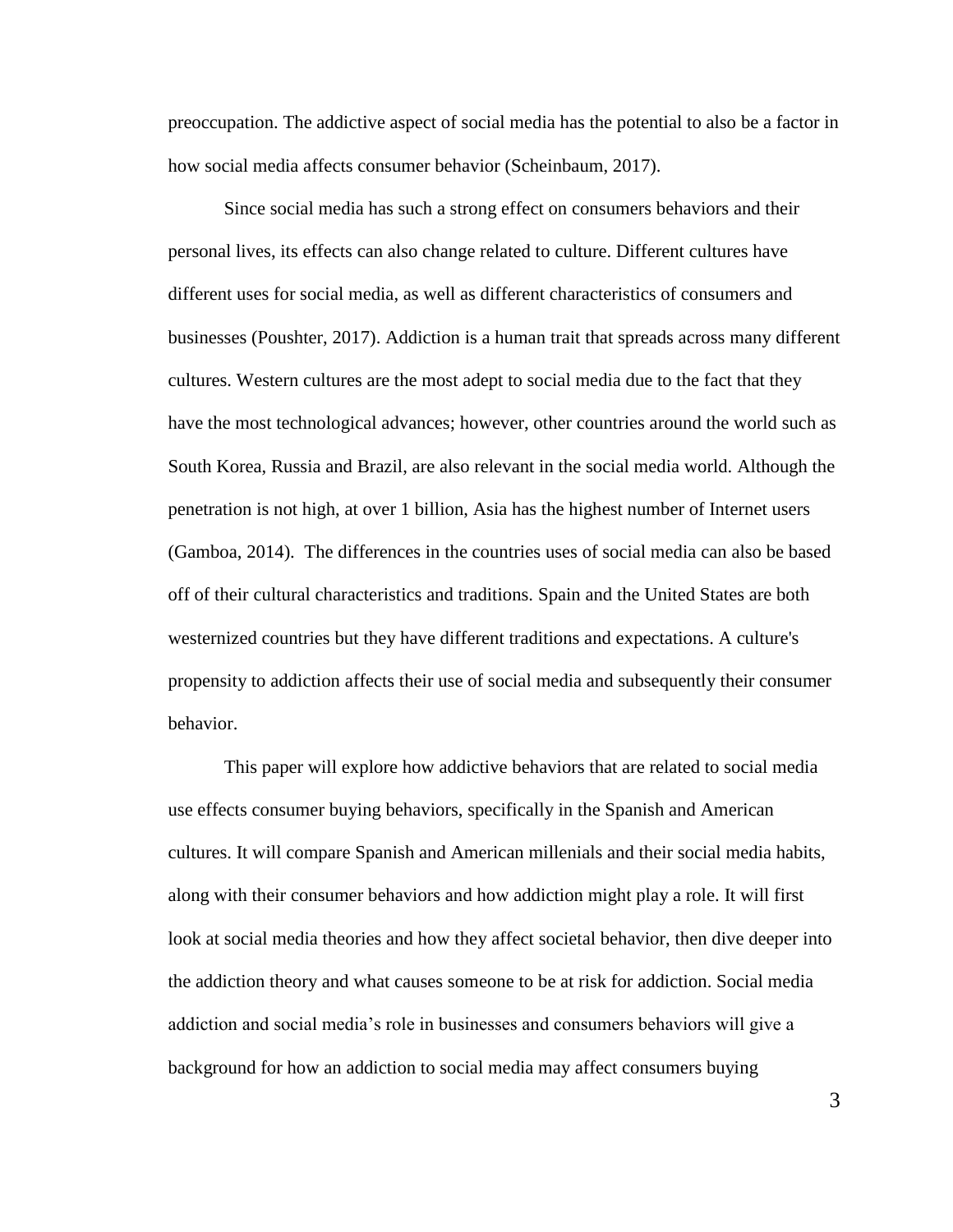behaviors. Hofstede's dimensions will also be discussed in regard to America and Spain, along with being used to make predictions about the differences between the two cultures and potential effects that has these differences have. Lastly, using observational research from Barcelona, I will do a cultural analysis to compare the propensity for addiction with social media use and consumer habits in either country to determine to likelihood of effect. This leads me to my conclusions, which are based on the research of social media, addiction and cultural differences of Spain and America, along with the observational research I conducted in Barcelona.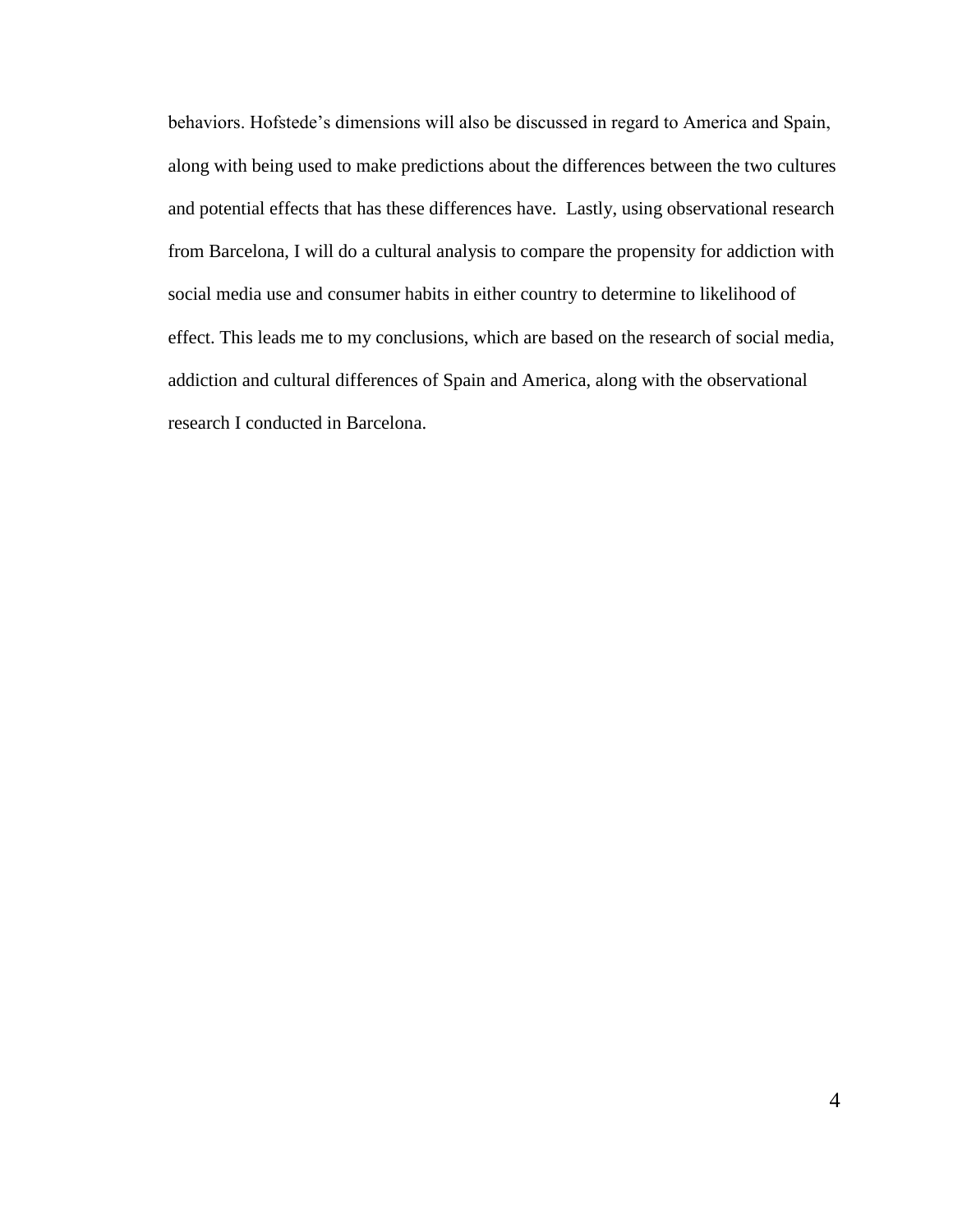# SOCIAL MEDIA

Social media is a new platform that has been considered the cause of major changes to our society and how the world does business. The definition of social media is "a group of Internet-based applications that build on the ideological and technological foundations of Web 2.0, and allow the creation and exchange of user generated content" (Kaplan and Haenlein 2010, pg. 61). However, interaction in this way, isn't completely a new thing. In Jose van Dijck's "Culture of Connectivity: A Critical History of Social Media", she discusses how humans have always had an innate need for connection and connectivity, and subsequently was always creating new ways of connecting (Dijck, 2013). The first defined "social media" site was created in 1997 and was called "Six Degrees". It was the first to create the idea of making a profile of yourself and "adding" other members to be your friends, essentially creating a unique virtual network. In 2002 Friendster followed, and then in 2004 the powerhouse Facebook was officially launched (Colaiacovo, 2016). MySpace claimed its spot as the largest social network site from 2005-2008, and had a large role in popularizing social media . Today Facebook has 1.8 billion users worldwide (Chaffey, 2017). 2005 gave us YouTube, closely followed by Twitter in 2006. 2010 was the year for Pinterest and Instagram, and 2011 was the launch of Snapchat (Colaiacovo, 2016). The dates of the social media leaders launches shows how fast the industry moved and expanded, along with the drastic effect it had on society and how people interacted with one another. The sites listed above are considered the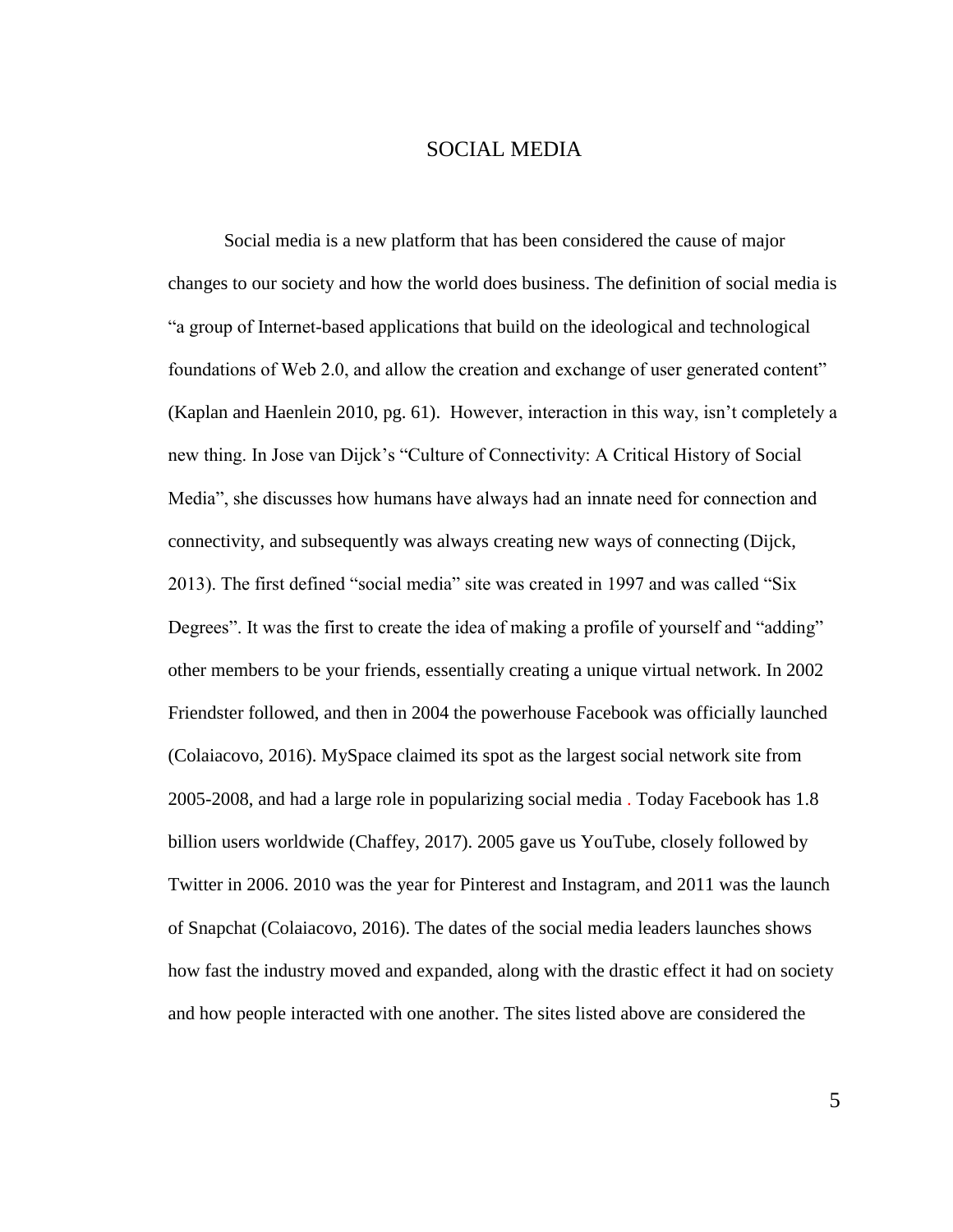major social media sites, but smaller and less popular sites were consistently being created in between the launches of these main sites.

Social media is unique from other forms of mass media because it has many different communication styles, and all the communication is done instantaneously. Social media contains aspects of multiple communication theories, including: one-to-one, one-to-many and many-to-many. The One-to-One communication theory demonstrates when there is a relationship only between two separate entities, but information flows only to those entities (Balbi, 2016). Social media is not often a One-to-One platform, as the people on it have many different "followers" and interactions with other people. However the direct messages and chats that are offered by most social media sites are considered One-to-One as they take place between only two participants. It allows for there to be one sender and one receiver of the information. Snapchat is a great example of the One-to-One communication theory over social media. Users have the option of posting a Snapchat story for all of their friends to view or creating a group Snapchat message, which involves more than just one information receiver (Roberts, 2017). Still, there are 400 million snaps that have been sent and 88% of those are sent from one individual to another (Mulshine, 2015). This individual sending encompasses the One-to-One theory.

The One-to-Many theory generally applies to traditional mass media. It is defined by one sender and many receivers of the information provided by the sender. A news outlet would publish the information and many consumers would receive the information. The identity of the sender or the reader does not have to be known. Individuals social media profiles can also demonstrates this type of communication. When someone posts a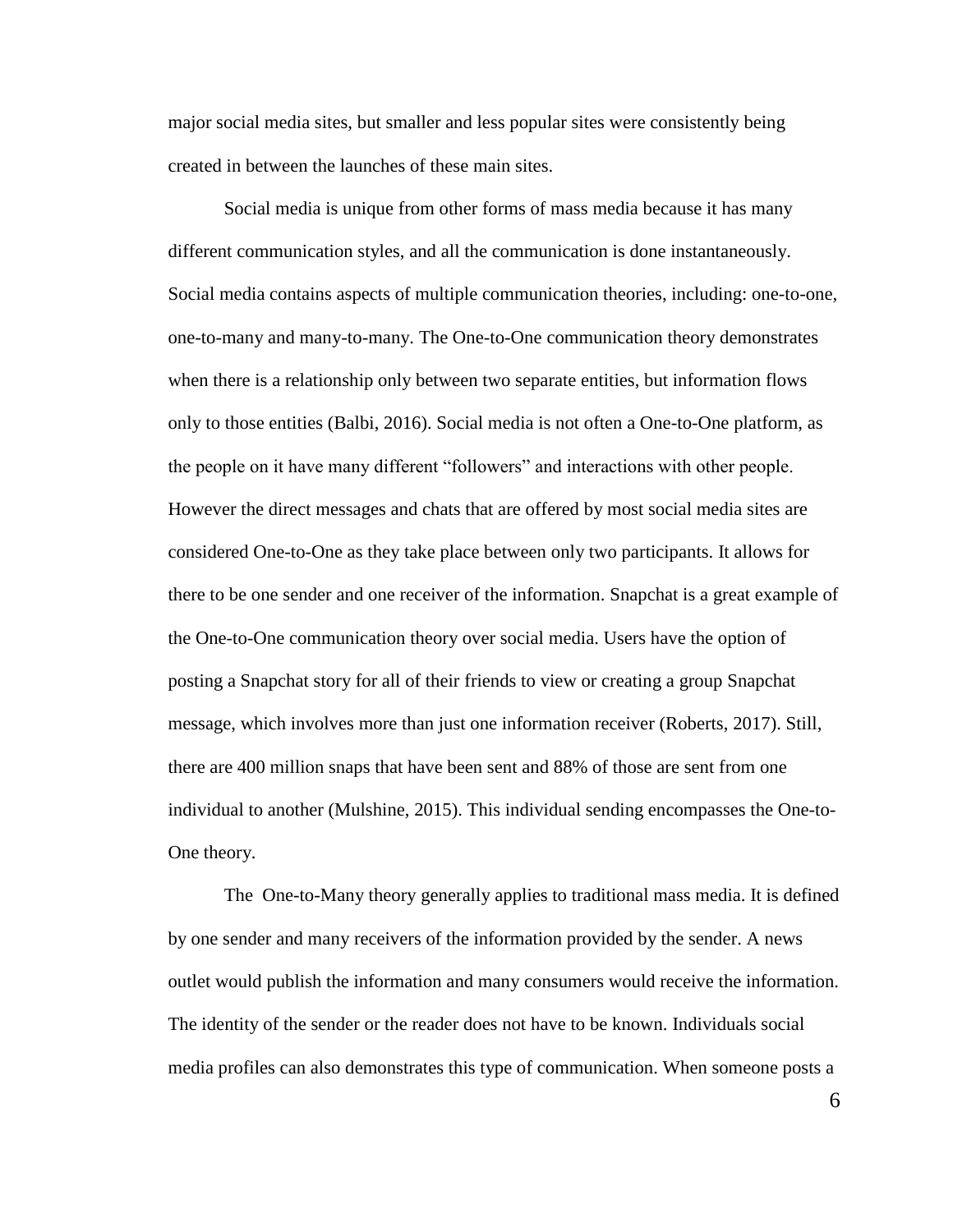text post or a picture to their profile on any social media, they are the singular sender of information and all of their followers receive the information (Peters, 1998). This theory was also commonly used by businesses, as the firm would release the information and it would be received by many consumers (Peters, 1998). The biggest shift that social media has created in societal communication is the shift from One-to-Many towards Many-to-Many (Ngai, et al., 2015).

The Many-to-Many communication paradigm is the basis of internet interaction to date. Anyone can receive and distribute information through the internet. This type of communication require multiple different users on either end of the communication chain (Petterson, 2012). An aspect of this communication theory in relation to the Internet is the ability to share information across sites. In social media, you can "Share" articles and posts across social media sites, as well as "tag" people in posts (Ngai, et al., 2013). The sharing of media across sites created a new abilities for a member to provide information to other members. This specific use of social media diffuses information faster through the members of a society and creates more of discussion among members.

These changes in society and communication have led businesses to have to adapt and integrate social media into their business plans to help stay relevant. Businesses have grown to start using social media for external and internal uses (Arnaboldi, 2016). The external users targeted by the firm's social media practices are part of the company's target market and they use each person's private networks on social media as a place to market their firm (Arnaboldi, 2016). 89% of companies use Facebook as their number one external social media source and LinkedIn was their second at 83% (Mangles, 2017). Social media has also been used to increase communication and spread information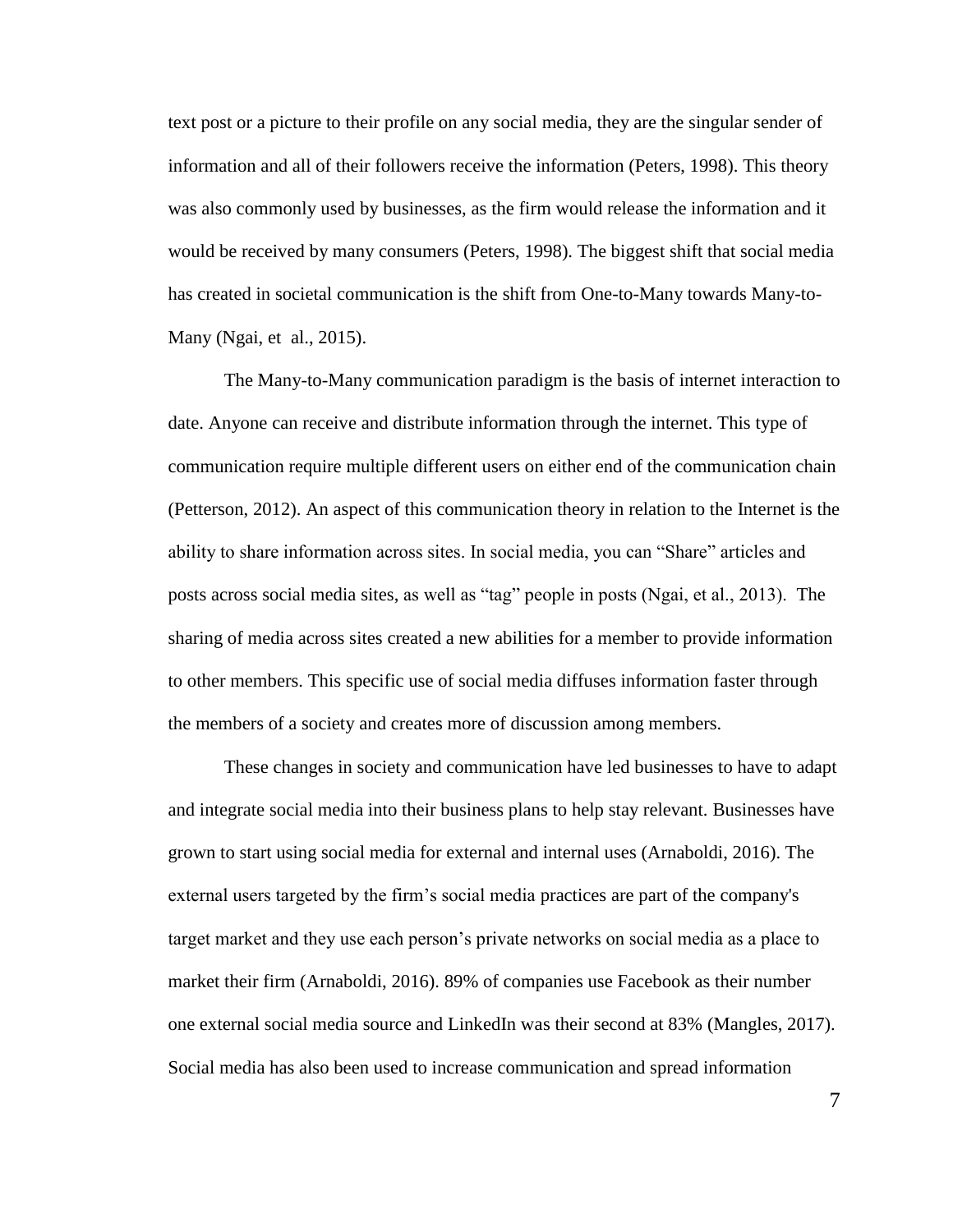internally in companies between their employees. Some companies create their own internal social media outlets, as opposed to using ones that are already provided for them.

In sum, social media has had a forever altering effect on how we communicate as individual societies and on a global scale. This shift has created changes in businesses, consumers and cultures. The change in societal structure could be so large in the future, more societies could begin to blend together. The new force that social media has initiated will also be analyzed and used to determine the effect it has on addiction, as well as consumer behavior. However, the extent to which social media has permeated a society can depend on the culture and certain aspects of the culture. This will be explored further.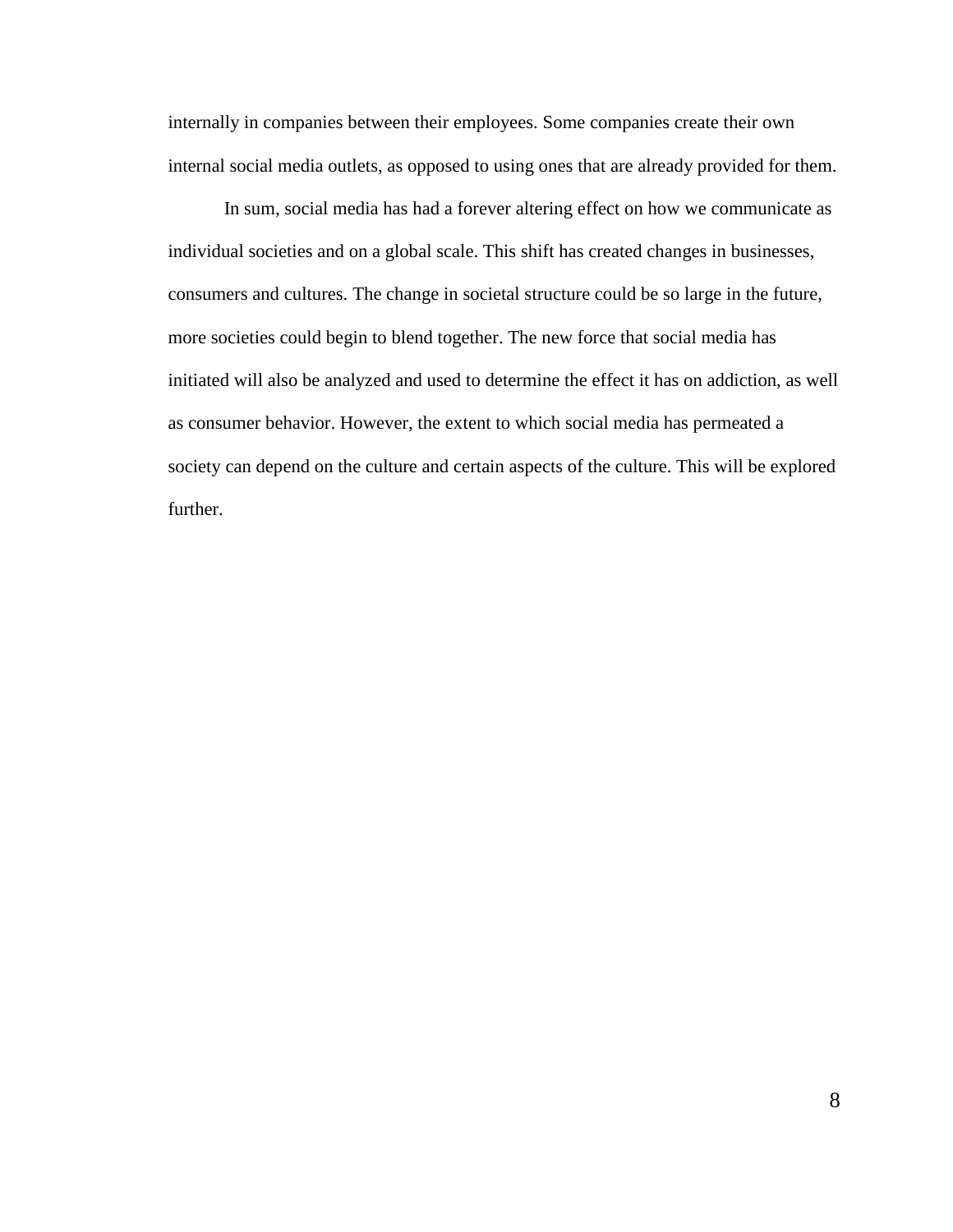## ADDICTION THEORY

For as long as we know, humans have always struggled with addictions. References to addiction have made as far back as Ancient Greece, when there were writings of drinking alcohol affecting the Kings in negative ways (Dewey, 1893). The most widely known types of addictions are to alcohol and drugs. The desires that cause addiction can be based on physiological reactions by the body, but not all addiction requires those responses. Technically, addiction is an abstract thing, as it is related to human emotions and cannot be seen as a physical object (West, 2013). Addiction has been studied over centuries due to its complicated nature and consequently there has been a struggle to create an all-encompassing definition of what addiction truly is. At first addiction was seen as a moral failing, then with more examination it eventually came to light that addiction was a medical disease as opposed to just a character flaw (West, 2013).

The original definition of addictions were centered around drugs and alcohol, highlighting the fact that stopping usage of them led to physiological symptoms. Recently, the definition has shifted to be related to the impairment of a person's judgement about a specific behavior that may have negative effects to them, even though they may have a desire to abstain from the behavior (West, 2013). To create a definition for addiction, there is a need to distinguish between the definition of addiction and dependence. "Dependence" is a term related to a person's physical state, and their need to use a substance in order to not experience withdrawal symptoms. A person who needs alcohol in order to avoid getting a headache and the sweats is physically dependent on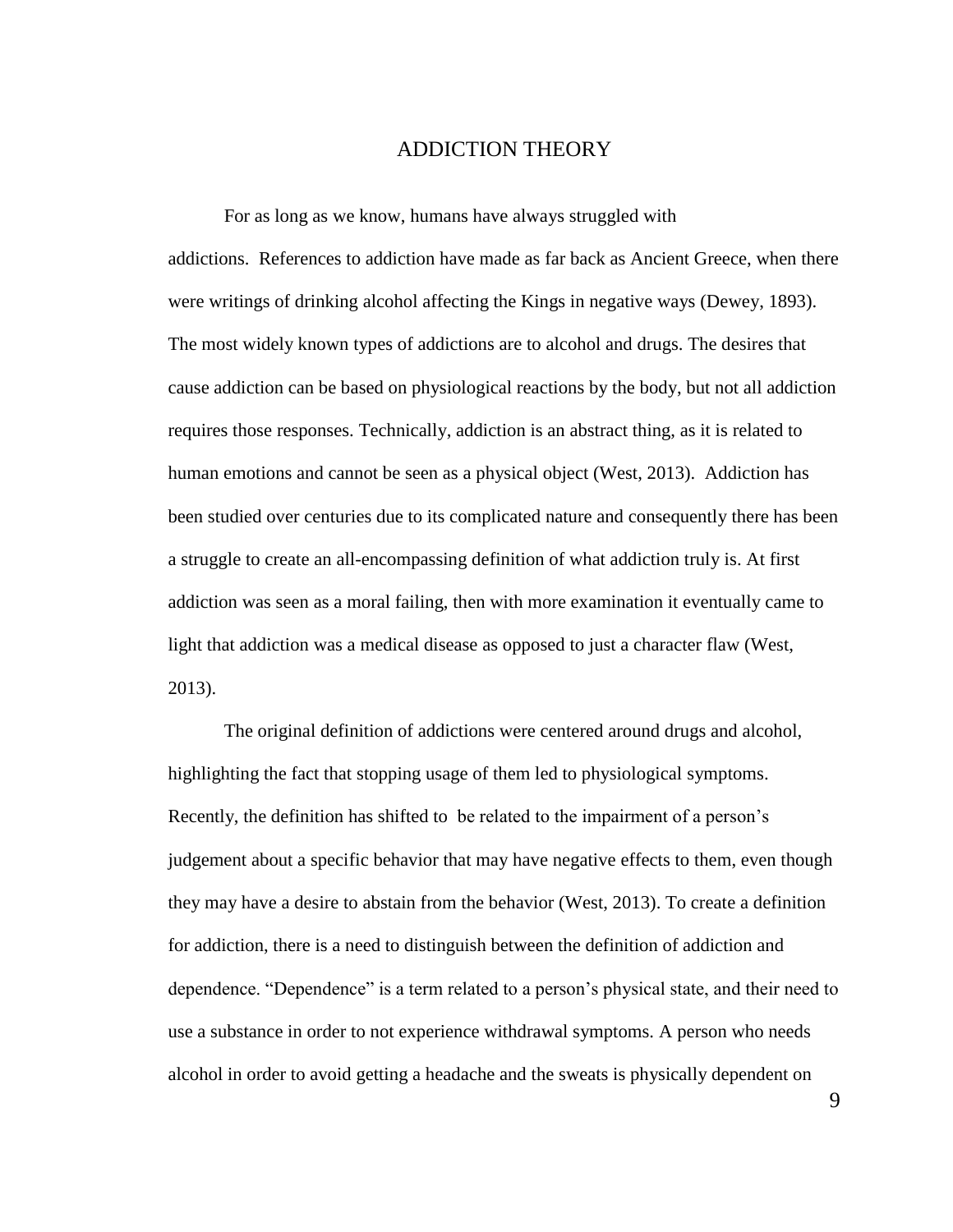alcohol. "Addiction" is a strong motivation to participate in a behavior that may be damaging, but has some type of reward for that person (West, 2013). Reward is an important part of addiction, as there must be positive effect for the person to continue the behavior. This cause of addiction will be telling about a culture and their likelihood for addiction, based on their reward system and how it affects their behaviors. A culture with a stronger reward system can be more at risk for addiction.

Even with the shift of definition of addiction over the years, there are still many working definitions for the disease today, and each one depends on the situation in which it is being used. The main difference in the definitions are how the effects on the body, the requirement for treatment, and the basis of the habit or substance on which the addiction is based. For the purpose of this thesis, the definition for addiction used will be " Compulsive physiological and psychological need for a habit-forming substance or the condition of being habitually or compulsively occupied with or involved in something". The term "craving" also plays a part in addiction, as the terms are sometimes used synonymously. Individuals may have the "desire" or "urge" to use social media, which fall under the definition for a craving. Craving and addiction are distinct from each other due to level of strength of need. Though there are different types of addiction, the type most related to social media addiction is called process addiction. Process addiction is a type of addiction centers around activities, such as gambling, shopping, and eating, instead of substances, such as alcohol and drugs (West, 2013). The process may be different, meaning a behavior versus a substance, but both cause the same reward system within the brain. Process addiction commonly lines up with behavioral addiction, which is when a person has an overpowering urge to participate in a behavior, despite its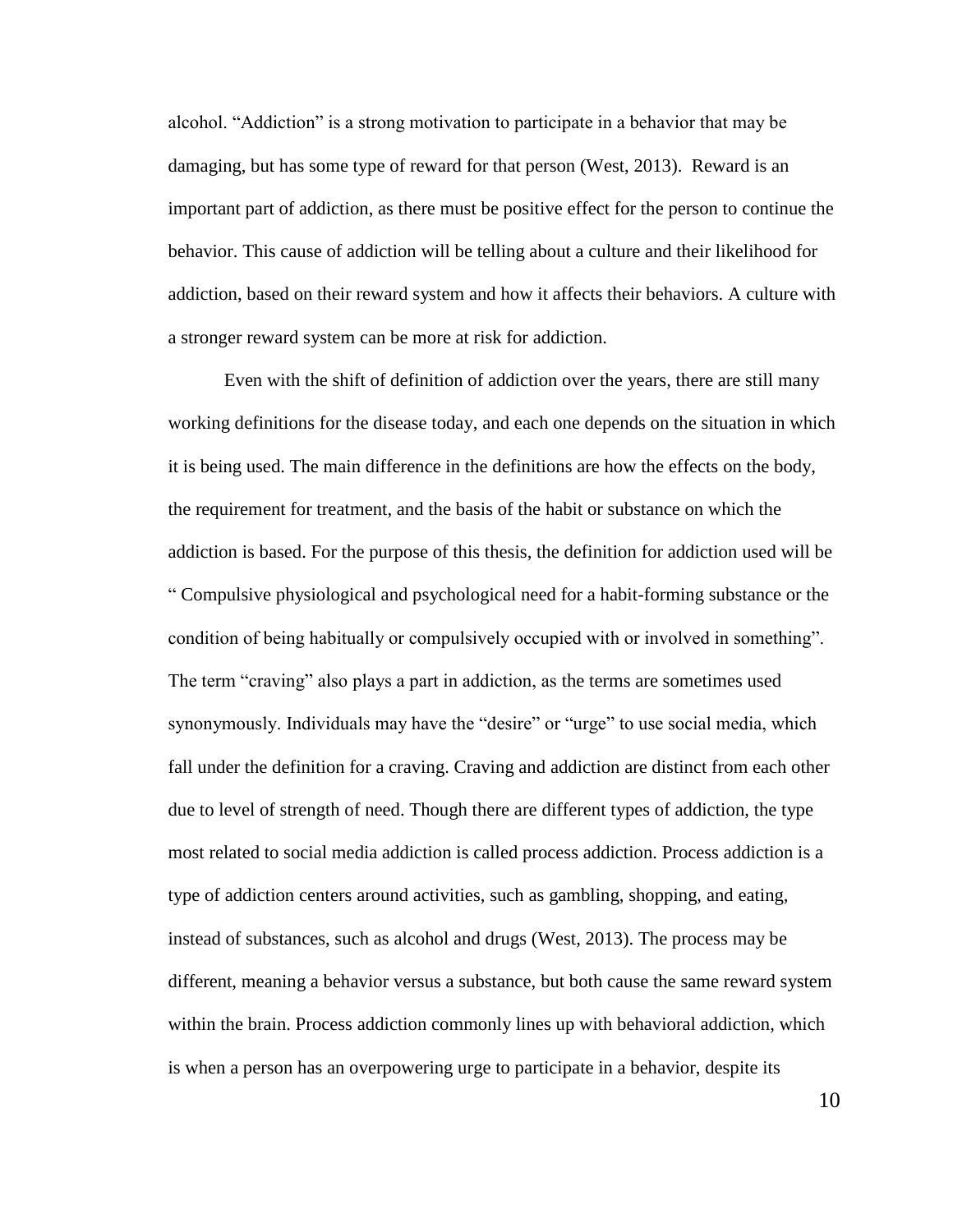negative consequences (Willingham, 2012). An example of behavioral addiction would be when a person has such a strong desire to spend hours on their social media sites that they are fired from their job for lack of productivity and focus. A society's activity levels can affect what the people are addicted to, depending on what they are more likely to participate in. For example, if the Spanish are a more activity based culture, they may be more likely to be addicted to the activity of social media surfing and posting. Whereas Americans may have a lower likelihood of being addicted to these activities if they do not have as much of an activity based society.

Addictions are consistently obscured. Occasionally there is an obvious addiction that is well-known, but other times the addiction is less obvious to the rest of society. The theory of addiction is based around the fact that addiction is so difficult to pinpoint. Each case of addiction is different and depends on what the addiction is based.. It can contain elements of motivation, desires, impulses, identity, habits and emotional attachment, however it cannot be solely defined off of any one of these factors (West, 2013). The activities that are considered most addictive are the ones that are already considered unhealthy or imbalanced. Excessively drinking alcohol or using harmful drugs are activities that place the user in negative situations, but there was already an imbalance that caused that decision to be made. The propensity to get addicted is only partially inherited, as you can develop an addiction when no one else in your family is an addict, as well as it is possible for someone to avoid becoming addicted even if it runs in their family. Addiction is commonly affected by environmental factors and these factors can be unique to each individual. Some examples of factors included stress factors, economic factors, personal goals, and society's expectations (West, 2013). An individual's age is a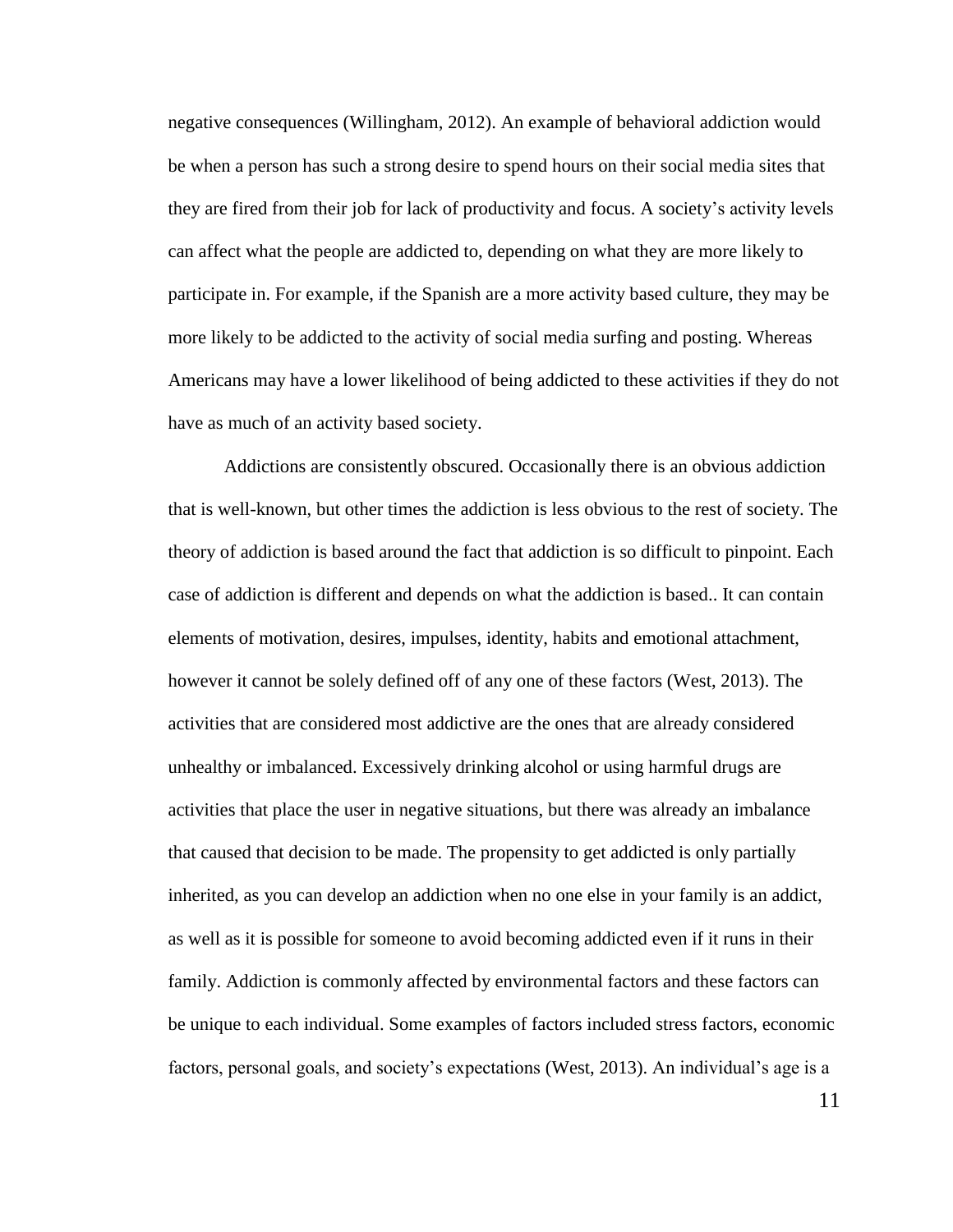major factor in the probability of developing an addiction to something that causes addictions. Someone who is younger is more susceptible to addiction (West, 2013). Not only do these factors affect the propensity to become addicted but they also have an effect on the individual's ability to recover from the addiction. Americans, especially millennials, have a reputation for "growing up late". While they may be physiologically the same age as Spaniards, this could increase young Americans risk of developing a social media addiction. If the environmental factors have a stronger push towards addiction, then the individual is less likely to be able to resist the addiction and abstain from the behavior. Often time this, along with the perceived positive effect of the behavior, is the cause for relapses (West, 2013). Because environmental factors play such a large role in the causes of addiction, social media has become a large factor due to its ubiquitous nature. Someone who is mildly addicted to social media will see it everywhere and that will have an effect on deepening the addiction, a strong example of the environment pushing towards addiction and the individual failing to resist. This can also make it easier for the addiction to go unnoticed, since more of the population uses social media in a great capacity. This can also come into play with companies pushing their social media advertisements on consumers and how it has the ability to increase their social media usage.

There are three different types of addiction theories that have been defined. Each theory is different but it is hard to pinpoint addictive behavior into one specific theory. The first theory is the Genetics Theory of Addiction. This theory is based around the fact that the propensity to get addicted to something comes from our genetics, similar to how alcoholism running in the family. Genetic addiction theory data is strongly based around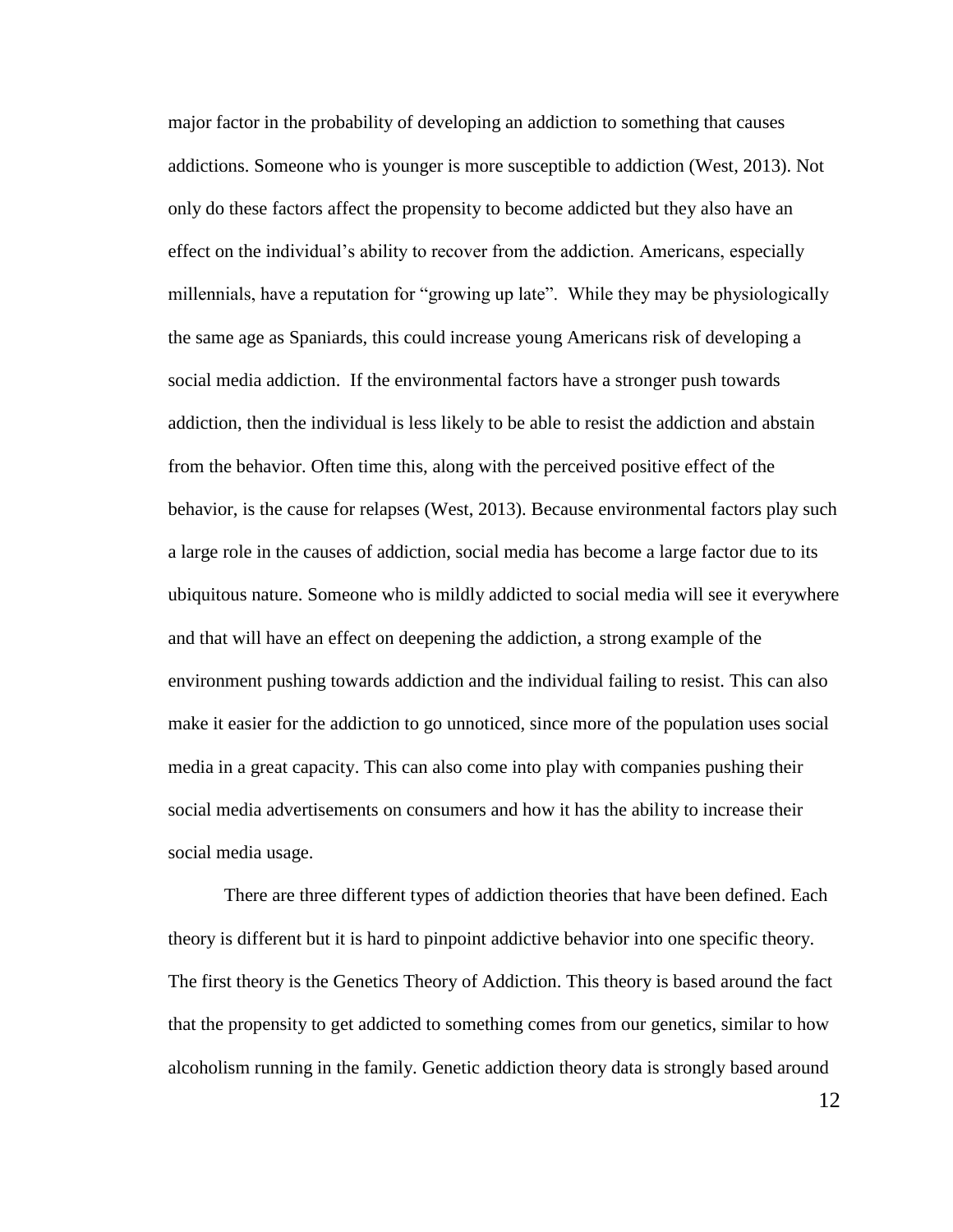alcoholic statistics, but the theory can extend to all types of addictions. Studies done by a researcher named Vaillant yielded results consistent with the fact that addiction is genetic (Vaillant, 1985). Using a sample of subjects from an inner city, Vaillant discovered that someone with alcoholic relatives was three to four times more likely to become an alcoholic, as well as an individual that has alcoholic relatives but is not raised near their relatives is two times as likely to become an alcoholic (Vaillant, 1985). His study also showed signs of genetic addiction though different ethnic groups. For example, the study found that people of Irish American heritage were seven times more likely to be alcoholics than people of Mediterranean descent (Vaillant, 1985). There is also evidence that men are more likely to become addicts than women, causing the genetic addiction theory to extend to a gender based relationship as well (Cloninger, 1978).

Along with addiction being hereditary, another part of the genetic theory focuses on the genetic makeup it takes for someone to become an addict. There is support behind the theory that there is something different in addicts genetic makeup that causes them to have a different reaction the first time they are exposed to a stimulant. For example, a person with a stronger likelihood to become an alcoholic can be affected by a lower ability to detect their BAC. As in the individual can not tell when they are being affected by the alcohol in the same capacity as everyone else, therefore they end up drinking more to feel the same effects as everyone else. This may be due to a difference in the way their body metabolizes the alcohol (Goodwin, 1986). This theory has raised questions due to the fact that it is based around genetic makeup that may cause someone to react differently to a stimulus, yet the person does not do anything to counteract or stop the stimulus from affecting them. It then subsequently becomes a damaging part of their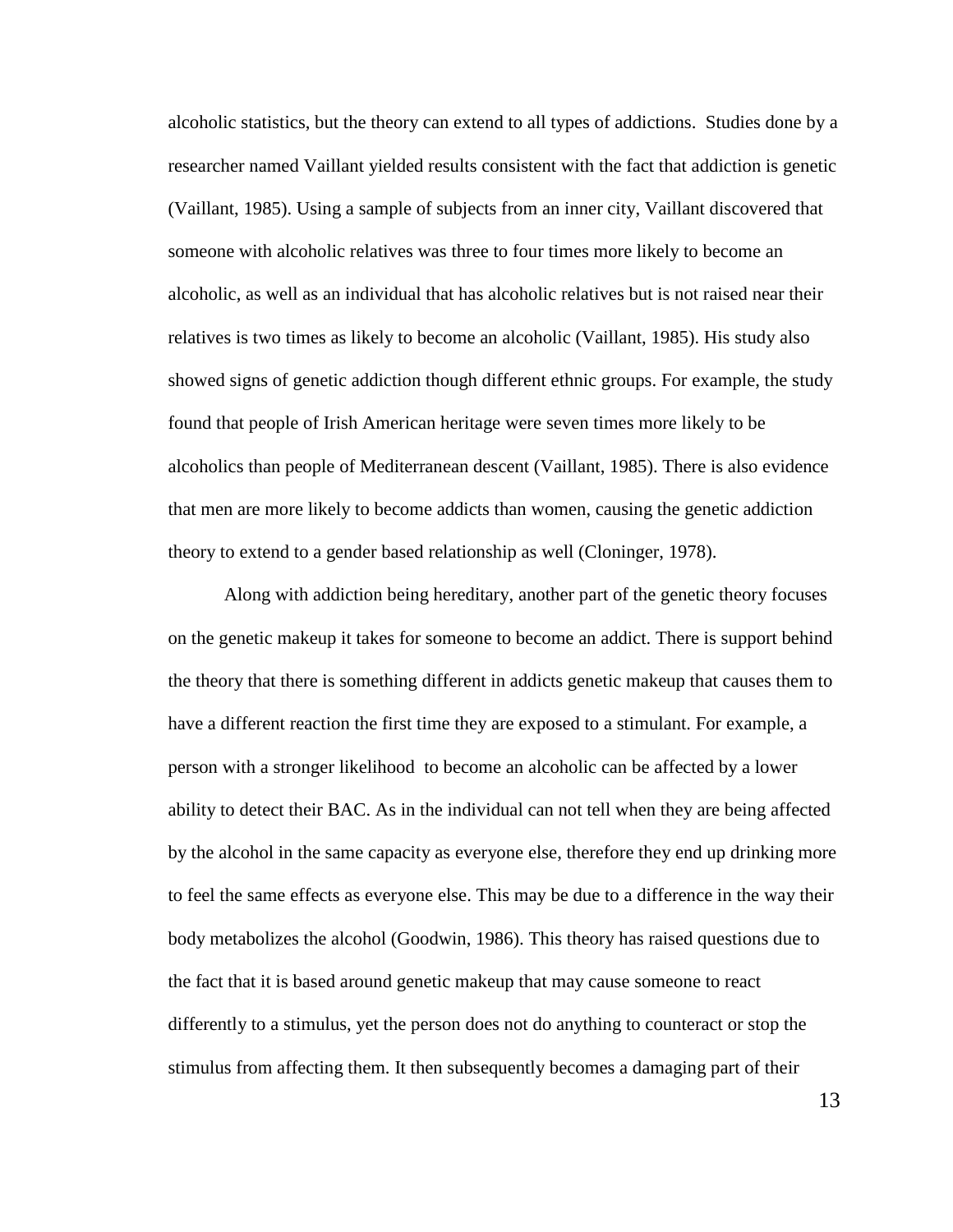lives. It was also found that an alcoholic that was able to abstain from alcohol was then more likely to become addicted to another substance, verifying that they are predisposed to be addicts (Vaillant, 1985).

Along with a predisposition to be an alcoholic, there are theories about susceptibility to obesity, addiction to relationships and a genetic makeup to increase addiction to narcotics that also support the genetic addiction theory. Similar to the addiction of alcohol being related to a lack of stimulus threshold, obesity and addiction to eating can be related to a person's inability to register their own inner physiological signals. For example, they rely on external signs to tell them if they should eat or not, not their own hunger levels (Schachter, 1968). There are more theories that people can have a chemical imbalance in their brain that causes them to be addicted to unhealthy relationships with other people and can experience manic-depressive like symptoms (Liebowitz, 1984). All of these theories come together to compile evidence for the genetic addiction theory. The genetic theory could have a place around social media addiction through the claim that people who are more self-conscious and reliant on others are more likely to be addicted to the internet and media.

ADHD was identified as a factor in an individual's ability to be addicted as well, claiming that it the addictive behavior helps to calm their hyperactivity. This addiction correlation has mainly been found between online gaming addictions and not addictions to social media. 5% of children in the United States have ADHD (Centers for Disease Control and Prevention, 2017). It is estimated that 6.8% of children in Spain have ADHD (Catala-Lopez, et. al, 2012). Obsessive compulsive disorder is also shown to be linked to addictive behaviors, as both OCD and addiction to technology involve obsessive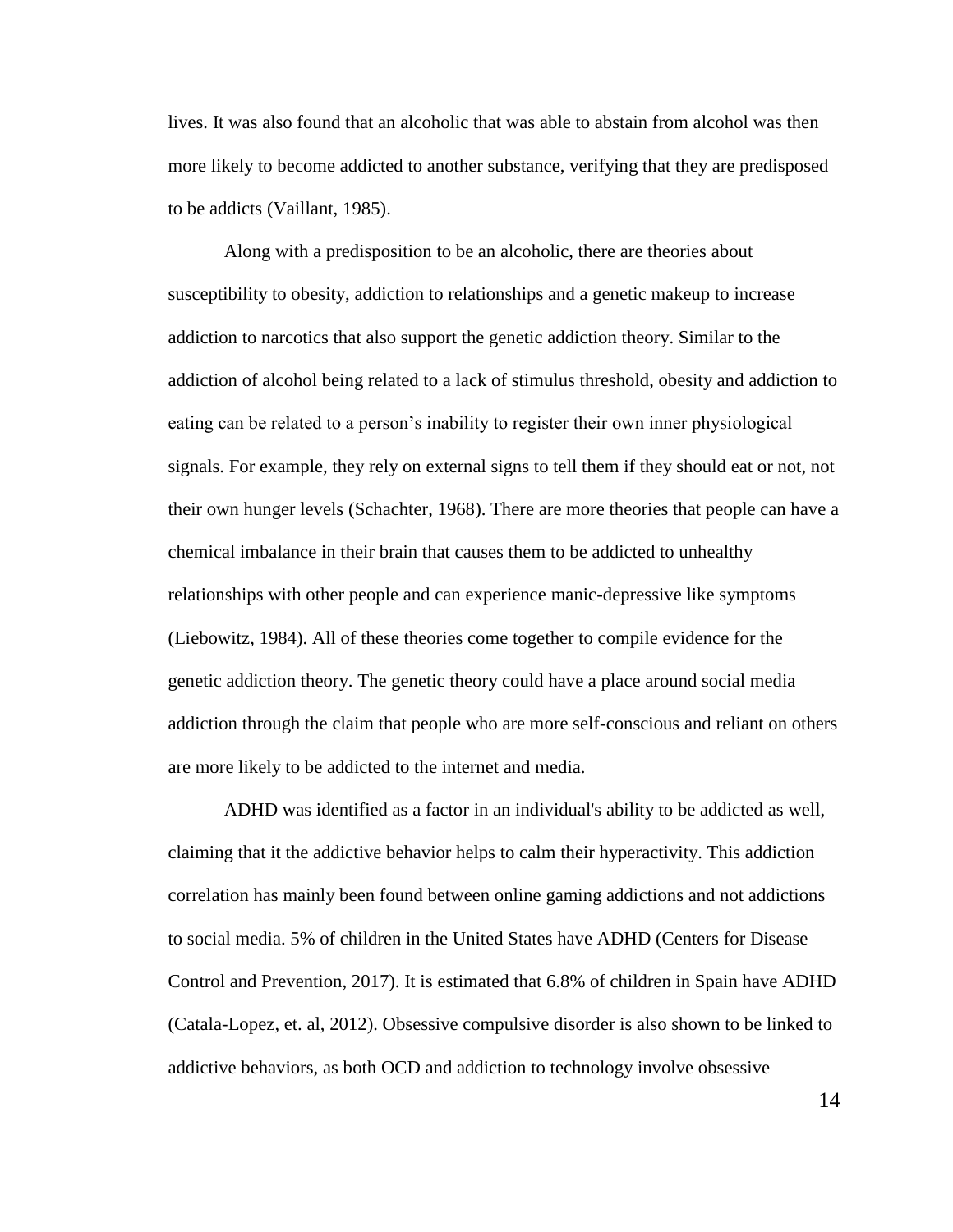behaviors and low impulse control. 2.3% of the American population is affected by OCD (Facts About Obsessive Compulsive Disorder, 2018). There is not a large difference between the two countries when it comes to such psychiatric disorders, so these diseases should not have a large effect on social media addiction and consumer behavior in each culture.

However, not all scientists support the genetic addiction theory, some philosophize that the Theory of Exposure is a more accurate description of what causes addiction. The Theory of Exposure is then broken down further, into the Conditioning Theory and the Biological Theory. The basis for these theories is not hereditary factors that causes addiction, but the event itself when the individual reacts with the stimulus. These theories claim that addiction solely relates to what the brain processes and experiences, not on any internal processes. This is to say that the substance causes addiction the disease because of the reinforcements provided by the experience with the trigger. According to the Conditioning Exposure Theory, if a person uses a narcotic drug over and over again, addiction is inevitable no matter what their genetic makeup is. The true cause for the addiction is the rewards the individual gets from participating in the addicting act. While this part of the theory begs the question of what causes users to start demonstrating the behavior to become addicted, this relationship demonstrates the dependence due to the endorphin levels. Part of the genetic theory conjectures that naturally lower endorphin levels can cause people to be predisposed to addiction but the exposure theory states that anyone will get addicted to the rewards from the higher endorphin levels, if they continue to choose to participate in the action. The rewards from the addictive behavior can be two fold- avoiding the uncomfortable feelings of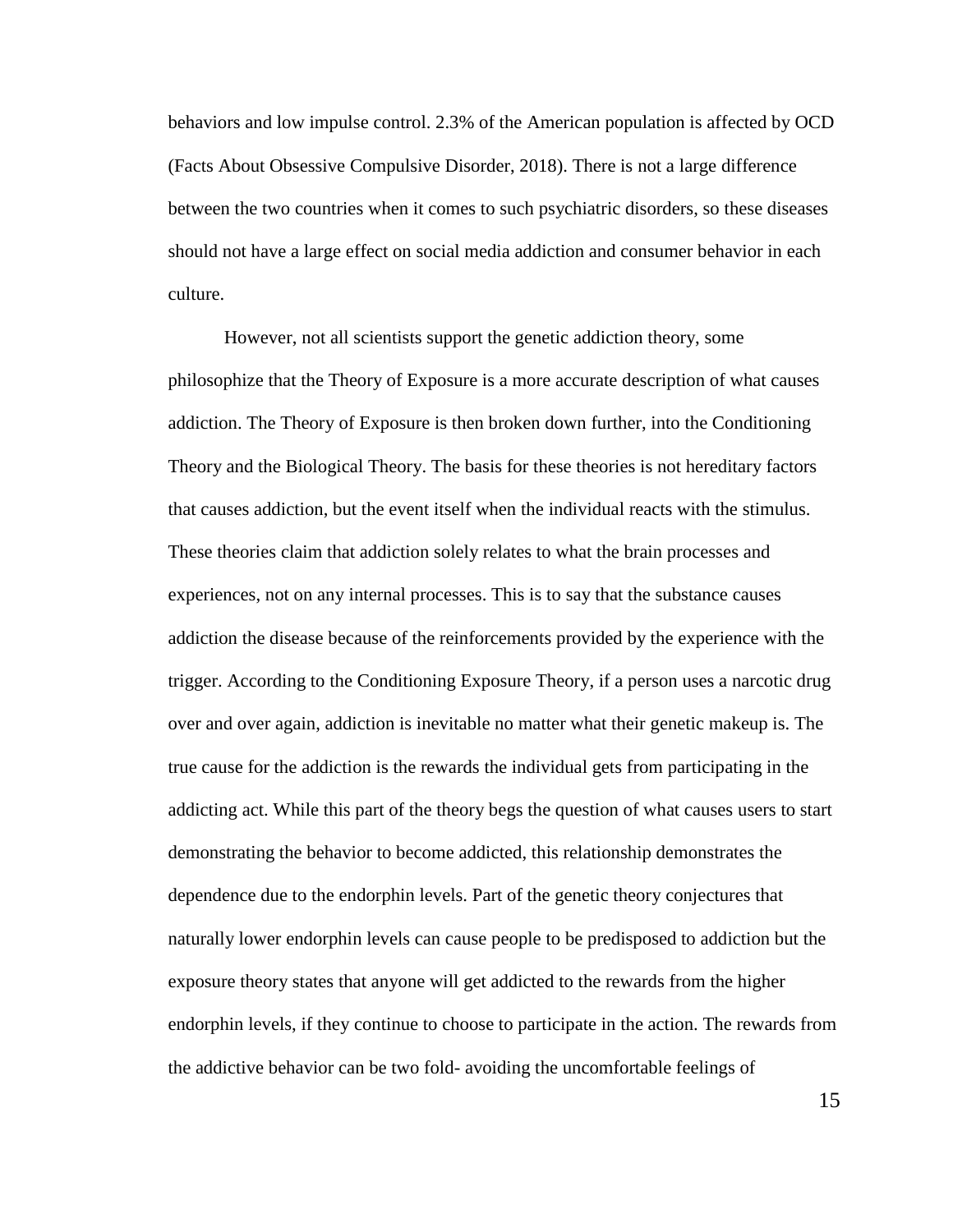withdrawal from the stimulant and the pleasure received from the experience (Soloman, 1980). A major issue with the conditioning model is that some research shows that people have a pleasant experience upon the first time use of a drug, but then became addicted to it anyways, which questions what caused them to continue using the drug. Some research has even shown the postoperative patients in hospitals start taking less narcotics over time because they do not like the drugs, this also causes some ambiguity to the conditioned exposure theory (Bennett, 1982). The continuous use aspect of the conditioning model applies to social media addiction because people are not addicted when they first start using social media, but then through nonstop use and the rewards felt from the use, it then becomes an addictive behavior. Perceived conditional value comes from a specific situation related to the social media use, such as a birthday or holiday. The more the perceived value the consumer has, the more likely they are to continue use (Hallikainen, 2014).

The Biological Theory of Exposure is similar to the Conditioning Theory in that it also asserts that the repetitive use of something causes it to become an addictive behavior. The difference between the two theories centers around the fact that the Biological Theory claims the the reason for addiction is due to biological reactions in the body that cause the positive rewards for the behavior and the negative effects of the withdrawal. The main cause behind this is the release of the hormone named endorphin. Drugs and alcohol that cause addictions are theorized to mimic endorphins when creating pleasure through usage, causing the natural release of endorphins to lower (Goldstein, 1976). The use of the drug is the only thing that will cause the endorphin levels to rise again, thus causing the pleasure response as well as the withdrawal symptoms. The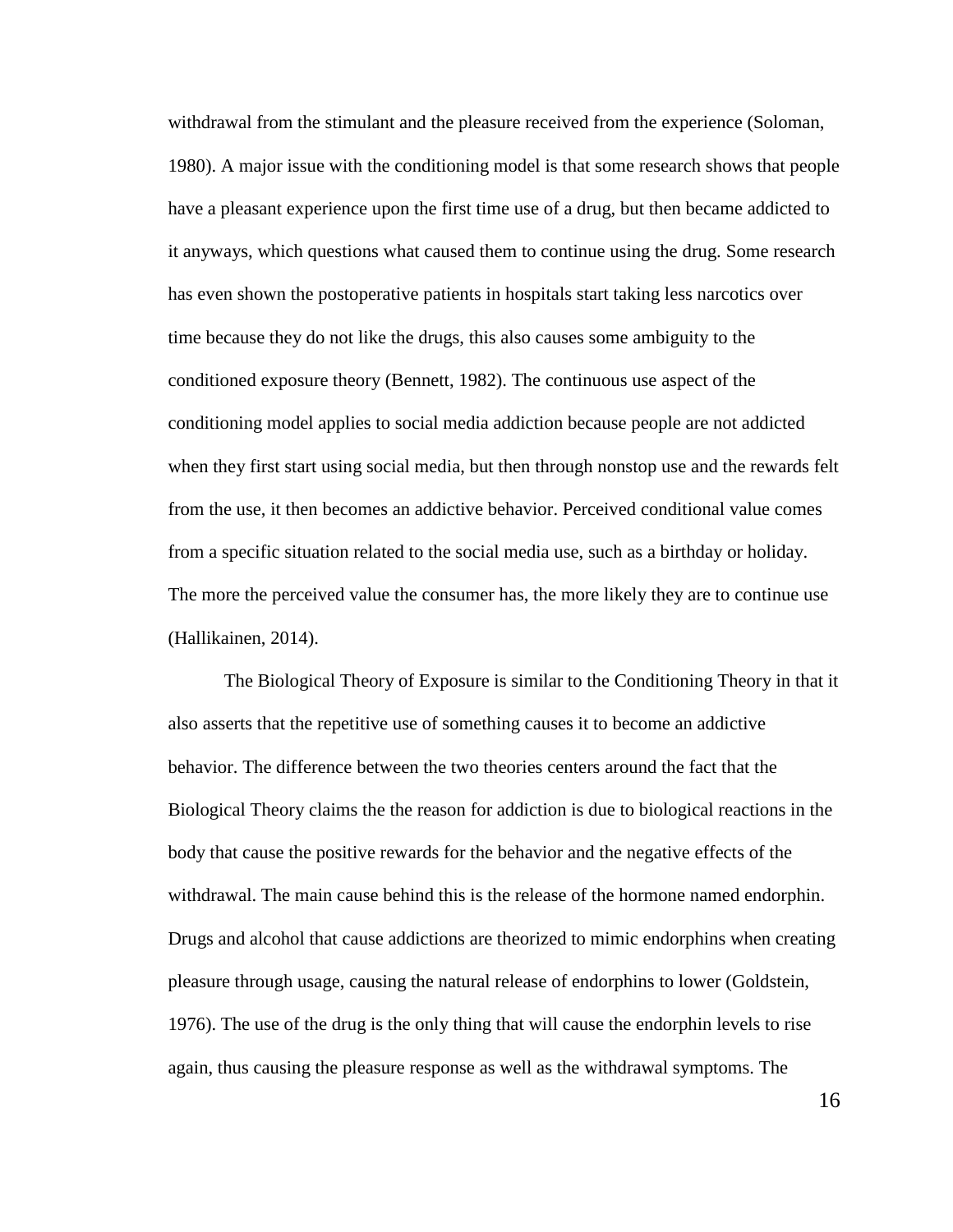metabolic absorption rate of the drug will adapt to the amount of the drug being taken, causing more of the drug to be needed to avoid the withdrawal symptoms. The endorphin release component of this theory means it can be applied to almost anything, outside of just drugs and alcohol. Endorphins can be released by running, overeating, cigarettes, and more (Peele, 1981). Social media usage could fall into this category because it causes release of high levels of endorphins, creating a need for people to engage in that behavior to get those levels of pleasure again (Gathercoal, 1999).

The addiction statistics for America are more complete than the addiction statistics for Spain. Over 20 million Americans, that are age 12 and older, are addicted to something other than tobacco ("Addiction Statistics - Facts on Drug and Alcohol Addiction."). Spain had 455 overdose deaths related to drugs or alcohol in 2014 and 411, 157 people were charged with drug offenses. Spain has a bigger issue with drug trafficking because it is the link between Europe and Morocco, a giant exporter of marijuana and cocaine. Although the definition of addiction states that it has to negatively impact the individual's life, those traits are sometimes hard to identify, even if you think you know the person well. This fact was brought to light by an organization named Addict Aide (Hunt, 2016). The ad agency created an Instagram account for a fake model named Louise Delage. The account gained over 65,000 followers in a short period of time and accumulated over 50,000 likes on all of the account's pictures. However, every single picture that was posted on the account featured alcohol in it. The pictures ranged from lounging by the pool with wine to fancy dinners with cocktails. The account featured 150 photos and the purpose was to raise awareness of how common it is for young people to post pictures with alcohol and no one to notice it becoming a problem.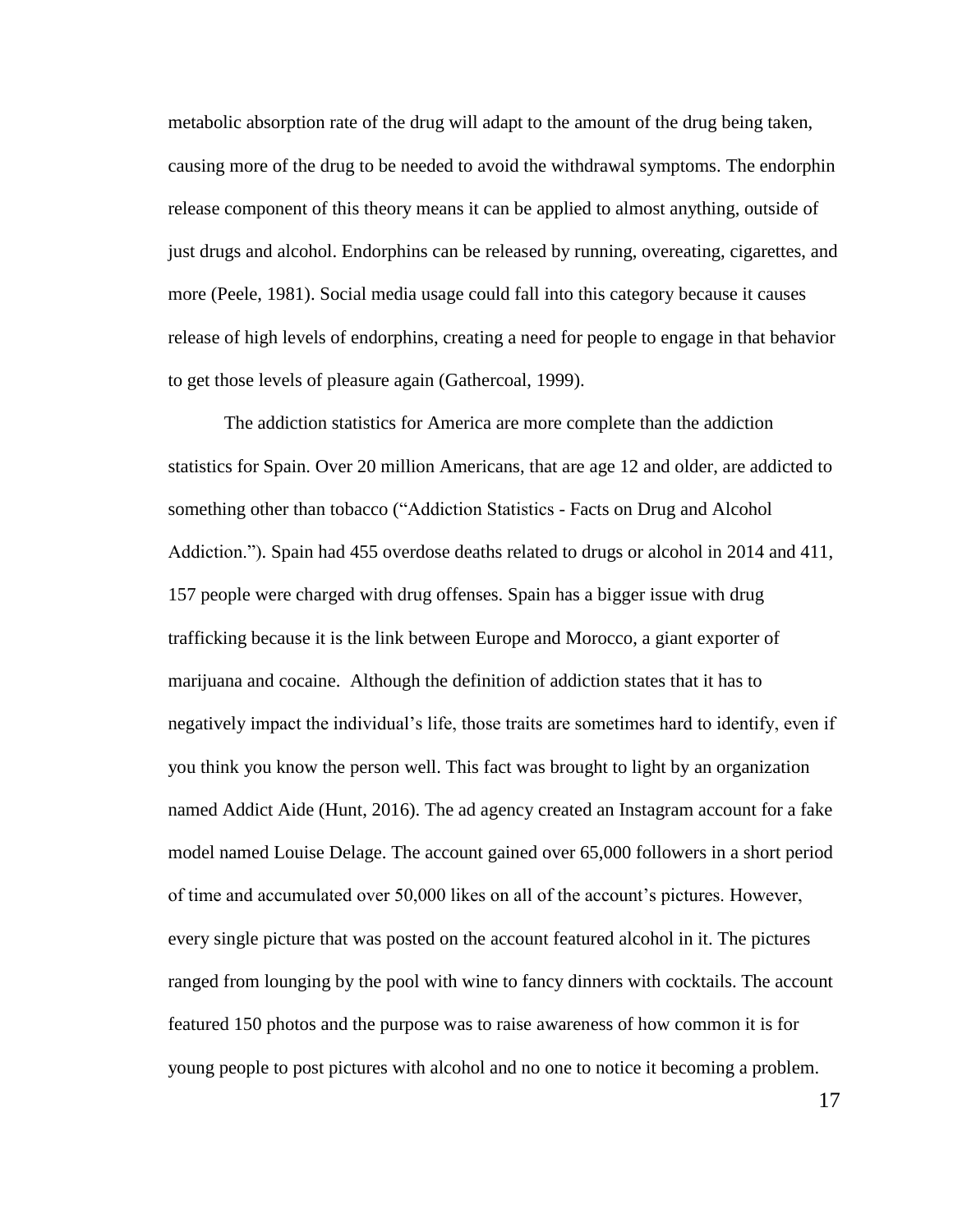The last post on the account was a video that revealed the reason behind the account and the caption "Like My Addiction" (Hunt, 2016). This awareness campaign demonstrates how hard it can be to detect addiction, especially within millennials. The addiction can manifest as a normal behavior on the outside, but when investigated further it is a serious problem. This use of social media to demonstrate this fact is eye-opening, because social media addiction is the most common type of addiction to be hidden behind actions that may seem "normal" or hard to detect.

Addiction is a disease that can manifest in many different ways. This study will focus on the process and gratification factors of addiction the most, meaning what activities and rewards are the strongest causes for social media addiction. They activities and rewards can potentially then be linked back to differences within a culture, as well as be the causes for changes in consumers behaviors within that society. While it is difficult to fully pinpoint, making it difficult to acquire data on, it is a increasingly growing problem in today's world.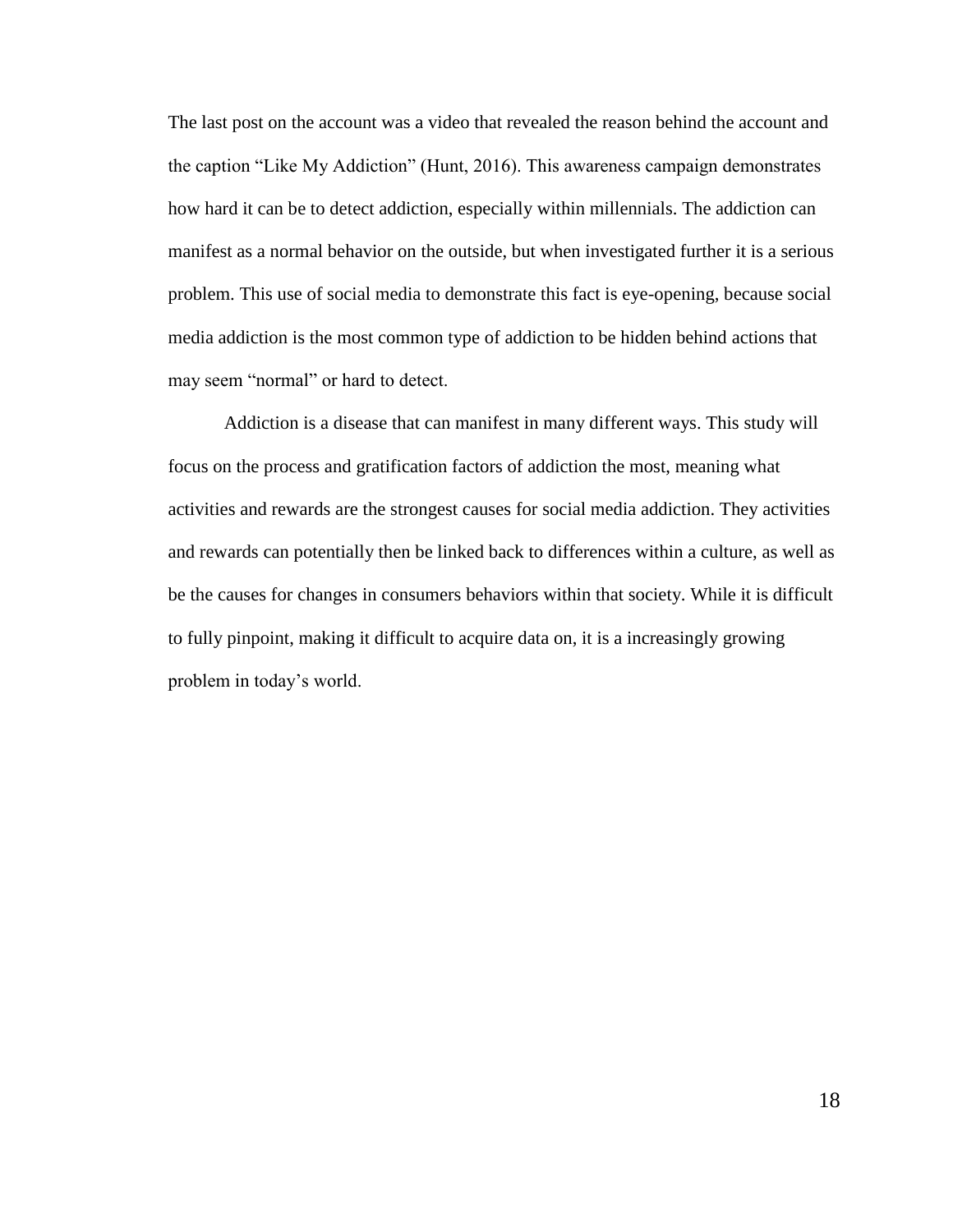## SOCIAL MEDIA ADDICTION

Social media addiction, specifically, is something that has been hard to define. There is a fine line between the difference of heavy social media use and a true addiction to the internet and its social media websites. "Internet addiction", also known as internet addiction disorder, is the main overarching term used to describe addiction to internet video games, social media sites, online gambling, etc. Social media addiction falls into the category of internet addiction. Internet addiction is listed as one of the top ten addiction types (Rhea, 2003). Social media has been stated to be a cause of the exasperation of Internet in recent years. Media addiction can be linked to use of television and console video games, however those addictions are not as intrusive to the victims' life as internet and social media addiction (Song, 2004). However the compulsion and potential addiction to the feeling of connecting and broadcasting isn't new to our culture. Dr. Vicky Wyatt claims that it is a manifestation of obsessive compulsive disorder, in which a compulsion appears for a certain behavior due to the behaviors ability to cause relaxation and release anxiety (Rhea, 2003).

Even though the true definition of an internet addict is ambiguous, the behaviors that are associated with internet addicts are dependence, obsessive thoughts, lowered impulse control, inability to stop and withdrawal (Song, 2004). The problem with media addiction is that someone can be mildly addicted to the internet and show signs of some of the behaviors, without the behaviors causing problems in their everyday life. This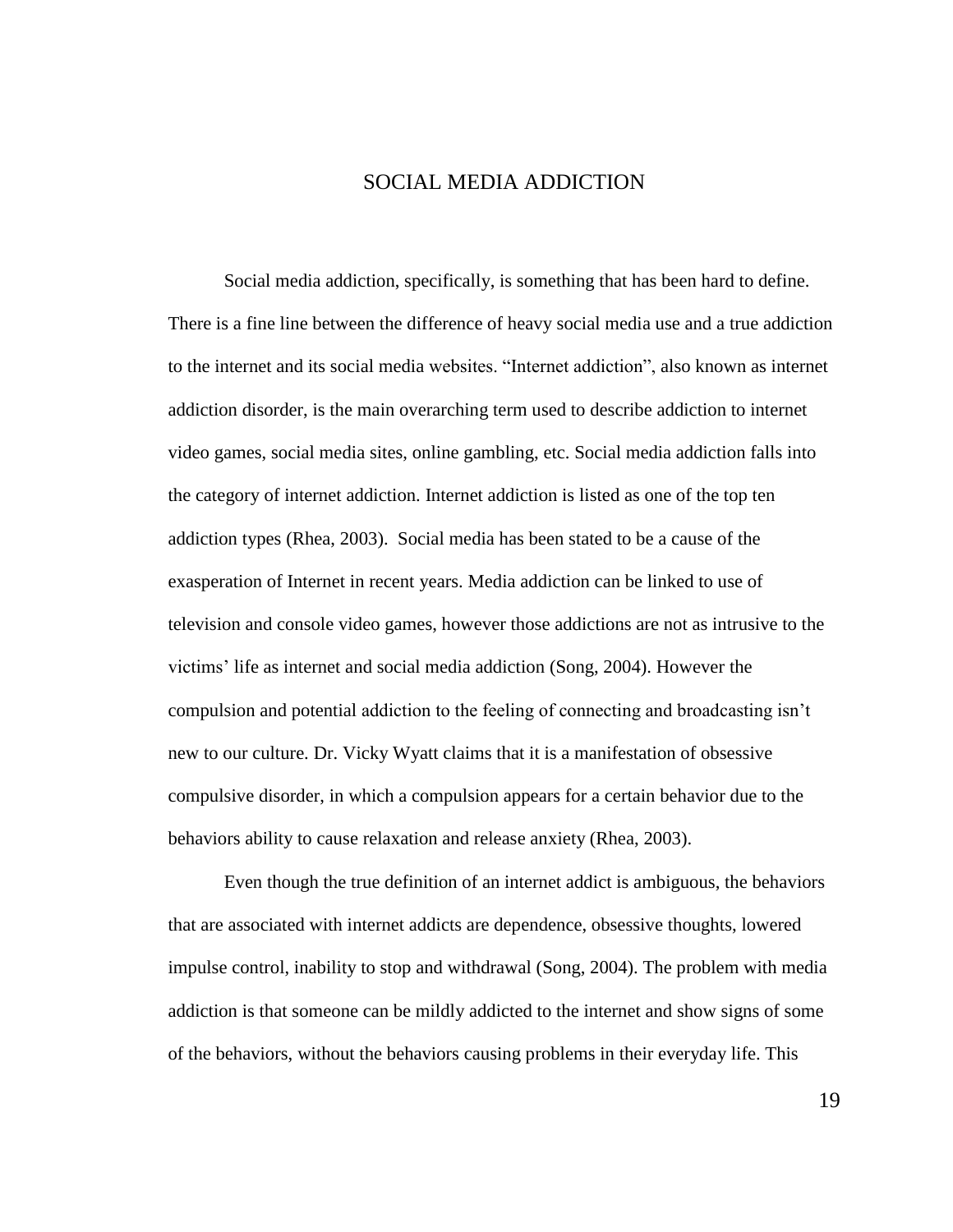causes discrepancy in their definition of addiction, because technically the internet usage has to cause issues in one's life to be considered a true addiction. Someone can be browsing social media for hours on end but it is not considered an addicted until they are dependant on it. The usage of certain media sites creates feelings of gratifications for the user and thus causing a conditioned behavior of using the media (Song, 2004).

The gratification received from using internet media can be divided into two different types- content gratification and process gratification. Content gratification is when a user gains information from the online media site and then uses it in their everyday life. Looking up the world news is an example of content gratification, due to the user's interest in the particular material they are reading. Process gratification is when the user gets gratification from the experience of using the media and the content that is realized during the process. Process gratification has nothing to do with the content within the media but solely the process in which the user receives it. Someone who uses the internet for process gratification would just search the internet looking for something to catch their interest. Process gratification is also more cultural and ritual based than content gratification, which is cognitive. The source of process gratification may have more of an affect on the two different cultures in question, Spanish and American. Of the activities that the internet is used for, such as entertainment, social interaction, and escape, social interaction was the one factor that seemed to indicate internet usage the most (Song, 2004). Escape, entertainment and relaxation seemed to also play a role, but did not have as large of a percentage in the usage.

In their study of communication students at Midwestern Universities, Song, Larose and Lin all connected the types of gratification and motivation of internet usage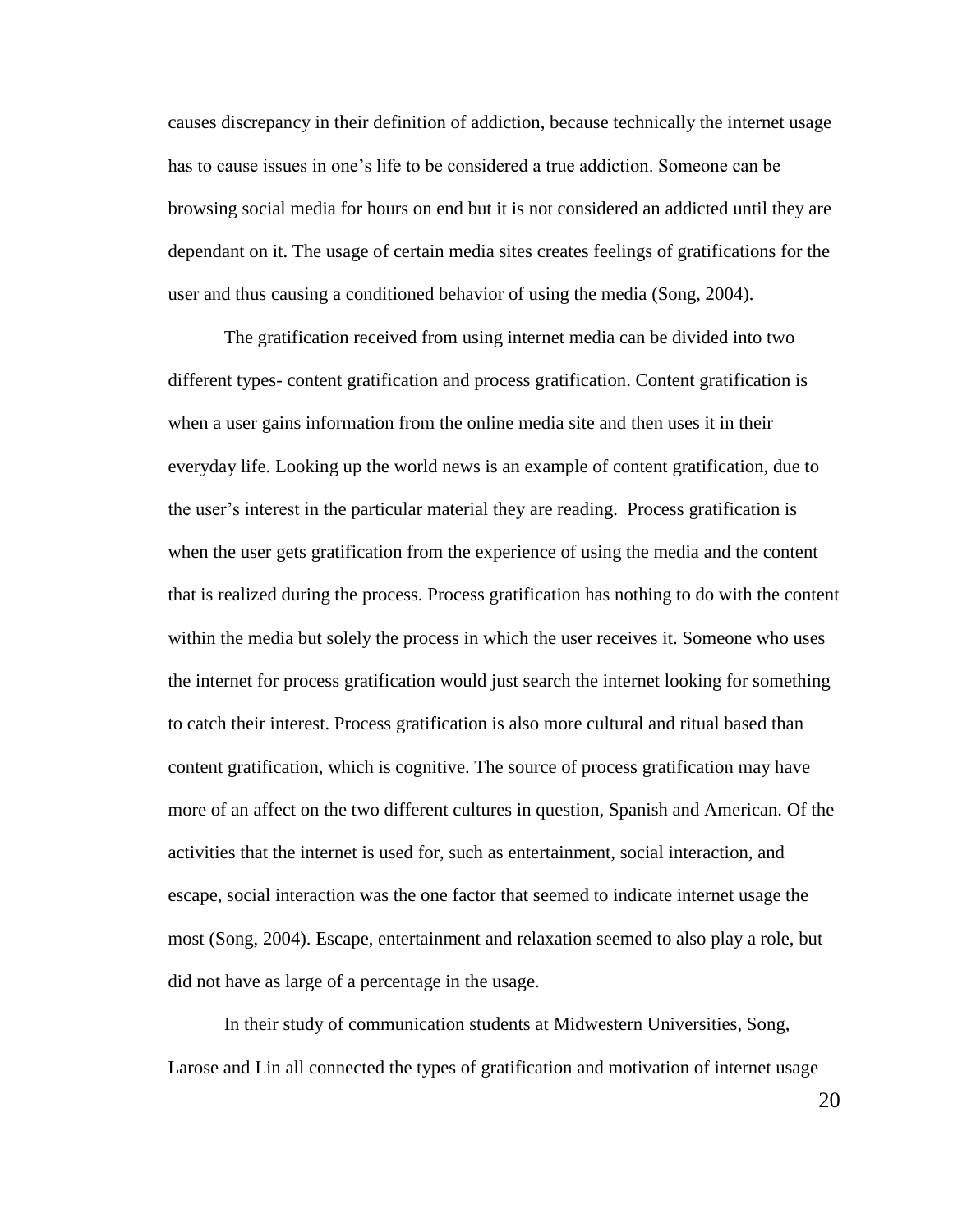and how it affects addiction (Song, 2004). In their study they found that there were several different types of gratifications that were positively related to addictive behaviors. Of these gratification factors, personal relationships maintenance, diversion from real life, and the feeling of virtual community were the most controlling over someone's addiction levels. This study also demonstrated that someone could live a normal life and could be deemed a "mild" internet addict. Mild addiction could be normal for a large part of the population. Mild addiction is when a person uses social media excessively, meaning multiple times a day, but there have yet to be negatives consequences in their life. The study also recognizes the shift for the Internet towards necessary uses, such as bill paying and online shopping. These activities have increase the amount of internet usage unrelated to social media. Along with gauging the gratification that drives social media and internet use, the study also found a negative correlation with "Aesthetic Experience", meaning the users become addicted unrelated to the looks or aesthetic factor of the website. Though this study was done solely on college students, it provides a good background for further research on other populations (Song, 2004).

Studies have been done to monitor individual's behaviors on these social media sites, and whether they are linked to addiction (Radha, et al. 2016). Radha, Yamini and Jayaparvathy studied the particular signs of addiction in relation to the specific app, WhatsApp. Their study suspected that ease of usage of the of the app and an increase in beneficial features led to an increase in the popularity of the application They used data mining to gather and analyze their data into two classifications, addicted users and nonaddicted users. The data mining technique looked at factors such as duration of use and how often users replied to messages within the application. The cutoff for their definition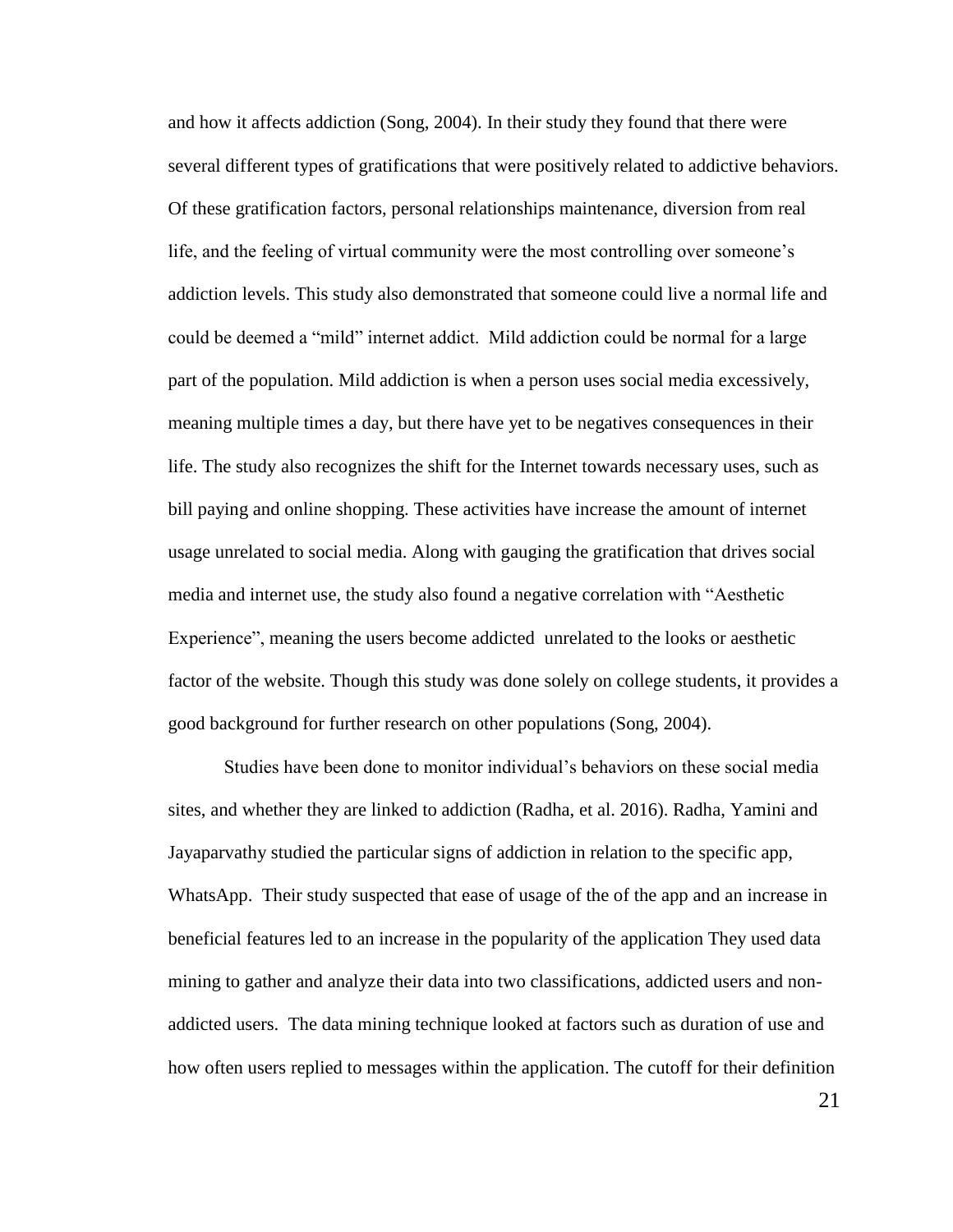of "addiction" was to have continuous use for 5 or more hours in one day. The conclusion of this study was that most of WhatsApp users were addicted to the application. The idea that the increase in the use of the application was due to the ease of the use and the increase in features has been a main factor in the increase in the usage (Radha, et. al. 2016).

A special scale for social media addiction was created at the Bergen University in Norway. It measures a user's relationship to and use of social media. The scale was originally designed solely for Facebook but was then adapted to other social media sites as well, including Twitter and Instagram (Andressean, 2017). The Bergen Social Media Addiction Scale uses the Likert scale of "Very Rarely" to "Very Often" for participants to create a final score of all their numbers added up.This scale was used in a study about the relationship between addiction to social media and video games with symptoms of psychiatric disorders. The prediction for this study was that young, single females would be the most addicted to social networking, while young and single males would be more likely to show addictive symptoms to video games. The genders show different patterns of addiction, women are more commonly addicted to texting, online shopping and social networking. Men are more likely to be addicted to online gaming, online gambling, and pornography (Kuss, et. al, 2011). People of all demographics have the propensity to be addicted to technology; however some factors have shown to increase a person's likelihood of being addicted. These factors include being a younger age and being single (Kuss, et. al, 2011). Along with the relationship between addiction to social media causing symptoms of these disorders, studies in the past have led to the idea that psychiatric disorders can lead to the addiction of media. In this study, they define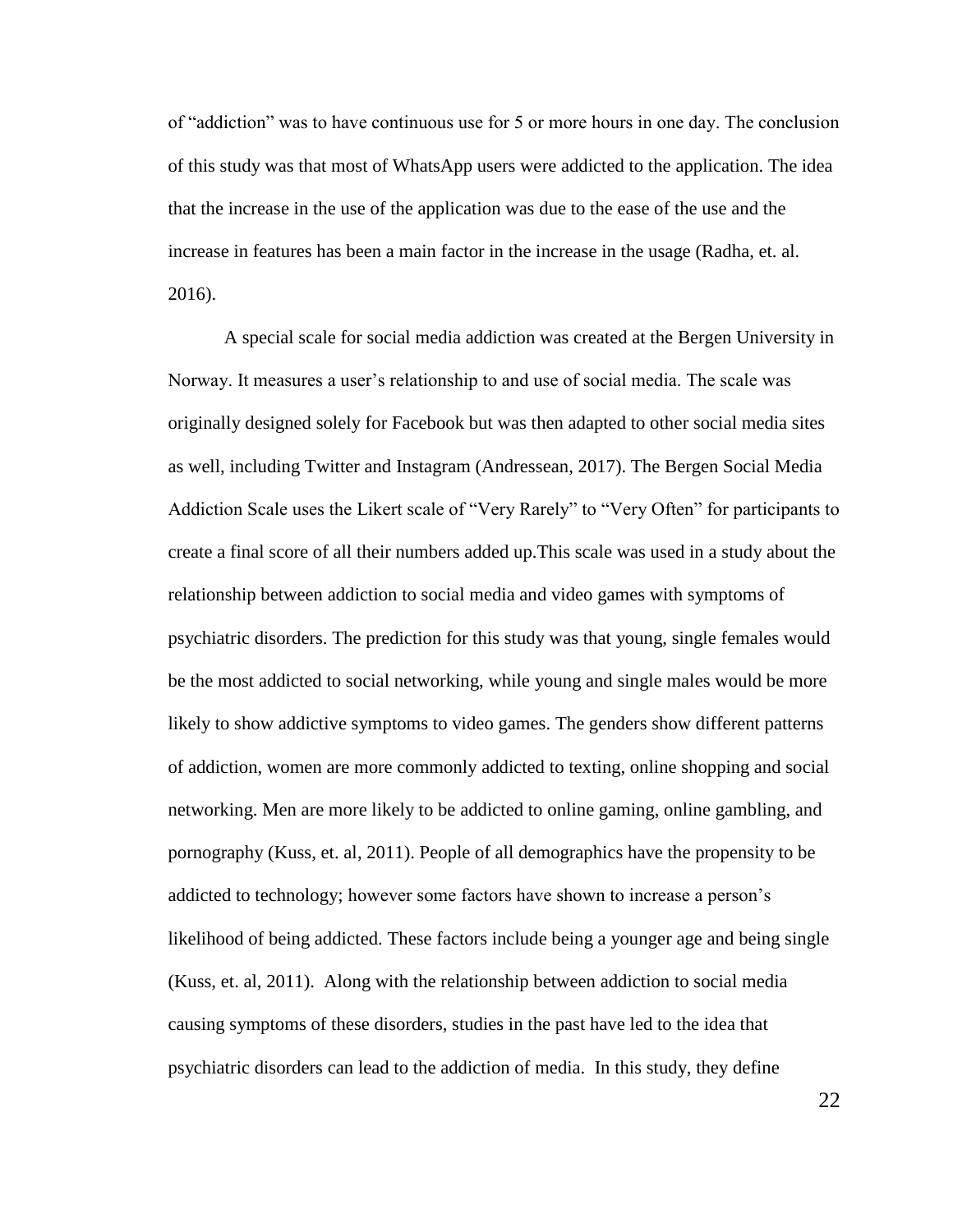addictive use as being "driven by an uncontrollable motivation to perform the behavior, and devoting so much time and effort to it that it impairs other important life areas" (Andresassen, et. al, 2016). This definition of addiction to social networking sites is similar to the previously mentioned study's definition due to the fact that it specifies that the subject must have detrimental effects to their lives and have an uncontrollable desire to complete the act.

Social media addiction is hard to specifically define and even harder to pinpoint, but it is becoming a more common occurrence. This building problem will continue to affect our communication styles and our consumer behaviors. The true definition of social media addiction is when a person allows it to reach the point of affecting their lives. Social media currently is categorized under Internet Addiction. It can be affected by demographic factors, such as age and gender, and these also play a role in cultural basis behind the addiction. Forms of mild internet addiction can be more common as well, which can also have an effect on consumer behavior. These levels of addiction and factors towards propensity will be compared to the cultural data found as well.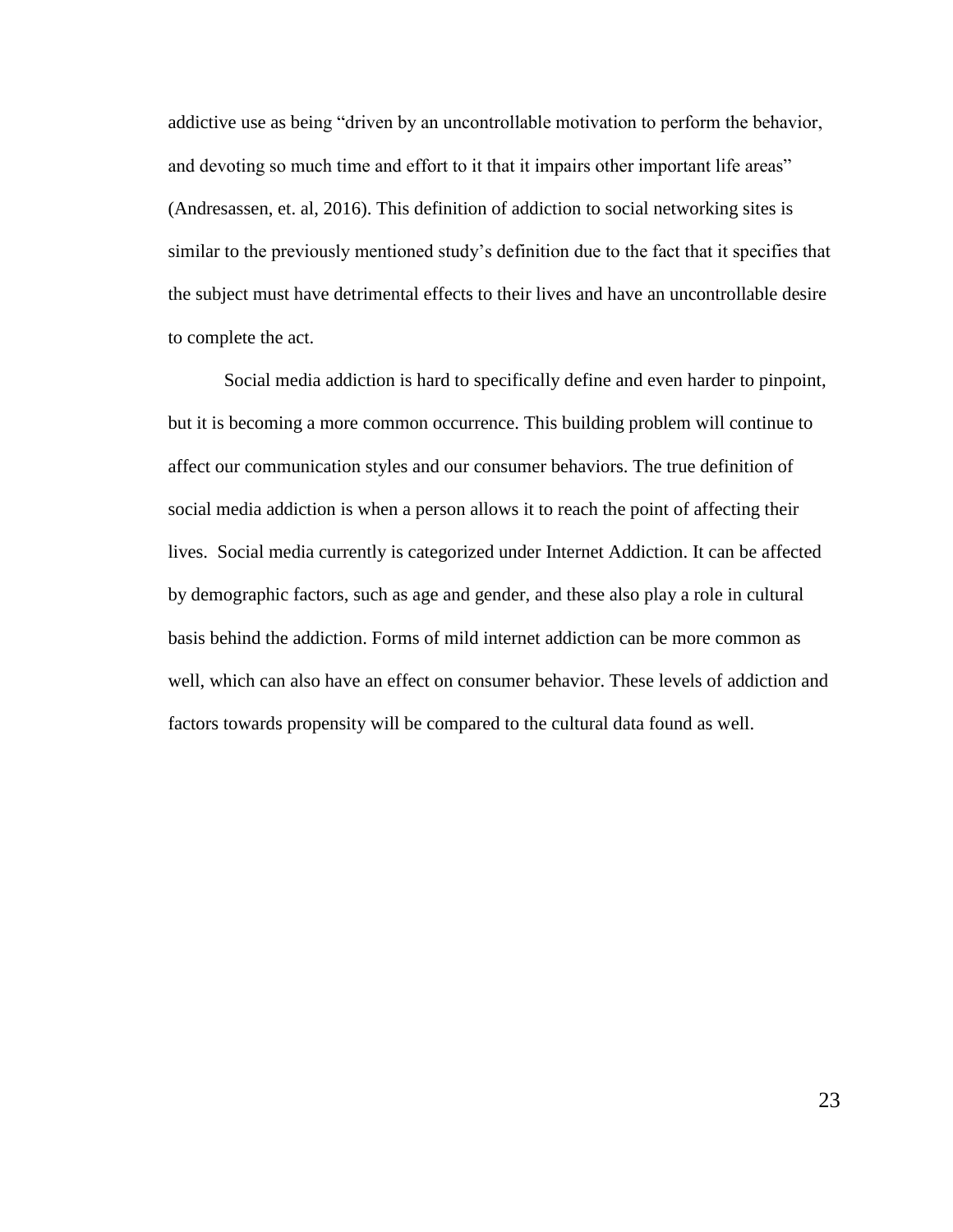# HOW BUSINESSES USE SOCIAL MEDIA TO INFLUENCE CONSUMER BEHAVIOR

The invention of the internet eventually lead to the development of social media but it also changed how consumers shop. The development of social media has created a drastic shift in power between businesses and consumers. The fact that social media is a form of multi-way communication, is fast and is affordable made it a prime outlet for businesses and marketers. Many businesses have now turned social media into a powerful marketing and public relations tool, collectively investing around \$4.3 billion into it. This is an intelligent move by these companies though, because more than 50% of social media users follow businesses and brands on social media (De Vries, 2012). This section highlights how prevalent social media is in businesses today, how it affects consumers, common mistakes businesses make in influencing consumers with social media, and how the use of social media can create value for the businesses. It will also discuss the comparison of American and Spanish businesses and their value creations on social media platforms.

Traditional media left all the power in the releasers of the information, like the newspapers and television channels. They could control what information was released and how it was released. Social media has changed this power focus, while celebrities and public figures receive the most attention, every person has the opportunity to spread information (Arnaboldi, 2016). The Internet was able to make this shift through many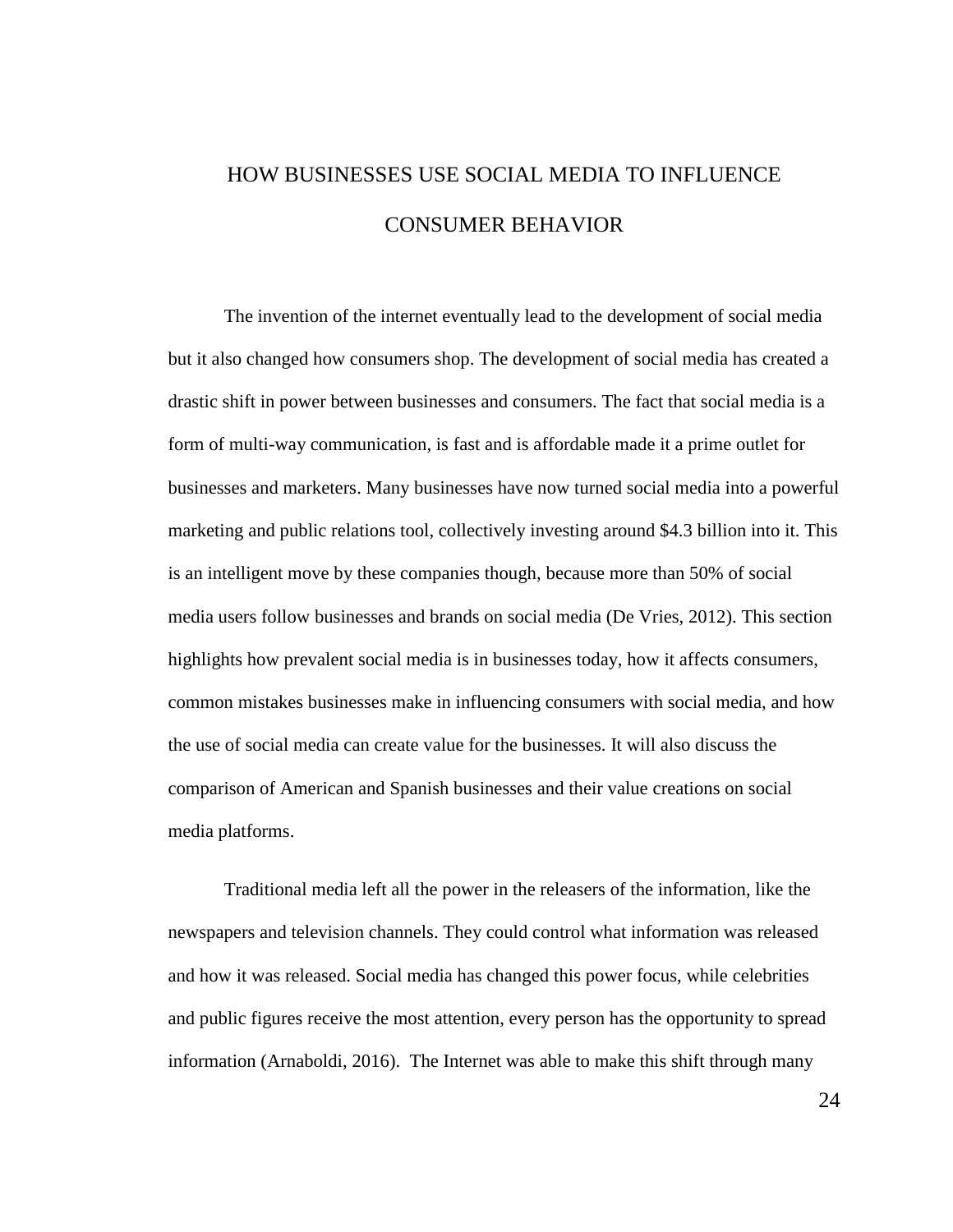different types of applications, including blogs, social networks, communities, forums and content aggregators (Gamboa, 2014). The ability for a regular person to say something that will go viral creates both positive and negative effects for businesses, depending on what is said. One customer that leaves a positive or negative review of a business can change its brand image or reputation very quickly and with a lot of consequences. Companies do not have the ability to control what is said about their services on social media, causing it to be a more trustworthy source of information to consumers and also a source of power for consumers (Arnaboldi, 2016). This source of authenticity also causes individuals to be more genuine and open when sharing their experiences and feelings, and creating a stronger sense of community and relation among other users, making their words more powerful. The stronger sense of community also creates new communities because through social media, people can find things that they can have in common. This benefits businesses by helping them create a stronger sense of community around their brand and their consumers can share their products to create new customers (Arnaboldi, 2016). Along with creating a sense of community around their brand, they also create a sense of community that encourages consumers to keep using social media. The feeling of community and connection is a reward basis for social media use and therefore it can also be a factor leading to addiction.

The negative to the stronger sense of community is the greater possibility to encouraging "mob mentality" through technology. One mistake made by a company or company representative can cause a public uproar with detrimental effects. As stated earlier, it is impossible to control the negative effect social media will have on a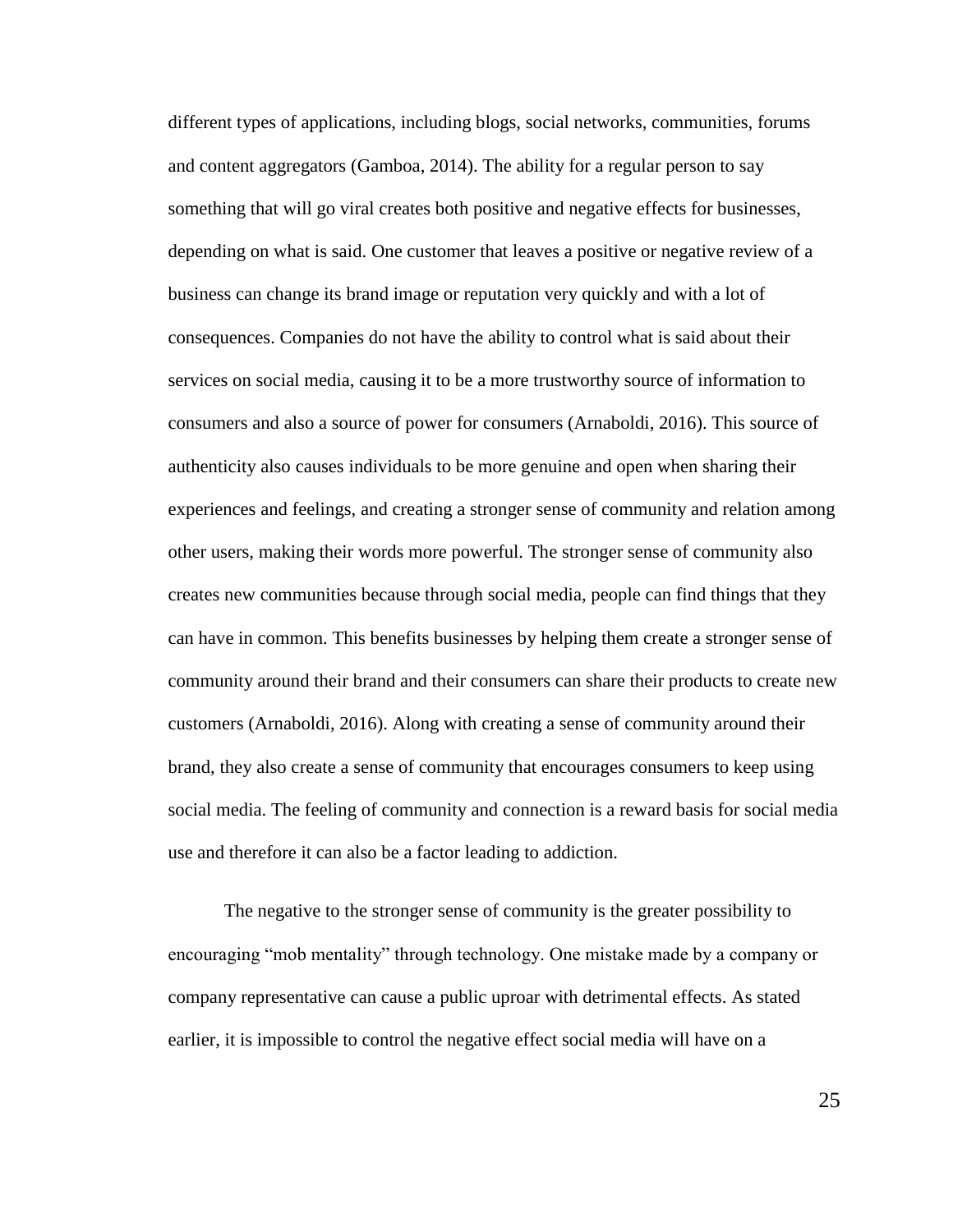company. An example of this is when DiGornio, the frozen pizza company, tweeted "#WhyIStayed You had pizza". They sent out this tweet before fully researching the hashtag "#WhyIStayed". The hashtag was being used to raise awareness for domestic violence and the reasons that women use to stay with their abusers. The catalyst for the hashtag was a video of Ray Rice abusing his wife that was released and within 24 hours there were 46,000 tweets using the hashtag. It took DiGornio four minutes to realize their mistake and issue a public apology but the damage was already done (Burt, 2015). These mistakes can be made off the company's main social media sites, but anytime a representative of the company makes this type of mistake, it can also harm the company's image as well. However, when a company responds to a consumer's complaint or grievance properly, 18% of the unsatisfied customers become loyal to that brand and end up purchasing more (Gamboa, 2014). Many consumers have also taken to social media to defend public incidents like these. This can sometimes create more a discussion or a different perspective on the incident. With consumers having the ability to discuss and participate in both sides, it causes them to become more knowledgeable and opinionated.

Along with facing the possibility of mistakes on social media, companies can also mess up when they try to control social media or use it specifically for their agenda. Companies cannot try to control what is said about them on the internet, for risk of it backfiring and consumers labeling them as untrustworthy. An example of this is the trend towards "representative" sellers, in which individual's attempt to sell products to their social media friends and followers. This creates feelings of distrust and annoyance in the social media consumers and can be bad for the brands (Arnaboldi, 2016). Another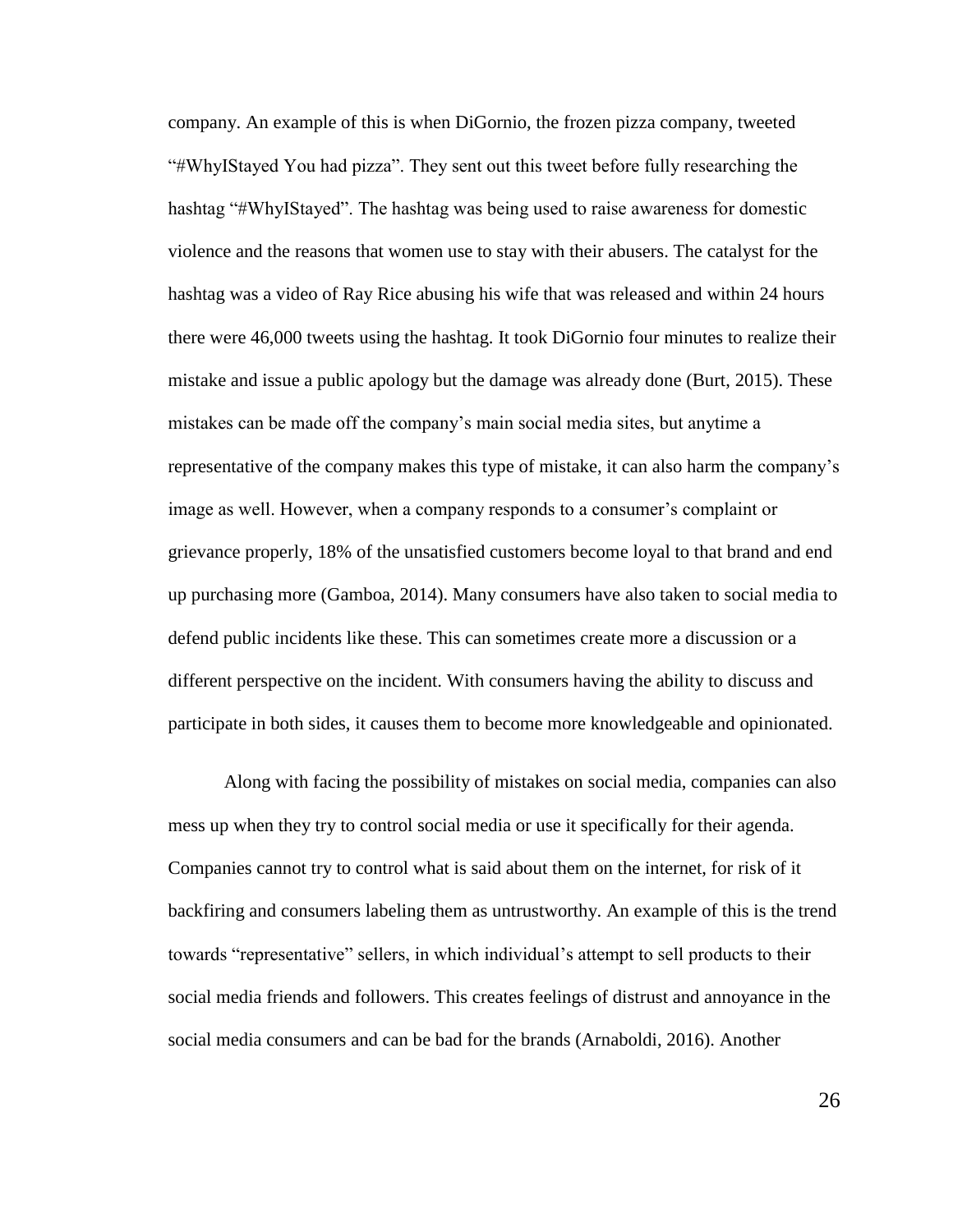example of a company attempting to control media for their own agenda is when companies pay users or offer incentives so they post positive reviews. Again this leads to consumers having feelings of distrust and dislike. The use of social media by companies has created a new sense of community and with it has changed the need of companies and consumers to develop trust and honesty. This shift has also caused it to be necessary for companies to shift their goals and strategies (Arnaboldi, 2016)

As claimed previously, social media has created a shift of power from the organizations to the consumers. Companies can now use social media to allow consumers to directly play a role in product development or marketing process (Nascimento, 2017). Companies now have stronger, cheaper and faster lines of communication with their consumers. The old communication style of television, radios and newspapers allowed companies to communicate with their consumers; the key now is that consumers can talk back to the companies (Mangold, 2009). They can capitalize on this by using it to ask for consumers opinions, to fix any product mistakes, or obtain ideas for new and improved products (Nascimento, 2017). However, there are no guarantees that the number of followers an organization has can correlate to the amount of views or reach they are getting. Up to 50% of profiles can be fake and be of no benefit to companies (Grizane, 2017). Companies find it difficult to calculate their Return on Investment with social media, as it is hard to pinpoint one specific measurable platform and media type that affects sales (Grizane, 2017). Online shopping is a relatively recent development to business models that also rely on social media. Males and females tend to online shop the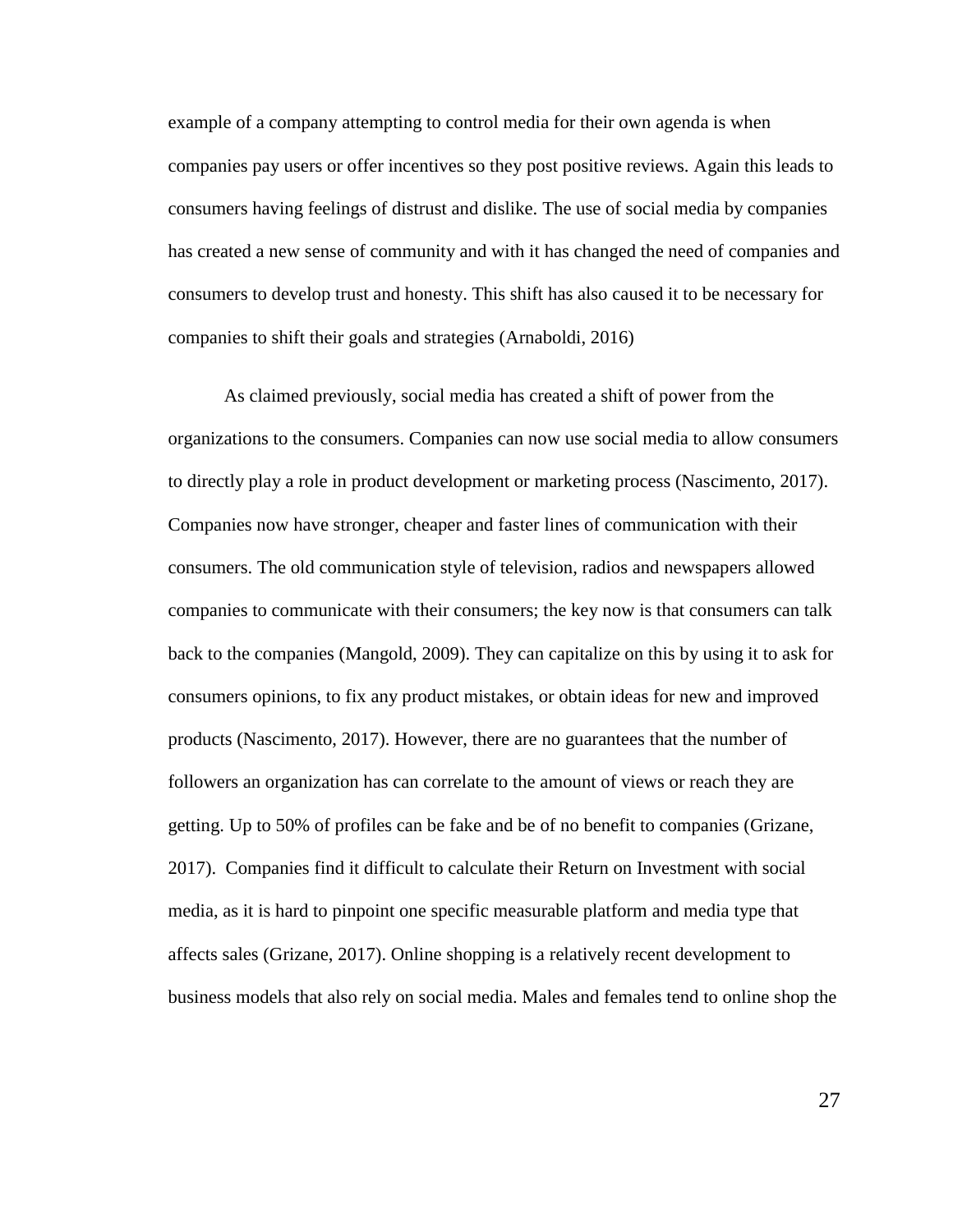same amount, but Generation X and Y are more likely to shop online than Baby Boomers (Goyal, 2017).

A study done on five restaurants and their consumer's social media habits led to the a discovery of what percentage of those users were actually coming to the business due to social media. 93% of people in the town surveyed ate out at restaurants at least once a month and the 83% of people surveyed said they used social media at least once a day. The restaurants posted contests and vouchers on their social media sites to encourage users to visit. 56% of the consumers said that regular updates encouraged them to eat at the restaurant more often and 34% said they come to use the vouchers. Another 34% said that they were interested in obtaining vouchers to use (Grizane, 2017). The managers of the restaurants were interviewed and it was discovered that they lacked a focus on the potential of social media marketing. Still, It was concluded that Facebook was the most effective social media (Grizane, 2017).

The goal of proper social media marketing is the increase in brand popularity and likability, and this is directly correlated with the brand's social media pages' popularity. Social media has the same ability to persuade and inform as other media platforms but it creates new levels of connectivity between the consumers and the business. The goal of the companies is to understand what makes their social media marketing more popular and attractive to consumers. Fans that follow the brands' social media pages are more likely to go to the brick and mortar store, be brand loyal and tend to generate more positive word of mouth (de Vries, 2012). The factors that were determined to increase the numbers of likes on a brand post are not always identical to the factors that increase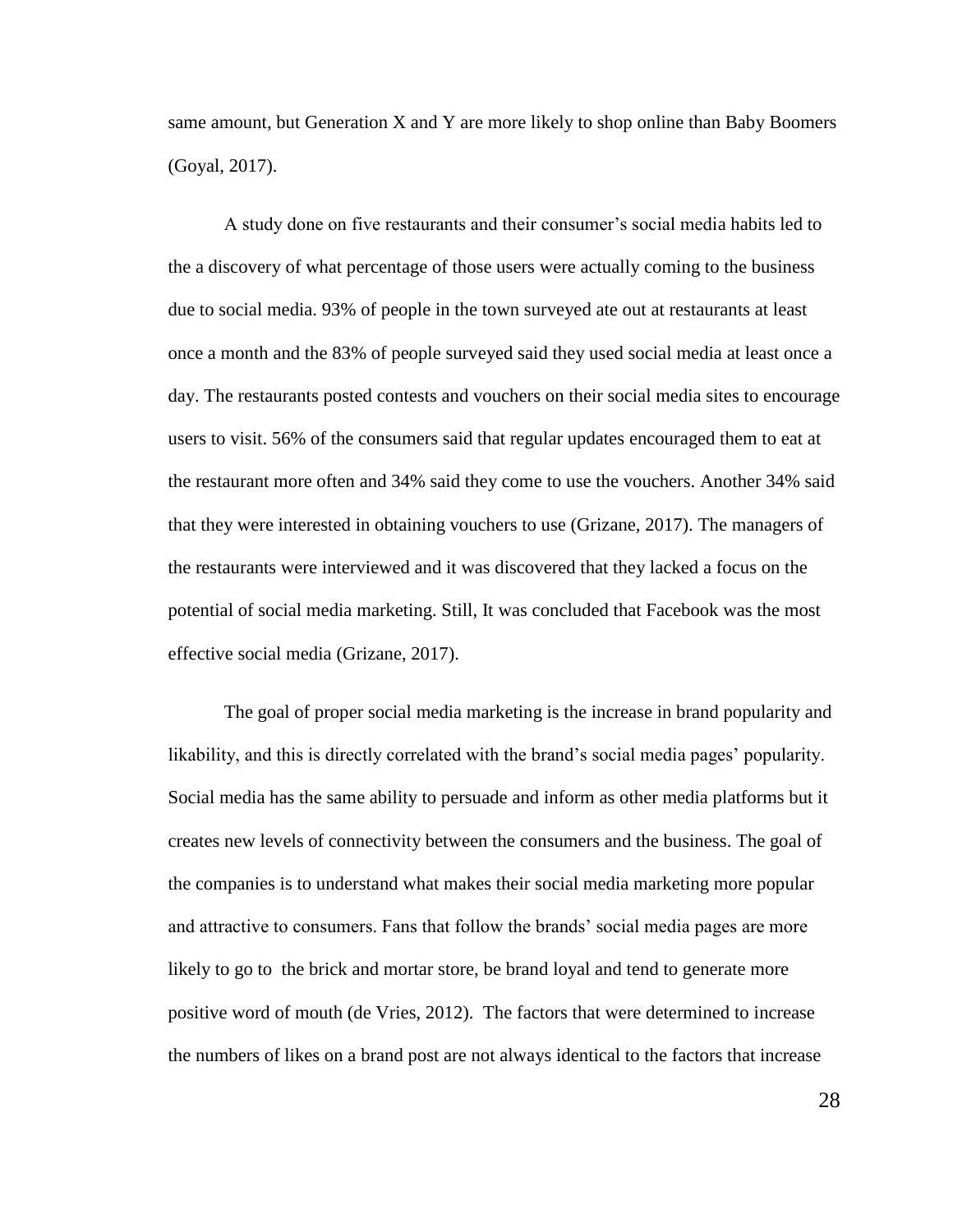comments. If a brand is attempting to increase their number of likes on a post, they should post something visibly pleasing, but not highly interactive. Posts that are highly interactive, such as questions or requests, can raise the number of comments on said post, but has a negative effect on the number of likes it receives. Visual pleasing photographs or contest posts are more likely to receive the most number of likes from the consumers. Positive comments from other consumers are also more likely to result in a higher number of likes on a post because it raises more positive awareness of the post (de Vries, 2012).

There is also evidence that negative comments on brands pages are not always bad. Strongly negative or positive comments, encourage discussion and subsequently more comments on said posts. If a post had neutral comments on it, it would not have had as many overall comments. The differing in opinions would generate discussions in the comment sections of the post, which in turn creates more thoughts about the brand. People who were brand fans would be more likely to feel closer to the brand because they spend time discussing it (de Vries, 2012). Companies purposefully try to design their social media posts to engage their fans and customers, because this can increase views and sharing among their target demographic (Swani, 2016). There are specific strategies that the marketers use to develop material to encourage sharing among their target markets and this also creates the word of mouth communication to help raise brand awareness. People are more likely to post when there is a psychological motive, these include "the need to share information and express self-identity, uniqueness, expertise, feelings, emotions, concern for others, and excitement" (Swani, 2016). Marketers have to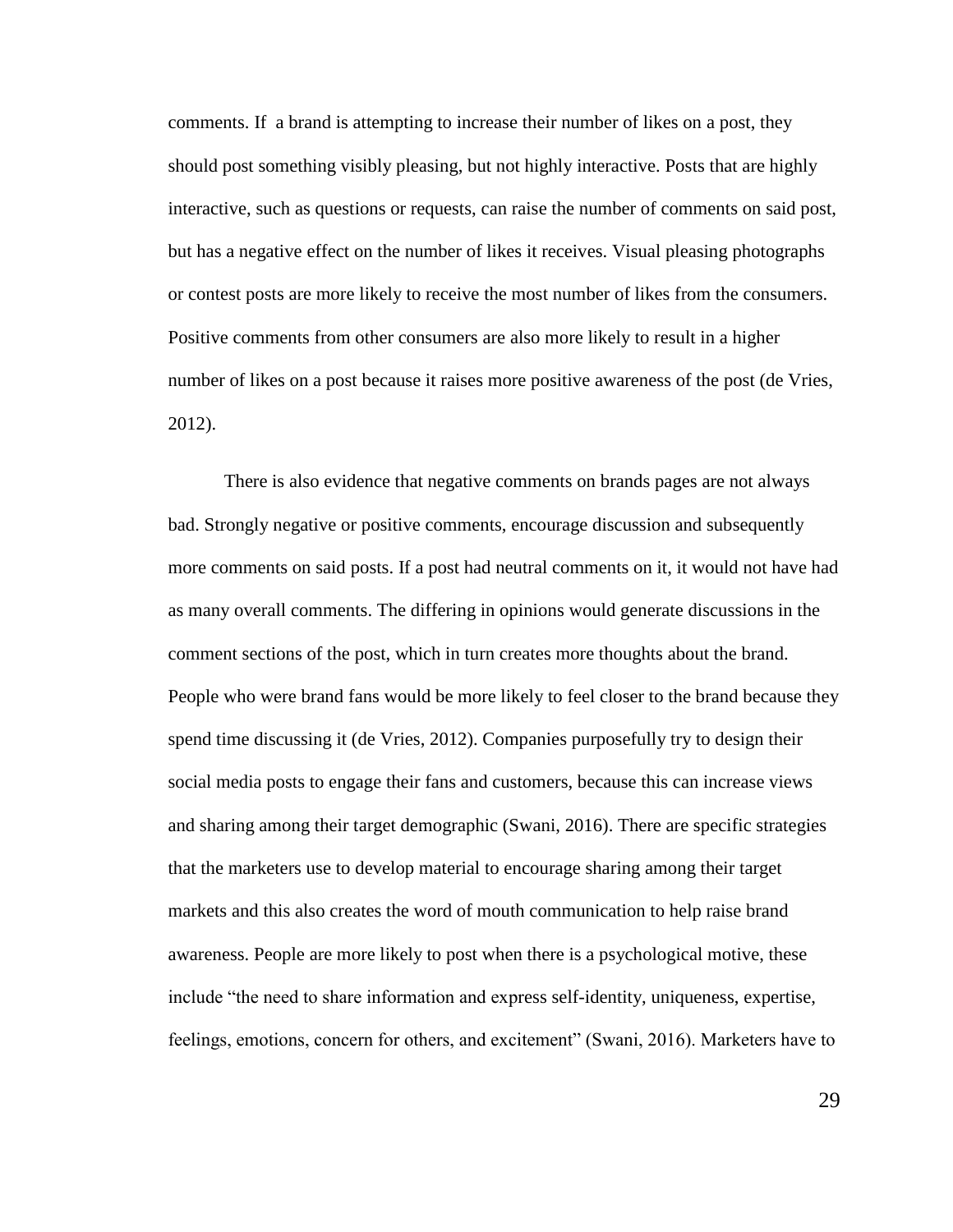attempt to target those motives in order to recreate them for better interaction with consumers. Consumers that are classified as "social" are willing to participate and pay for products and media, making them highly targeted by companies and useful in social media marketing (Paniagua, 2014). However even though companies attempt to target these consumers, since social media is a new outlet for marketing, companies are still uncertain how much budget and work should be delegated to social media and often times the companies make erratic decisions. As discussed earlier, this can lead to major blunders by the company.

By using the psychological factors and attempting to create more active consumers on their social media sites, companies create benefits for themselves. A company creates value and above average returns in their industry by effectively using their resources and turning them into core competencies. Social media contains seven resources within its multiple different functions. These resources are: identity, conversations, sharing, presence, relationships, reputation, and groups (Paniagua, 2014). The resources are not mutually exclusive but also are not always present. These resources can affect businesses in four ways, through social capital, social marketing, social corporate networking, and customers' revealed preferences. Each channel is affected by different social media resources and has effects on separate departments of the organization. Social capital affects corporate social performance, social marketing and customers' revealed preferences affect the company's financial performance, and social corporate networking affects operational performance (Paniagua, 2014).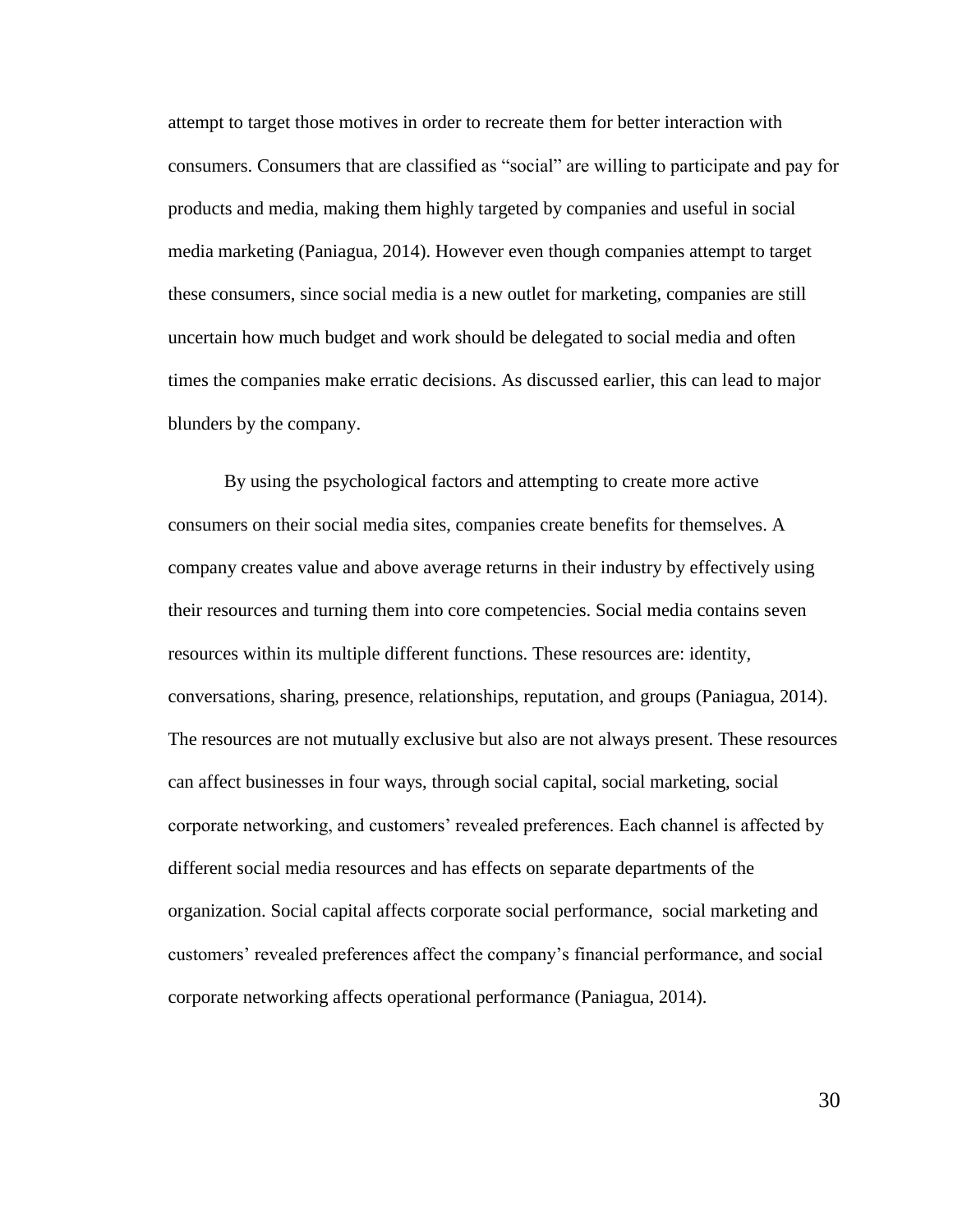Social capital consists of the identity and reputation segments of social media's resources and it shows the amount that social media affects the firm's relationships with society. An example of social capital would be if a firm has a wholesome reputation and therefore consumers see them as trustworthy. To gain this trust and social capital, companies must be transparent but they also must engage with their consumers. Corporate social capital has been linked directly to social media use for corporations (Brammer, 2006). This channel can be particularly hard to budget for and control because it is solely based on the consumer's perceptions of the company's social media pages and the company (Paniagua, 2014).

The consumer's revealed preferences, along with social marketing, are derived from the conversations, presence, and sharing resources from the social media. Revealed preferences as a capability shows what the consumers like, either about the brand or the products. Photos and posts with the most "Likes" or comments can demonstrate what is most popular, and recent social media updates, such as polling features on Instagram and Facebook, allow companies to specifically ask consumers about what they prefer. For example, clothing companies can ask their followers which print or design they want to appear more in their products. If a consumer votes in said poll, they are more likely to be aware of this company's product offerings, as well as more drawn to them since they got to vote to make it what they liked. The creation of these features also allows consumers to ask other consumers for their suggestions on products or services. This increase in connection and awareness that is aimed at creating more sales through consumer feedback on social media, has also had an effect in changing the dynamic between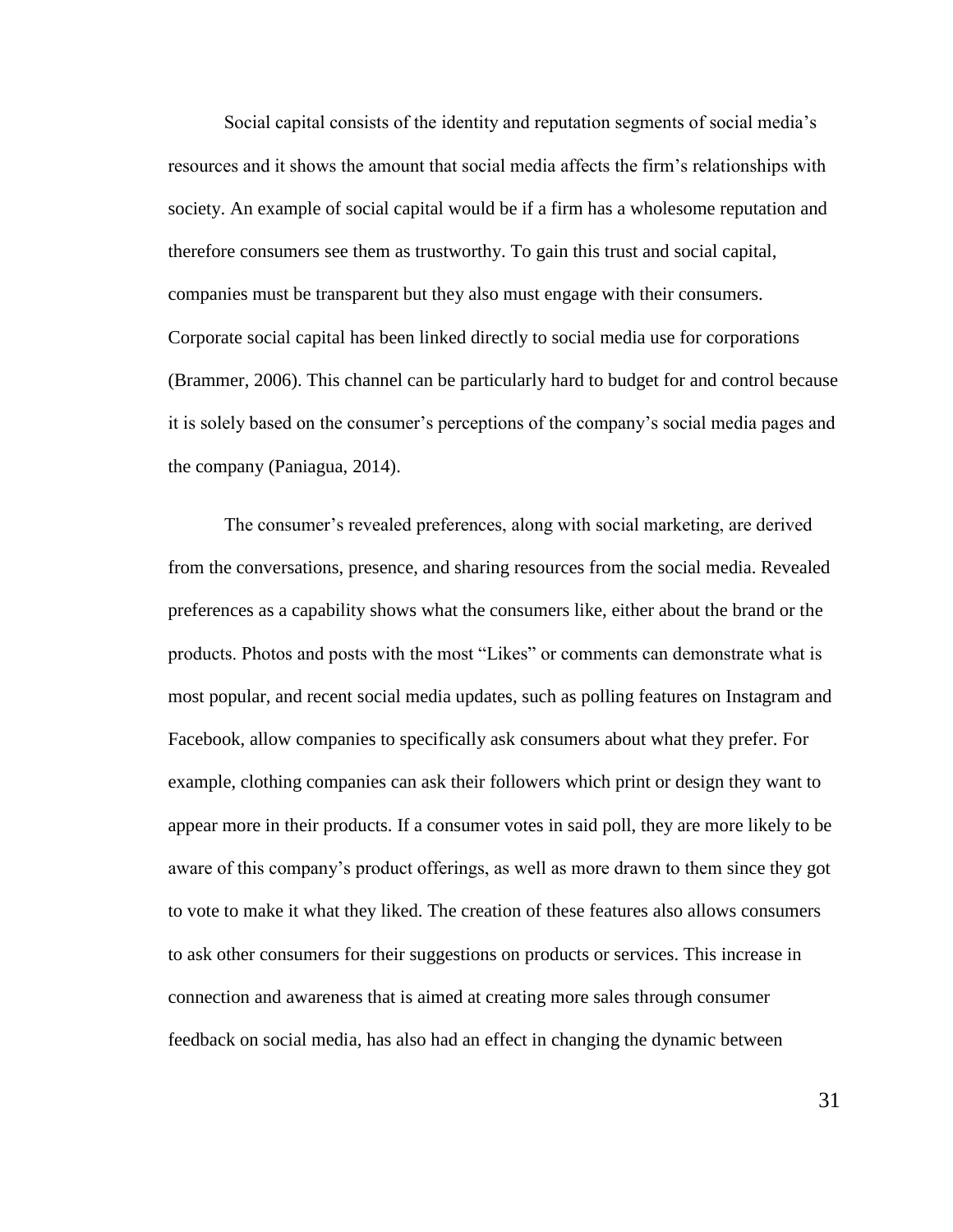consumers, businesses, and other consumers. The knowledge and insight gained from this can help positively affect a company's financial performance. The more consumer knowledge a company has about their consumer base, the better their financial performance will be (Paniagua, 2014). Social media knowledge has been used to future predict social and economic factors, such as unemployment rate, box-office revenue, car sales, and disease tracking, that can affect businesses successes or failures.

The social marketing segment of social media use is the logistic marketing actions, such as sharing and conversations can evolve into sales and financial returns for the firm. Since the early 2000s and the boom of social media, marketers have developed it as a part of their permanent marketing mix. The strategies used for social media marketing differ from those of traditional media outlets, such as TV and radio, due to its interactive features. Although social media has the same goals as all marketing efforts, to increase sales, it is hard for companies to pinpoint the return on investment from their social media marketing specifically. Social media still has the highest likelihood of sales creation than other media outlets (Paniagua, 2014).

Social corporate networking relates to internal networking and use of social media for the firm's employees. This channel of value is created by the resources of relationships and groups that branch from social media use and it has an effect on the company's operational performances. It is an informal way for the employees and managers of a firm to communicate, and can help them connect with potential hires or potential clients. In 2011, 57% of companies built networks through LinkedIn and that number has since grown (Neti, 2011). It is a cheap and easy outlet for this type of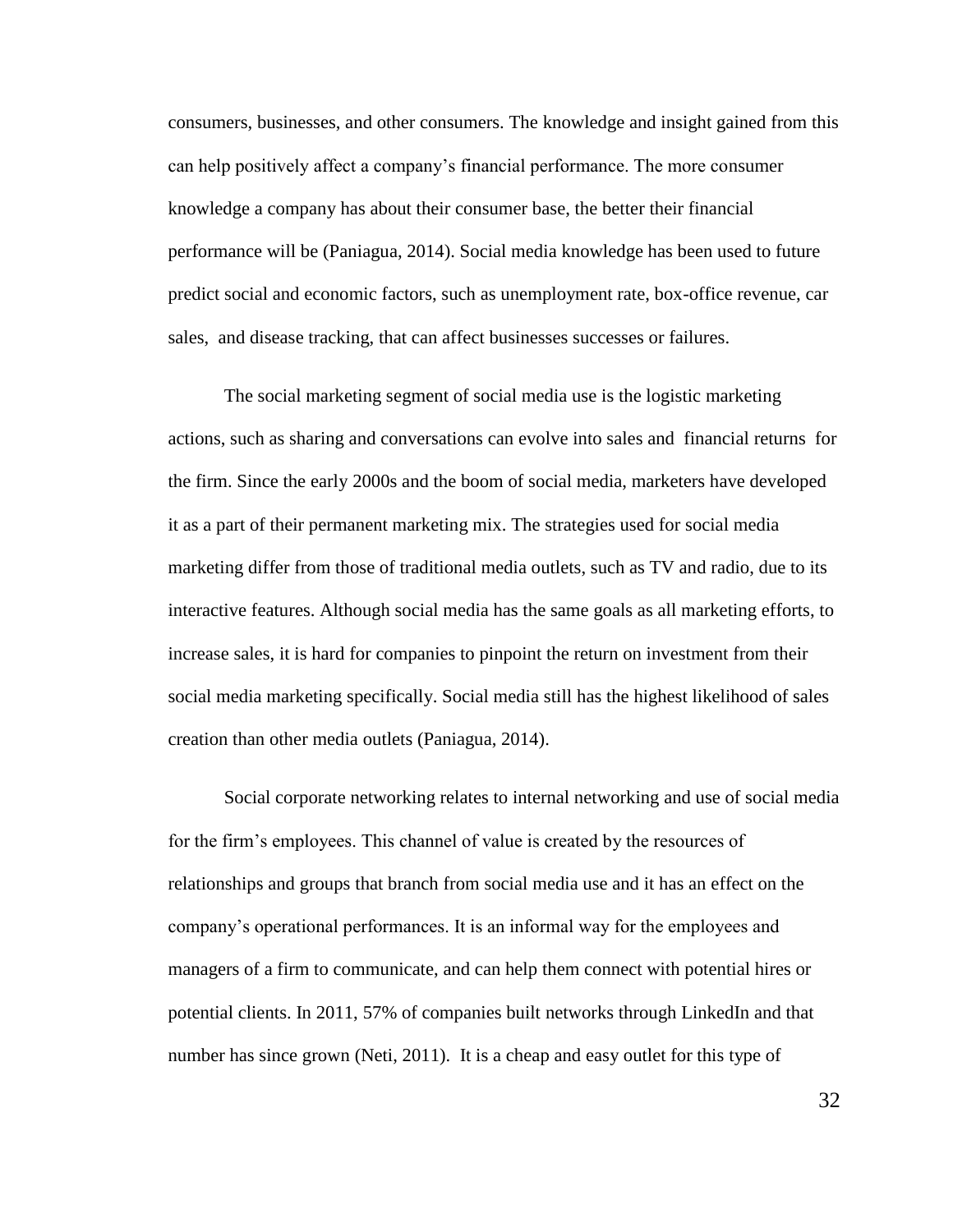communication, that can help a company run more efficiently, target its own assets more effectively and be more informed. This type of communication has also been studied to show an increase in relationship management and human resource capabilities (Paniagua, 2014).

A study was conducted on these channels of social media affect on consumer behavior and ultimately on company stock price as an indicator of business performance. The study concluded that social media does have an effect on business financial performance and stocks, especially user-generated content. User generated content is content created by the social media consumers and not by the company itself (Paniagua, 2014). The study also shows that the affects of social media on the company's performance is directly related to how much social media has penetrated the stock market. Social media has an effect on the stock price of companies, despite the Efficient Market Theory not including socialization into the model, the prices of the stock reflects the company information (Malkiel, 1973). However many other behavioral economists have theorized that the stock market is more related to human behavior and people's interpretation of the information, and this is where social media comes in to play (Lo, 1999). A reference given off by social media for a company can affect consumers interpretation of information and ultimately affect the company's stock price.

For consumer's social media provides efficiency to their consuming process. They are provided with more information, faster communication and increasing convenience to their ever busy lives. This spread of information and convenience has also forced companies to change their pricing strategy to be more competitive, usually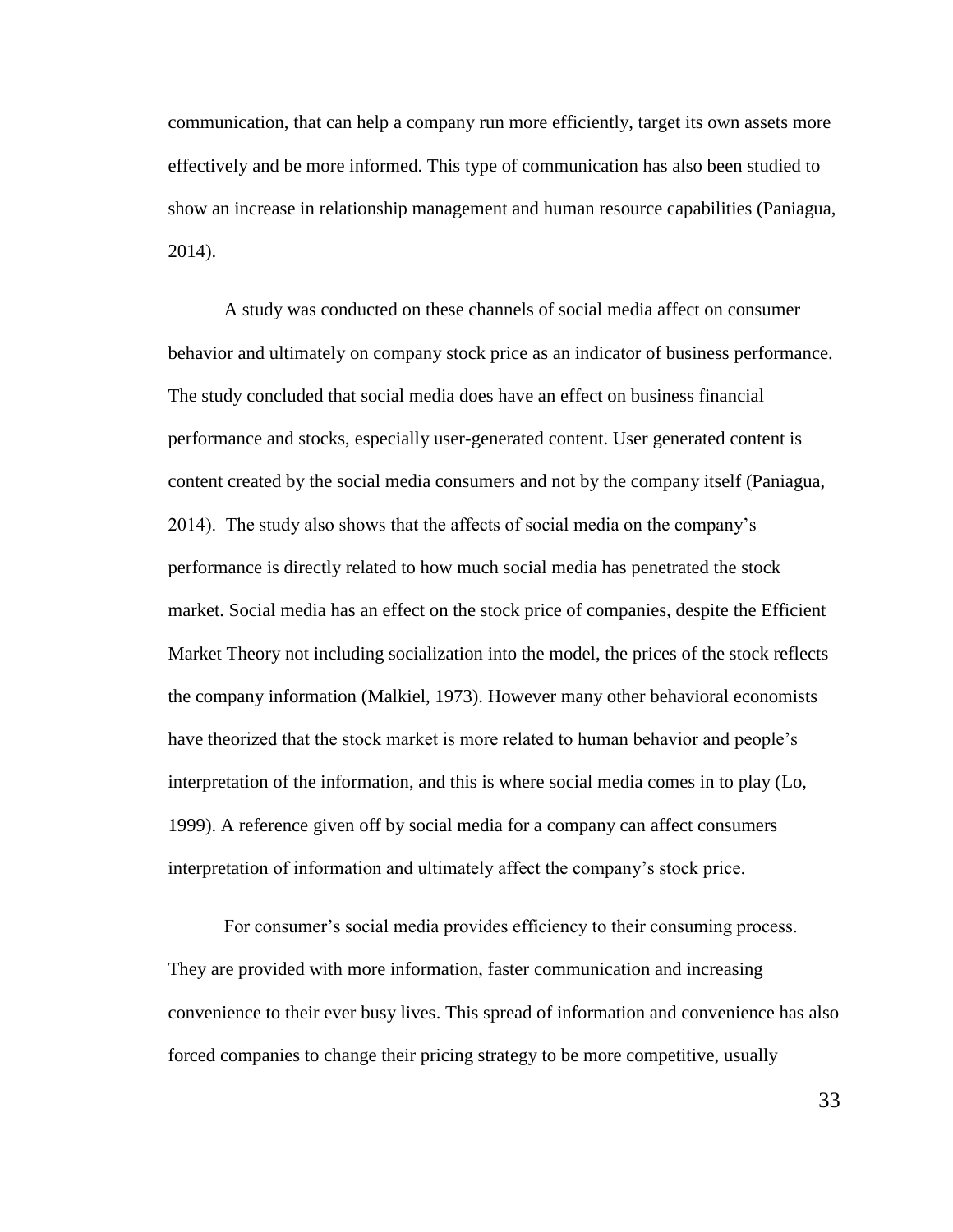entailing pride reductions, and it has caused product diversity and a wider range of products to be available (Tiago, 2014). All of these factors are to a consumers benefit. A survey of marketing managers was conducted about what they believed to be the most beneficial element of social media for their firm and its marketing attempts. Eighty-seven percent of the managers surveyed responded that social media is most useful for the exchange of information, and this can apply to both internal and external arenas. Other responses were that it creates dialogue between the company and the consumer, and that it can help in evaluating the suppliers for the firm.

It was also found that the internet can help predict when consumers are going to have a negative reactions as well as predict future market forecasts (Tiago, 2014). Although the specific return on investment is hard to calculate for social media, 88% of companies were using social media as part of their marketing matrix in 2013, and that number has grown to 89.5% by 2016 (Social Marketing 2015: The Key to ROI Will Come from Within, 2014). 81% of respondents in the manager survey said that they were planning to increase the investments being made to social networking and 45% said they intended to invest in employees involved with digital marketing (Tiago, 2014). As of 2011 businesses allocated 6% of their marketing budget to social media marketing, and it was expected to grow to 18% through 2016 (Neti, 2011). The expectation of businesses to change a percentage of their marketing force to make social media a focus, shows how strong of a grasp it has on consumers and how businesses truly believe it can influence customers buying behaviors.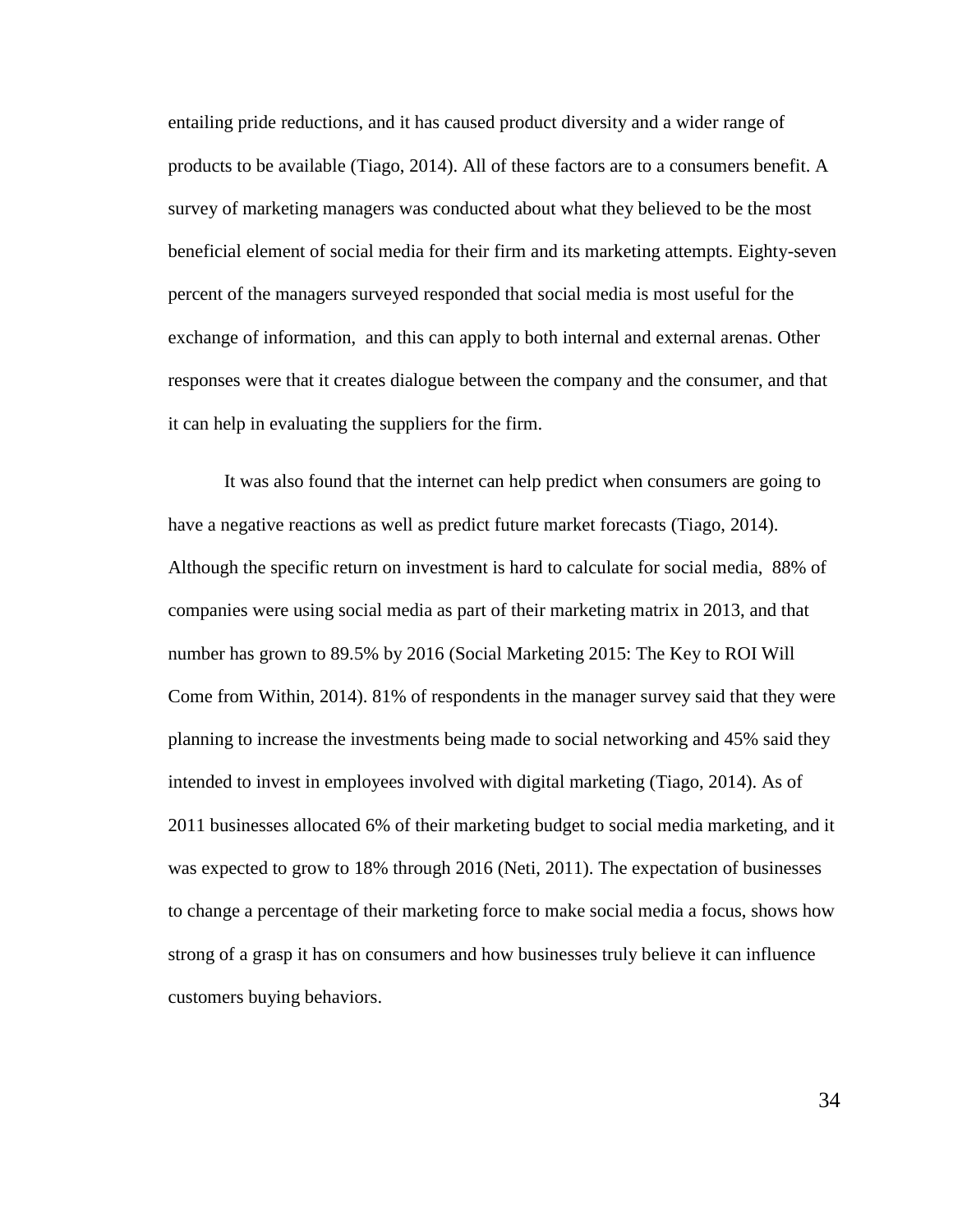A study was conducted on the Spanish fashion retailer, Zara, on their social media outlets and the effect they had on Zara's consumer loyalty (Gamboa, 2014). Zara was started in 1970 in Galencia, Spain by Amancio Ortega. The company essentially created the industry of "fast fashion", a fashion segment focused on cheap, high fashion clothes. Their competitors were H&M, GAP and other companies of similar model. Today, Zara has 2,200 stores in over 93 countries, their sales are at \$17.2 billion and they are #51 on Forbes List of Most Valuable Brands (Zara on the Forbes World's Most Valuable Brands List, 2017). The company was able to achieve this type of domination through a unique business model of developing a product and having it in stores within two weeks, as well as their deep focus on market trends and fashion forecasts. Zara ranks as the fashion company with the most Facebook fans, as well as their fans being the most valuable. The value of a Facebook fan is calculated by finding the measurable differences in certain variable between a "fan" and a "non-fan". The variables used are product spending, loyalty, propensity to recommend, brand affinity, media value and acquisition cost. Each Zara Facebook fan is worth \$405.54 each (The Value of A Facebook Fan: An Empirical Review, 2013). To put this in reference, a Coke-Cola Facebook fan is worth \$70.16, showing that Zara was able to create a much higher base of Facebook loyal consumers than even the most popular American company. Studies also show that fans are 28% more likely to continue brand use and 41% more likely to recommend a product that they are a fan of to someone else (The Value of A Facebook Fan: An Empirical Review, 2013). These numbers show that social media does have an effect on consumer loyalty.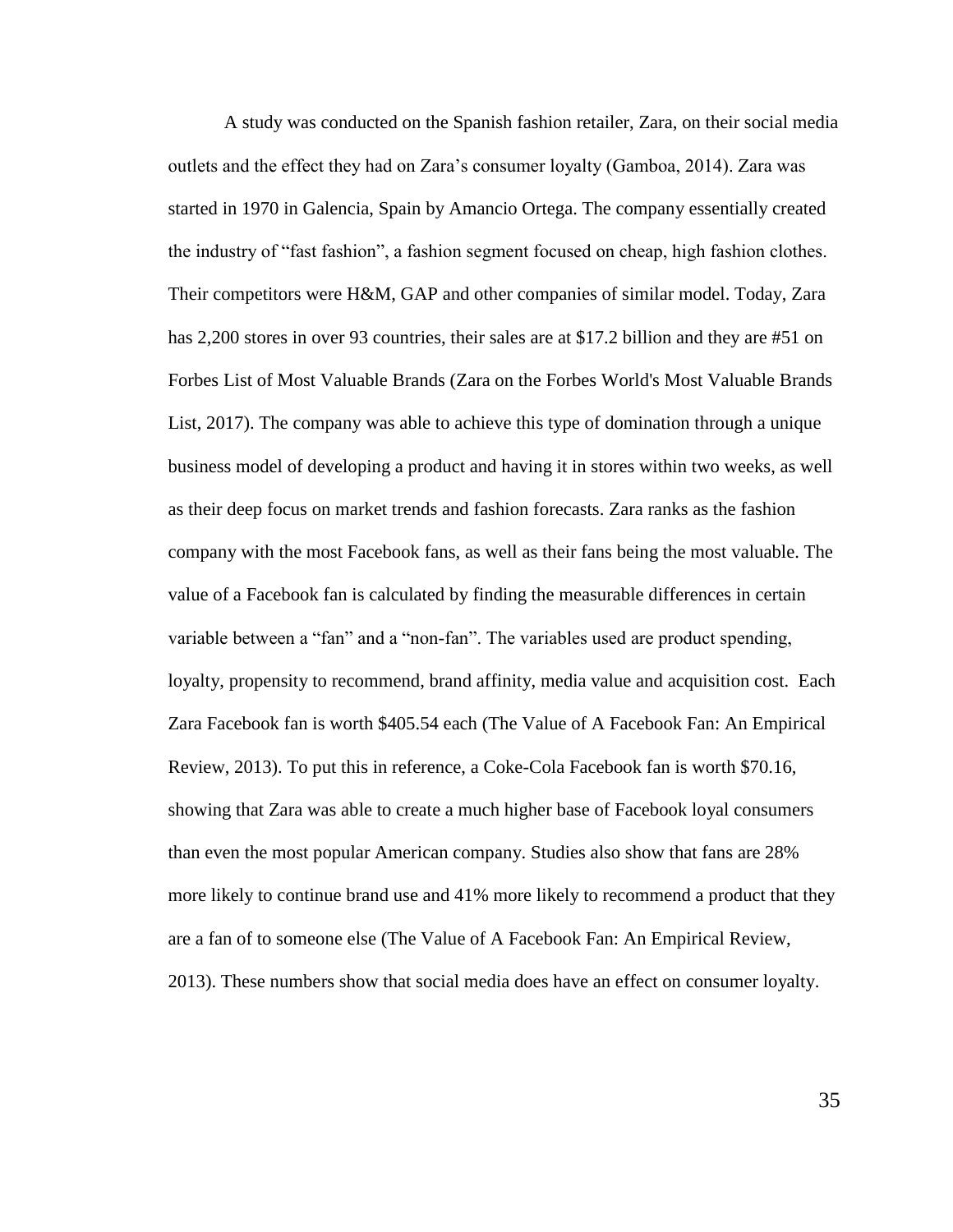Studies have found that customer satisfaction with products, perceived value of what the consumer believes they are receiving and trust of the company are the biggest determinants of customer loyalty (Gamboa, 2014). The term "e-loyalty" was coined to describe loyalty derived online and it has been shown that this can begin the moment a consumer and a company start to develop an online relationship. As soon as a consumer begins to engage in social networks related to the brand, they create emotional connection with the brand. The study of Zara's Facebook page and their consumers ended up showing what qualities affected consumer loyalty to their brand. One- fourth of Zara's Facebook fans followed the page once a month, but three- fourths of the fans never engaged with the page. There was also no evidence that the fans bought any clothes due to their Facebook interactions (Gamboa, 2014). The study of Zara found that the fans' of Zara's determinants of loyalty were stronger than the non-fans. Customer satisfaction was Zara's number one affector on fan loyalty. The study determined that Zara social media managers could improve in three different areas to increase their customer loyalty. They could post on the Facebook page more frequently, answer consumers criticisms and critiques more, and promote campaigns for the stores on Facebook. The study also highlighted that perceived value is more important in the real world than online, online Zara must work harder to prove real value through customer satisfaction and trust. As customer satisfaction is the number one driver of consumer loyalty, Facebook is a tool for creating more customer satisfaction. This study not only helps demonstrate how social media usage can change consumers behaviors, but it can highlight Spanish consumer usage compared to American. Zara is a Spanish based company and it is highlights Spanish business and consumer practices, in relation to social media.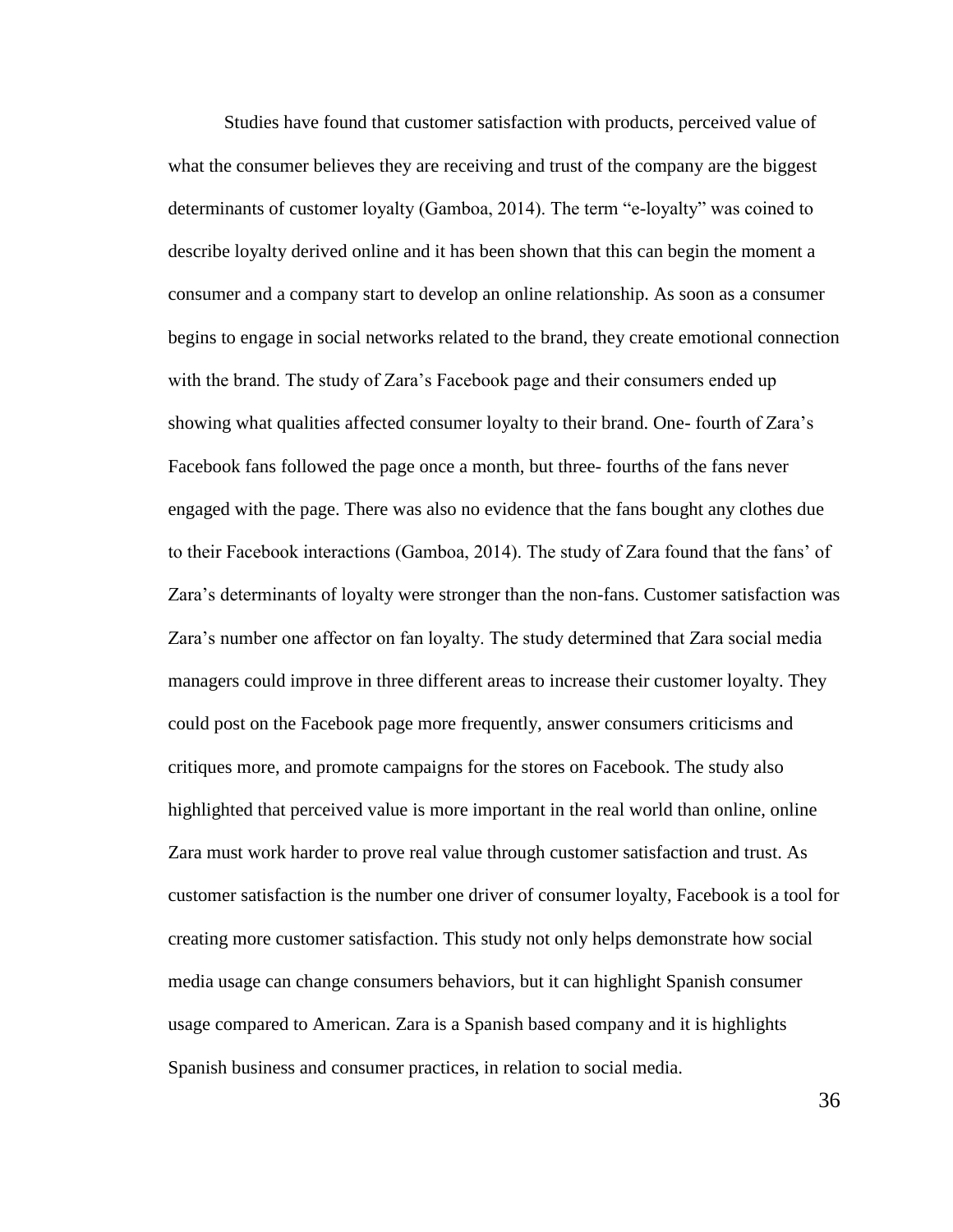Business usage of social media and consumer interaction with social media has had a forever changing impact on the marketplace. The constant use of social media by businesses and encouragement for increased communication is probably cause for people to use social media more than before, again potentially leading to increased rates of addiction. Social media integration by companies has had an effect on consumer behavior, which would presumably be exasperated by the addiction, or "mild" addiction to social media. The way businesses use the social media to reach their consumers and create the most significant effect on their consumers differs depending on the culture of the country.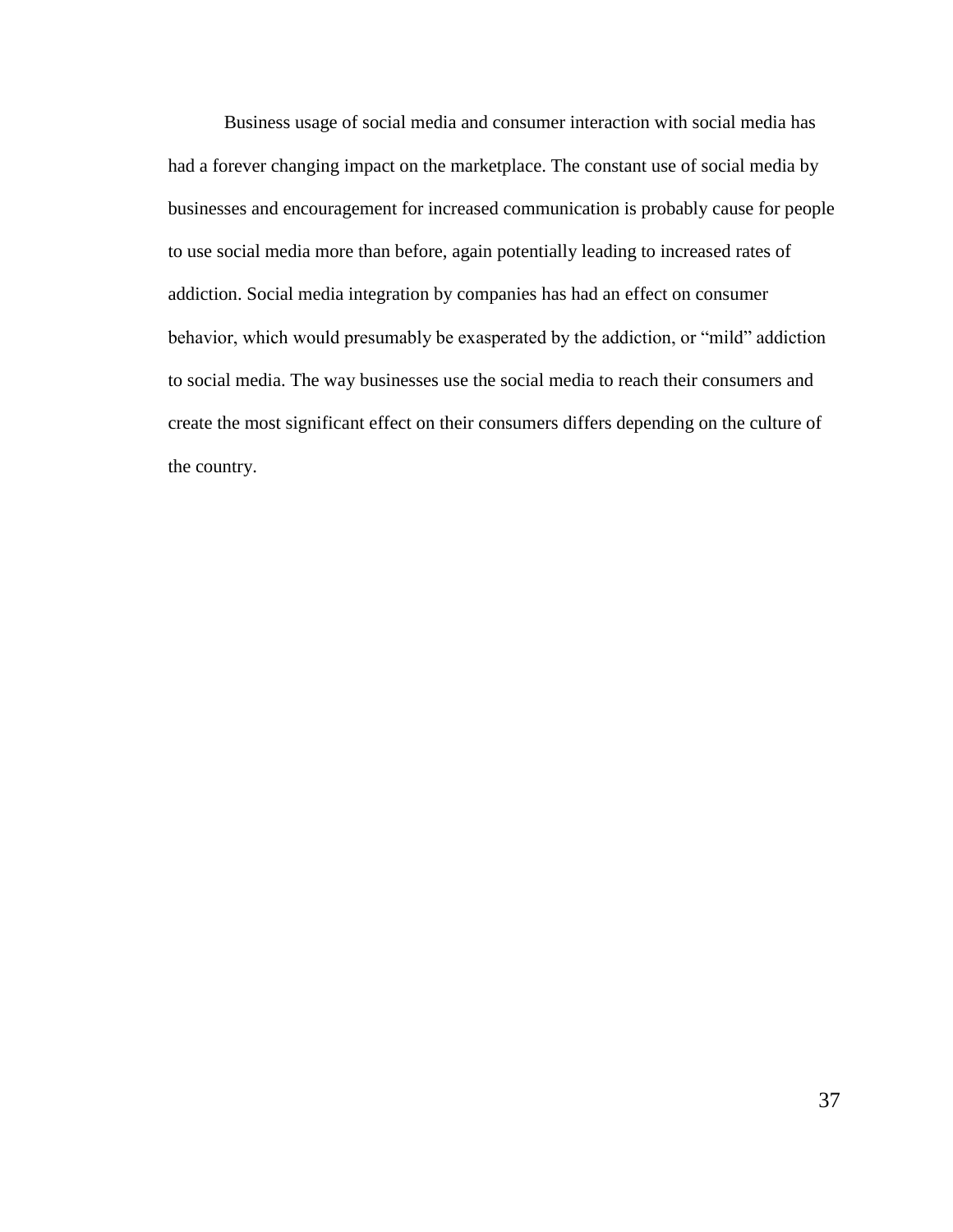## CULTURAL COMPARISON: SPAIN AND AMERICA

To understand the basic differences between Spanish and American consumers, both of social media and of products, we must first compare the intrinsic differences in the two cultures. The cultural expectations, reactions, traditions and habits can affect their susceptibility for addiction and also their social media habits and expectations. The following section is an in-depth analysis of the Spanish and American cultures using Hofstede's dimensions. The first level of cultural analysis is the Hofstede's cultural dimension analysis. This analysis compares countries on six different factors. The factors are Power Distance, Individualism, Masculinity, Uncertainty Avoidance, Long Term Orientation, and Indulgence. The analysis rates the countries on a scale of 1-100, the higher the number the more the country's culture possesses those particular traits (Hofstede, 2011). These factors are what is considered normal within these particular societies and social control usually mediates everyone so they do not stray far from the norm. Below is a graph demonstrating the American scores, the Spanish scores and then the world averages for Hofstede's dimensions.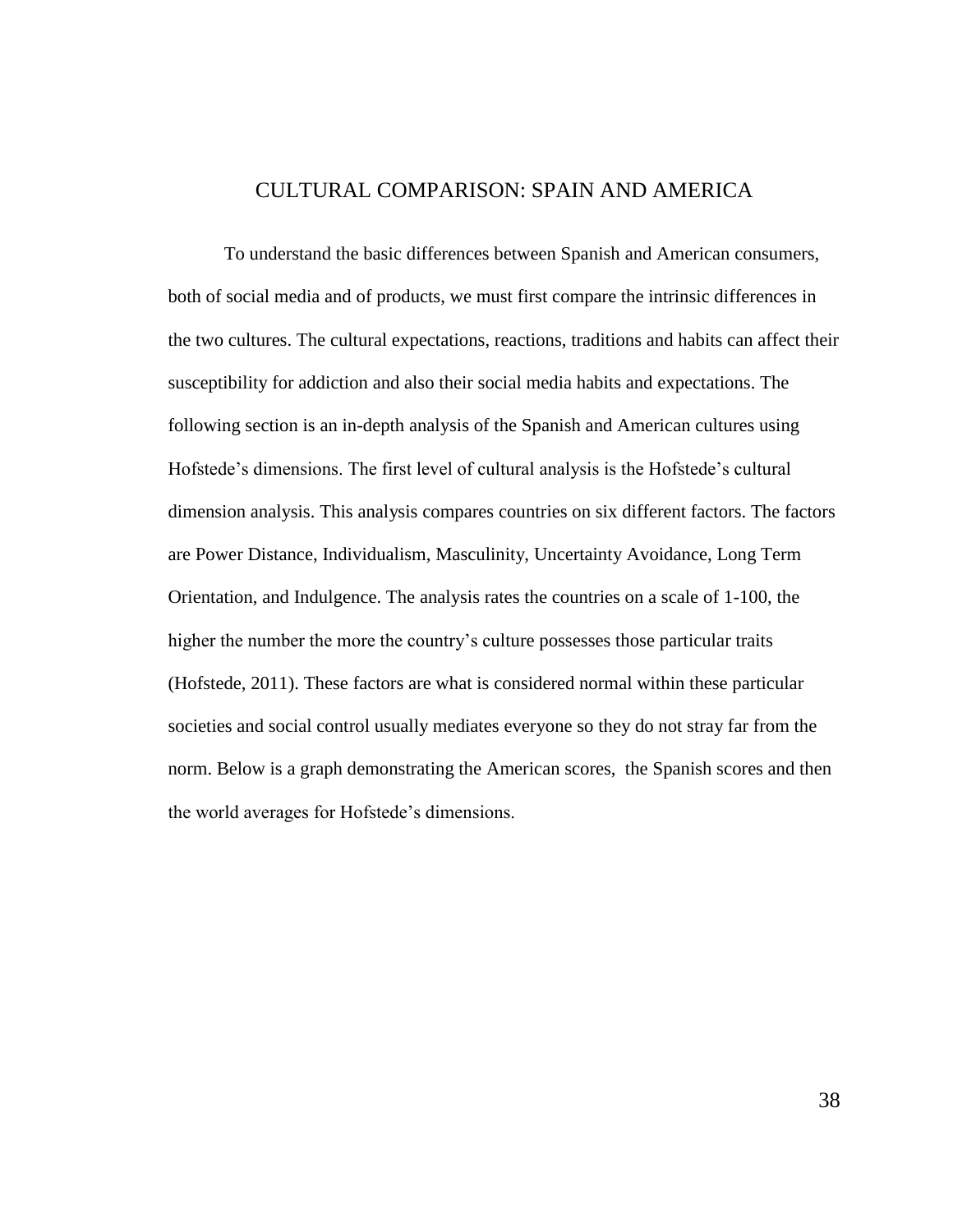

# United States, Spain and World Avg.

Power distance in a culture refers to the difference between statuses of the people and how much an unequal power distribution is accepted by the people within the culture. If a culture is high in this driver, then it means there is a large inequality in power distribution and the members of the society expect it to be that way. The mean of all 56 countries scored by the power distance index was 56.91 (Richardson, 2007). Spain scored a 57 on the power distance dimension ("Country Comparison"). They have a relatively hierarchical society in which everyone everyone has their place. It is common for Spanish organizations to have one leader, who ideally has all the power and the subordinates follow what to do. Contrastingly, America scores a 40 on power distance. This is a fairly low score and can be attributed to America's constitution and the phrase "life, liberty and the pursuit of happiness". This statement intrinsically creates equal rights for all citizens, therefore diminishing the power distance and creating equal rights for all citizens. In a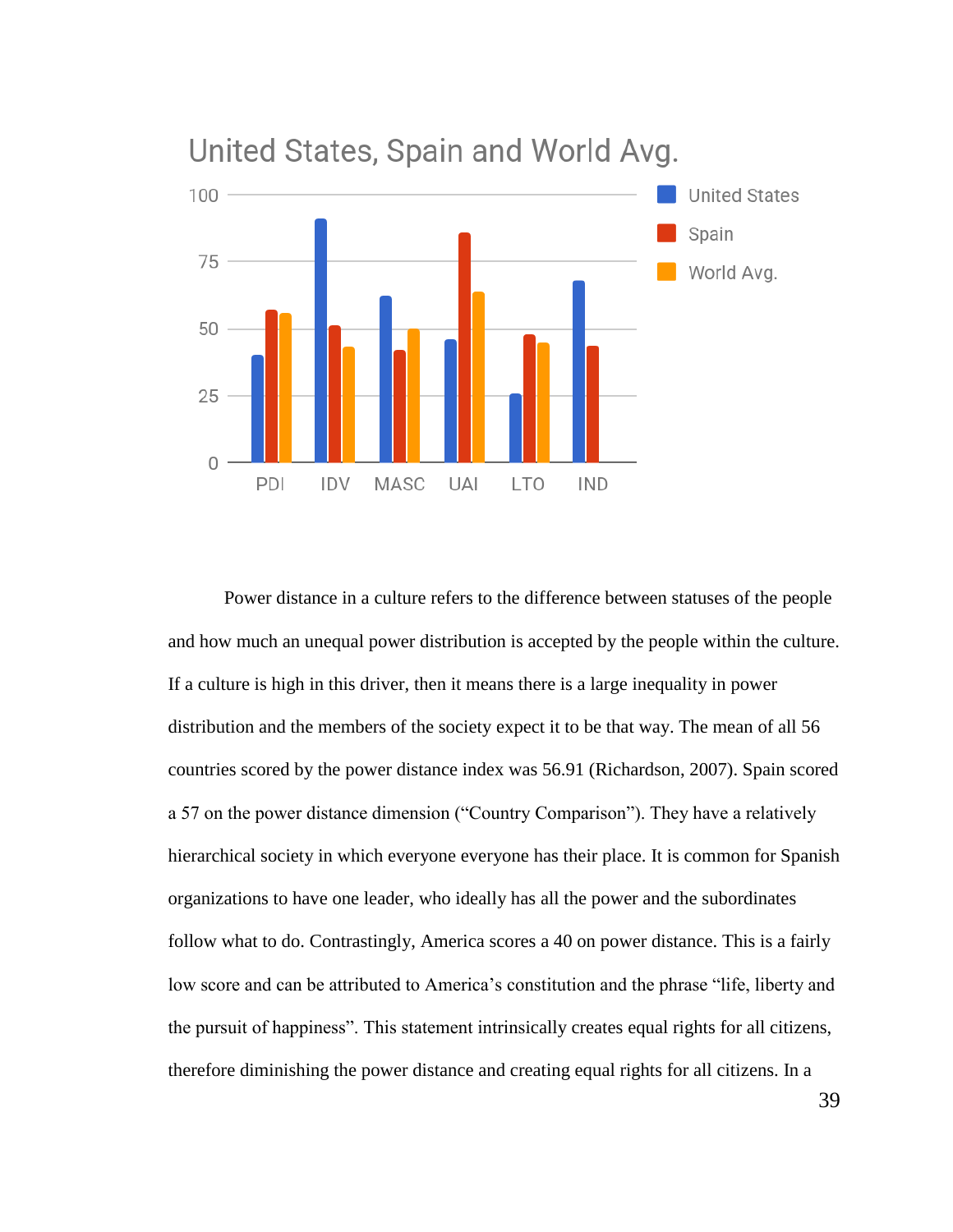study done comparing Japan and American use of media related to power distance, they found that someone who is lower on the power scale will use a less media rich outlet when dealing with someone of higher power (Richardson, 2007). The less a subordinate feels underpowered, the more free communication they can have. This relates to how Spaniards and Americans use social media, because the small power distance in the United States could create more free speech and usage on social media. Consumers may feel freer to communicate with companies and speak their minds.

The next factor the countries are compared on is individualism. On a societal level, this is the amount of interdependence there is between the members. A society that is individualistic is one where the citizens focuses on themselves and their families, whereas one that is not individualistic has a society that looks to always belong to groups and lean on one another. This type of society, that is opposite of individualistic, is called a collective society. An example of collectivist society is Korea, as they are a society that puts a lot of emphasis on extended families and a lot of their self-image comes from the groups that they identify with. They do not like anything that disrupts the harmony of a group, whereas other individualistic cultures can welcome the views of opposite sides to extend understanding. On the individualistic scale, Spain scored a 51 ("Country Comparison"). Compared to the other countries in Europe, this is a collective society but compared to other parts of the world, it would be considered individualistic. Because of this factor, Spaniards are considered laid back and they usually work in teams. America's score for individualism is an astounding 91, making it one of the most individualistic societies in the world ("Country Comparison"). They are focused mostly around looking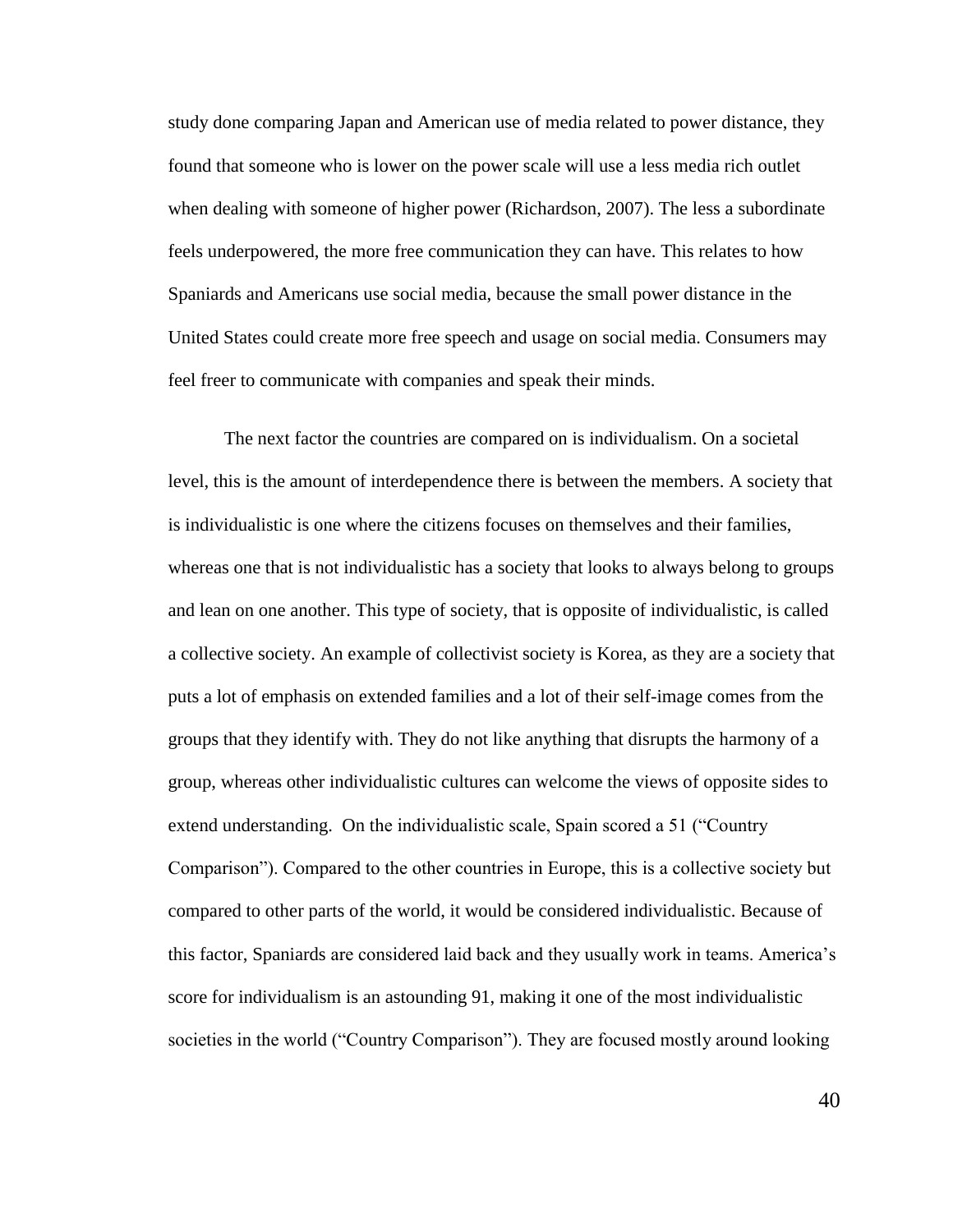after their close families and do not rely on help from the government as much. This also translates into American work culture, where the expectation is to be self-reliant and resourceful (Mooji, 2013). A more collectivistic society is found to be more reliant on social media, along with personal recommendations when it comes to consumer behaviors, because they will want to follow the trends. An individualistic society will be more inclined to post freely on social media, as well as explore their interests. Social media is such a large part of our lives that it is used to shape our consciousness, therefore continued excess use may lead to a more collective society (Berger, 2012).

The next factor the two countries were compared on is the Masculinity level within their cultures. A culture that is considered highly masculine is said to be highly motivated, driven and achievement oriented, while a culture that is more feminine is seen to be more of a caring society and that they focus more on individual's quality of life and happiness. The feminine culture is more nurturing and puts emphasis on having a good life as a signal of success. The key behind this culture variable is what is the motivation for citizens. Are they more motivated to be the best or are they more motivated to live the best life they can? A low score on this indicator means a country is more feminine while a higher score means it is more masculine. Spain scored a 42 on this culture indicator, which is a relatively feminine score, and it is demonstrated in the country's need for harmony ("Country Comparison"). Students in school are taught to not take strong stands on different sides, but rather work towards harmony. Spaniards look down on anyone who is being loud or boisterous is any situation, meaning they do not like when someone disrupts the harmony of the surroundings.America scored a 62 on the masculinity scale,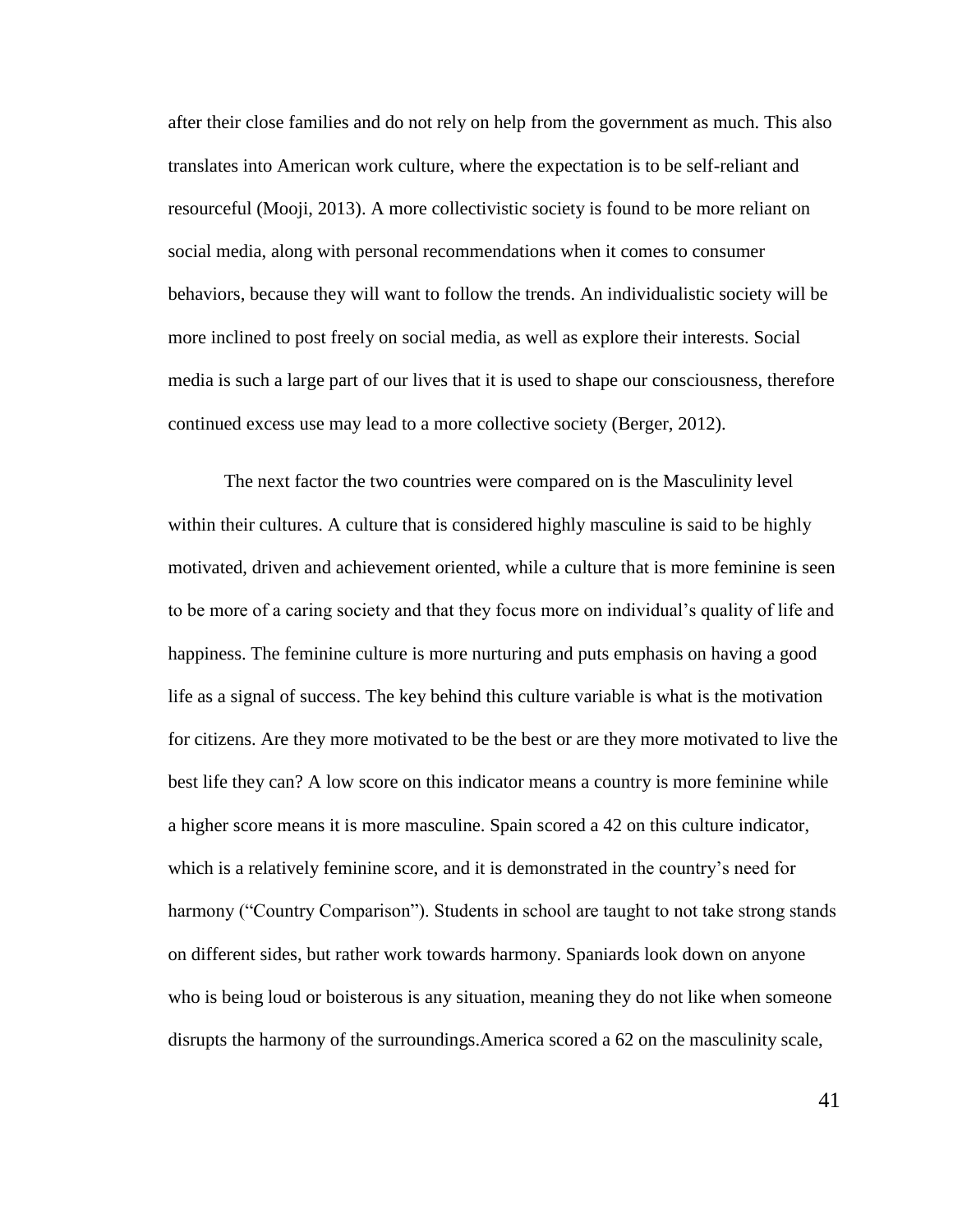which is considered to be high ("Country Comparison"). High masculinity drive within a culture can also be linked the individualistic indicator. Americans tend to demonstrate their masculinity through individualistic drive, for instance they compete to be the best of the best in what they do at their jobs and use their successes to be an indicator of their status. This attitude also leads to Americans tending to believe that there is always a better way to do something, meaning they always strive to do better ("Country Comparison").

The next Hofstede dimension is Uncertainty Avoidance, which is how the society handles the possibility of the unknown. There is no way to predict the future but some cultures attempt to control the future more than others, who just let it happen the way it is meant to. If a culture is high on uncertainty avoidance, then the members of the society feel threatened by an unknown situation and there are things embedded in the society to help alleviate these feelings. A country that is low on uncertainty avoidance is more likely to be entrepreneurial and the members will be more open to taking risks. This scale works backwards, as a high score means the country has a low uncertainty avoidance. Spain scored an 86 on the Uncertainty Avoidance dimension ("Country Comparison"). Spanish citizens have a strict rule set on how they are supposed to live their lives and any amount of changes causes them stress. They get extreme anxiety about unknown situations, therefore they are more likely to pick jobs that are set for life. Of all the Hofstede factors, this dimension is the most telling of Spanish culture. American scores very low on this dimension, with a 46 ("Country Comparison"). This means Americans are accepting of change, innovate with ideas, and open to try new things. Americans do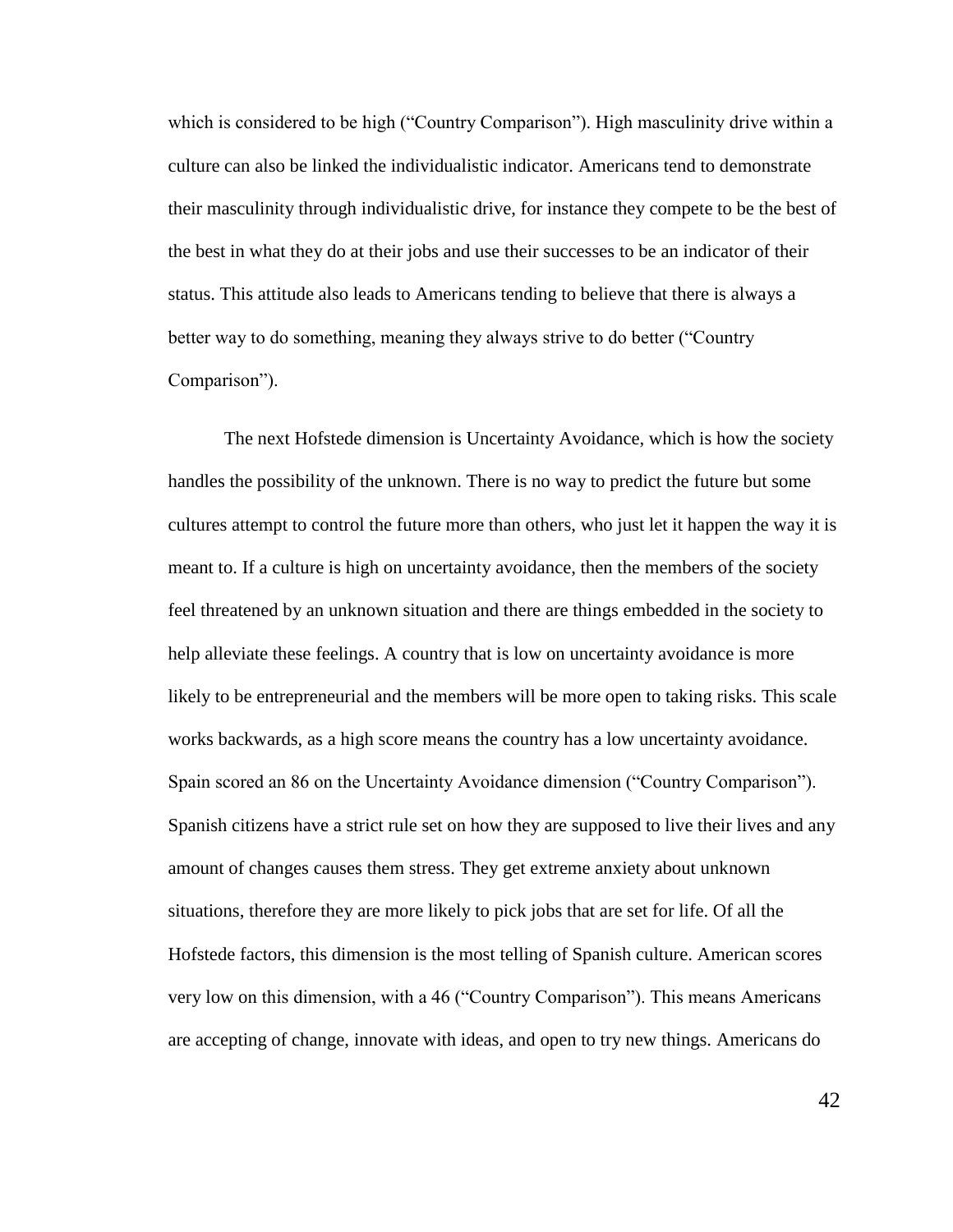not require a lot of social rules but they do not express their emotions. This dimension shows the largest spread between the Spanish and American cultures. This dimension is set deep within our cultures, and it affects things like jobs choices and social choices. This dimension could have a strong effect on social media usage and business uses of social media because of how new social media is. Spaniards may be less likely to jump on social media or social media trends as the ever-changing Americans. The incidents of 9/11 created more fear in the American culture and has increased their social monitoring. Social media plays a large role in social monitoring, as it is used to gather data on populations and gauge mindsets. This one incident is something that could have hindered American openness for change and affected their free use of social media.

The Long Term Orientation dimension is a test of how a culture connects with their past, as well as dealing with the issues they have in current times. A society that gets a low score in this dimension is called a Normative Society. A Normative culture is more strict to their traditions and are less accepting of societal shifts. Cultures on opposite ends of the spectrum are more likely to push modern education to prepare for the future, and the focus on traditions is less prominent. The United States have an extremely low score in long term orientation, coming in at 26 ("Country Comparison"). Americans have strong views of what is wrong and right, especially when it comes to the principles that shape a society. This creates a strong divide between the two sides and makes a lot of topics controversial. America is known for its extremely divided and intense debates on issues such as abortion, gay marriage, and gun control. The epidemics of controversial topics is obvious in public relations scandals that have become more prevalent due to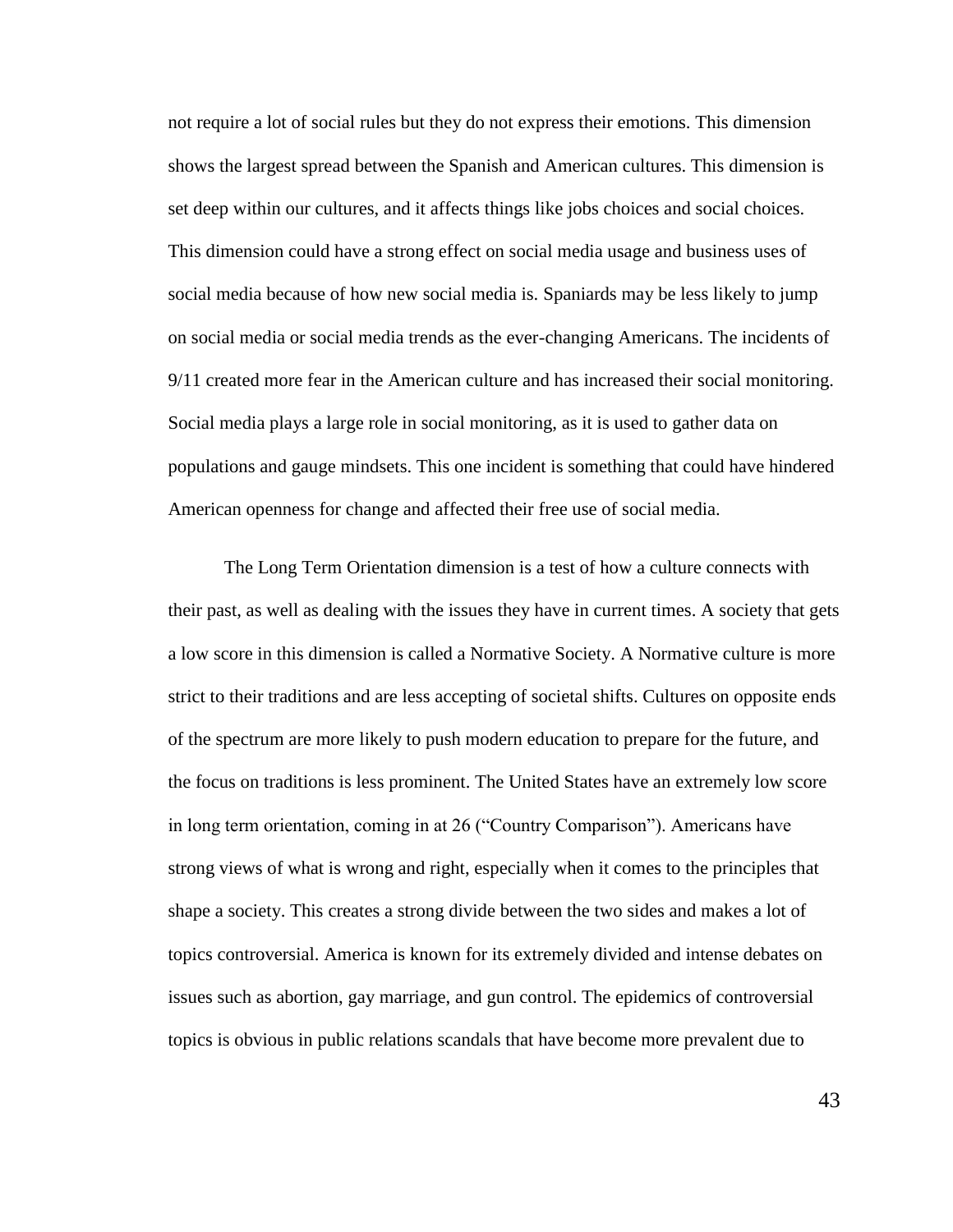social media, causing companies to need to be more aware of their social media presence and consumers attitudes. Spain scores a 48, which seems on the lower middle range, however they are defined as a normative culture ("Country Comparison"). The Spaniards relaxed lifestyle and lack of concern for the future has led them to receive this score on this dimension. The strict rules laid out by society, as discussed by the uncertainty avoidance, dictate how they live in the present, with a relaxed look toward the future.

The last Hofstede dimension is indulgence, which measures how much the members of a culture attempt to control their desires and compulsions. This dimension is not as widely used or accepted as the others. It is new and therefore not as researched, which is why there is no world average calculated yet. This dimension could be the most relevant in terms of social media, addiction, and consumer behavior. All three of these categories depend on someone's ability to curb their desires. The indulgence versus restraint dimension is essentially affected by how the members of the society are raised. The norm for how to raise your child and how one should act is determined throughout the society. If a culture is weak on restraint, it is called an indulgent culture, whereas if it is strict, it is called a restrained culture. The three different aspects that go into the indulgence dimension are: happiness and pleasure in life, importance of leisure and friendship, and life control (Enkh-Amgalan, 2016). This dimension is the one of the most relevant to addiction and the use of social media because it determines the extent to which a societal member will attempt to control their impulses for use of addictive items. Spain scores relatively low on this dimension, with a score of 44 (Country Comparison"). This classifies them as a restrained society. They tend to be more pessimistic and do not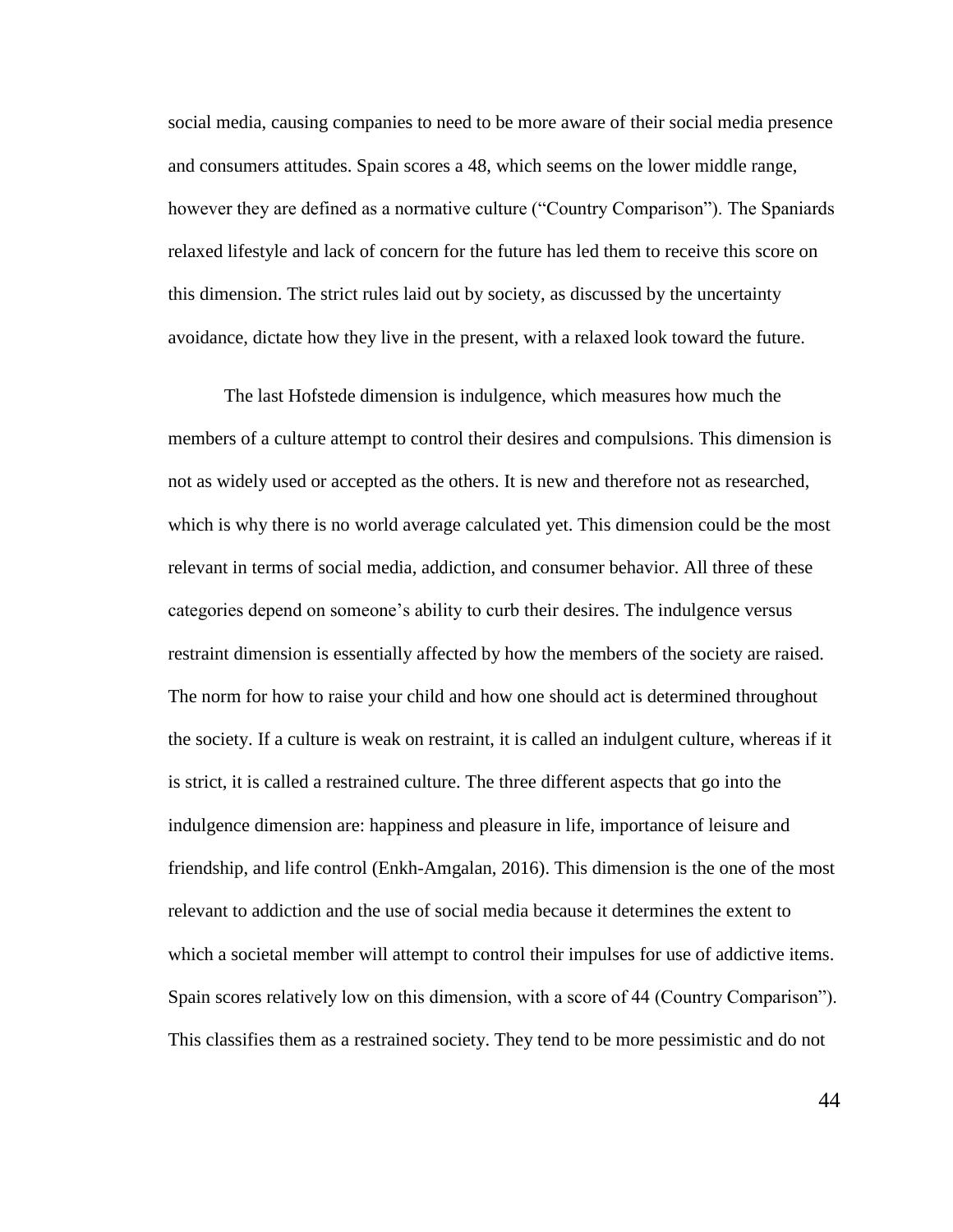put an emphasis on satisfying desires. This type of gratification is seen as "wrong". America comes in as an Indulgent society, with a score of 68 ("Country Comparison"). In this dimension, America is a relatively inconsistent culture. The members value hard work but also value the satisfaction of desires. In its core values, it has very pure ideals, however in reality there are many immoral people in prominence. This is also demonstrated by anytime the government attempts to control a substance within the culture. The prohibition created more alcohol related problems when it existed than there were when it didn't exist and the recent war on drugs waged by the American government has been followed by an increase in drug usage. The fact that America has a stronger reward culture due to indulgence would be an indicator that they would be at higher risk for addiction.

#### *Propositions*

In total, Hofstede's dimensions are key factors in describing important characteristics of society's. The dimensions indicated some keys differences in the Spanish and American cultures that could have effects on social media usage, addiction and consumer behavior. The information gained from this cultural comparison led me to be able to make propositions about the cultures propensity to get addicted to social media and how that may affect their consumer behavior. The propositions are numbered and listed below.

1. Americans are more likely to be accepting of social media and its newfound influence in the business world because of their lower levels of uncertainty avoidance. The more acceptance and experimentation that one has with an activity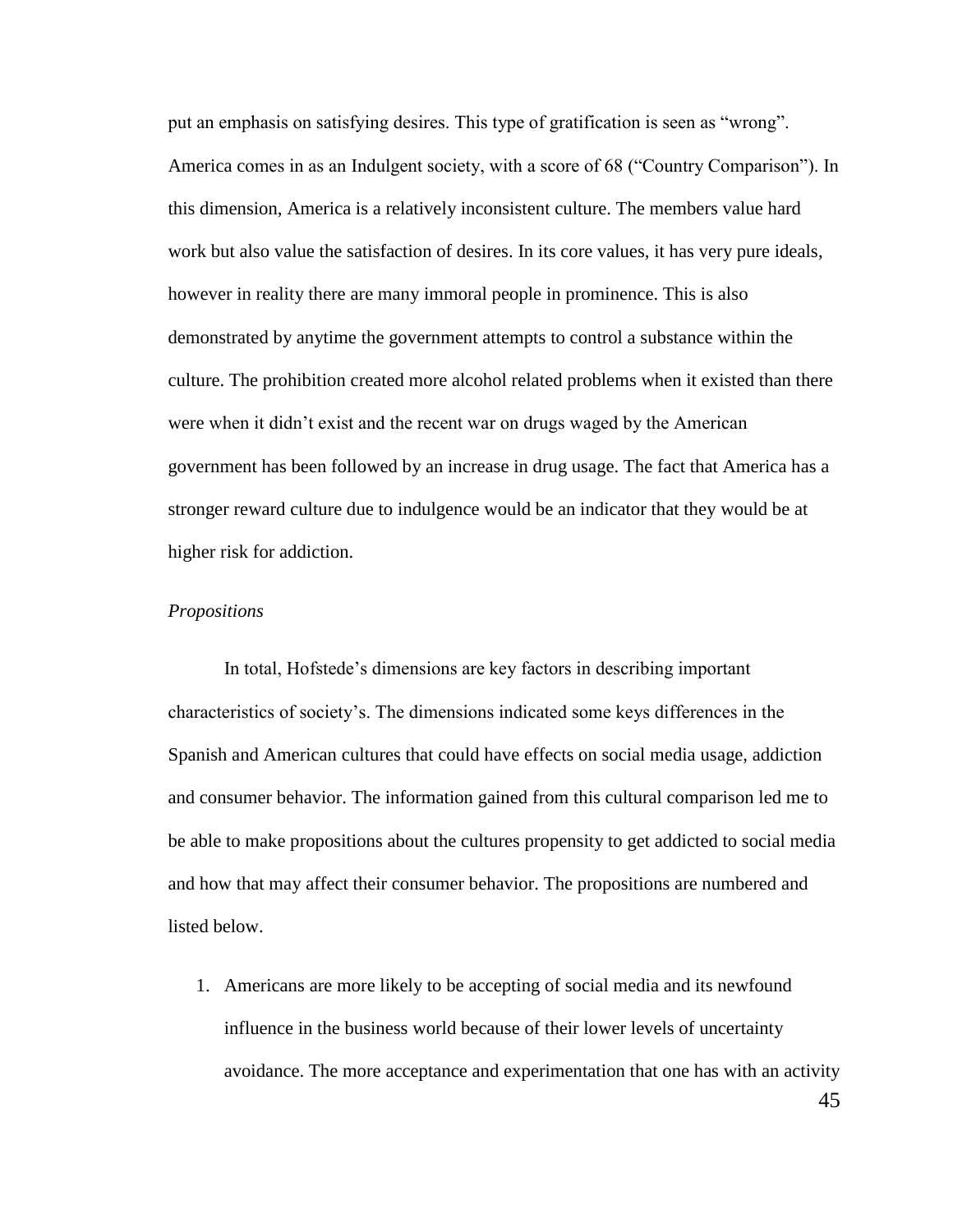that is potentially addicting could in turn lead to more addictions. This would indicate that Americans are also more likely to be addicted to social media.

- 2. The way Uncertainty Avoidance characterizes the Spanish society the most, but the Independence dimension characterizes America the most, as America has one of the most Independent cultures in society. This dimension led to the idea that Americans would be more likely to use social media to find their own interests or needs, a potential difference in consumer behavior from Spaniards. Millennials can search social media for companies and products that they are drawn to the most, which helps them gain product knowledge differently. It is also probable that they will use social media to create a stronger feeling of independence, by designing their own social media sites to display exactly what they want it too. This self- esteem related issue has been known to be linked to excessive social media usage as well, meaning another potential increase for addiction.
- 3. Indulgence is a key dimension in this comparison. Indulgence links strongly to addiction because a culture that shames indulging in desires, would assumedly put more shame on addiction as well, since it is the lack of being able to control your desires. America scores higher than Spain in the Indulgence dimension, posing the idea that Americans are more likely to give in to their addictive tendencies and possible be more prone to addiction. This also relates to social media usage because excessive use of social media is a desire and therefore Americans will be more likely to over use social media. Social media use and viewing can leading to shopping habits, from influential marketers like bloggers, These purchases can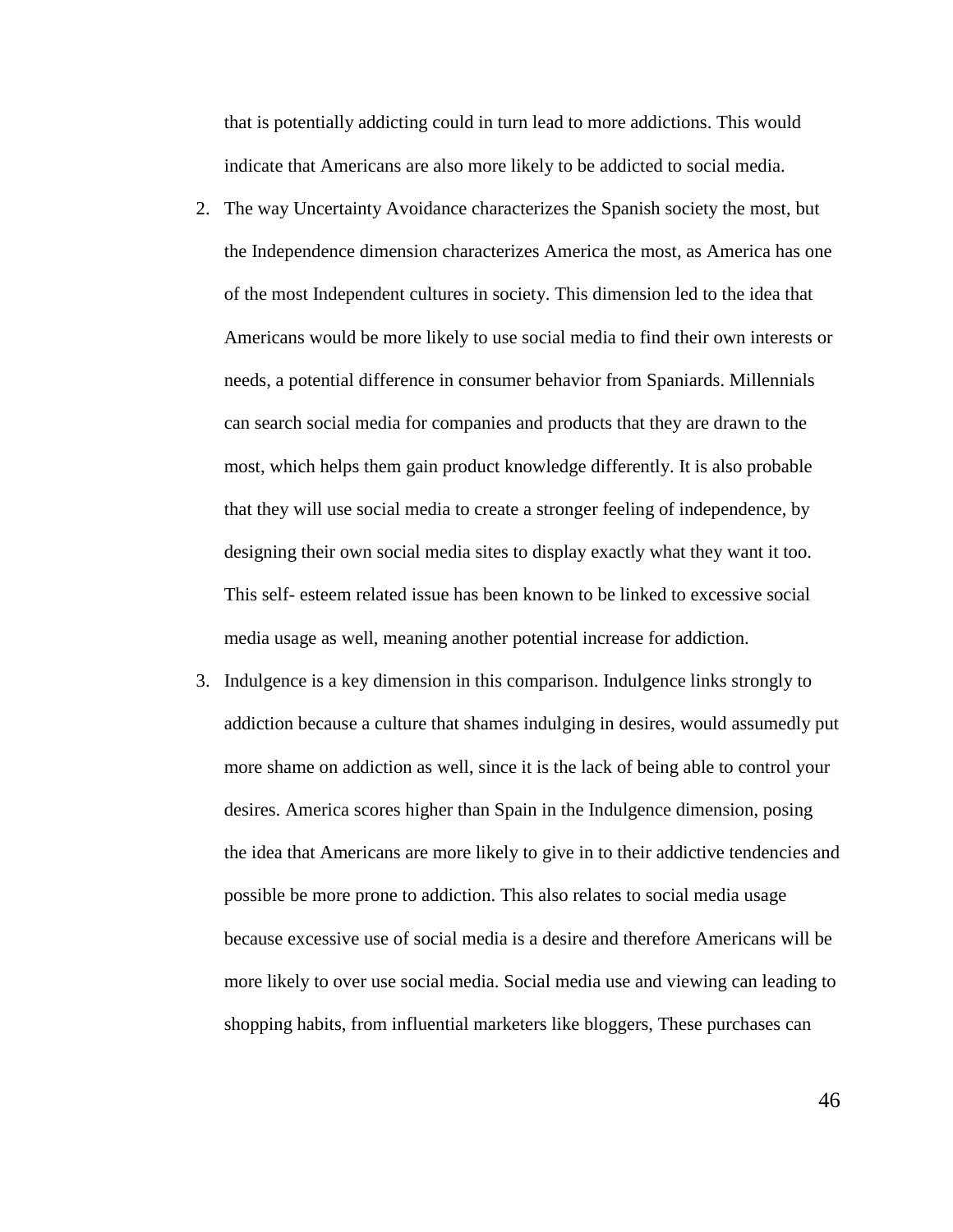also be described as desires. Through this dimension, it would seem that Americans have the strongly likelihood to participate in all of these activities.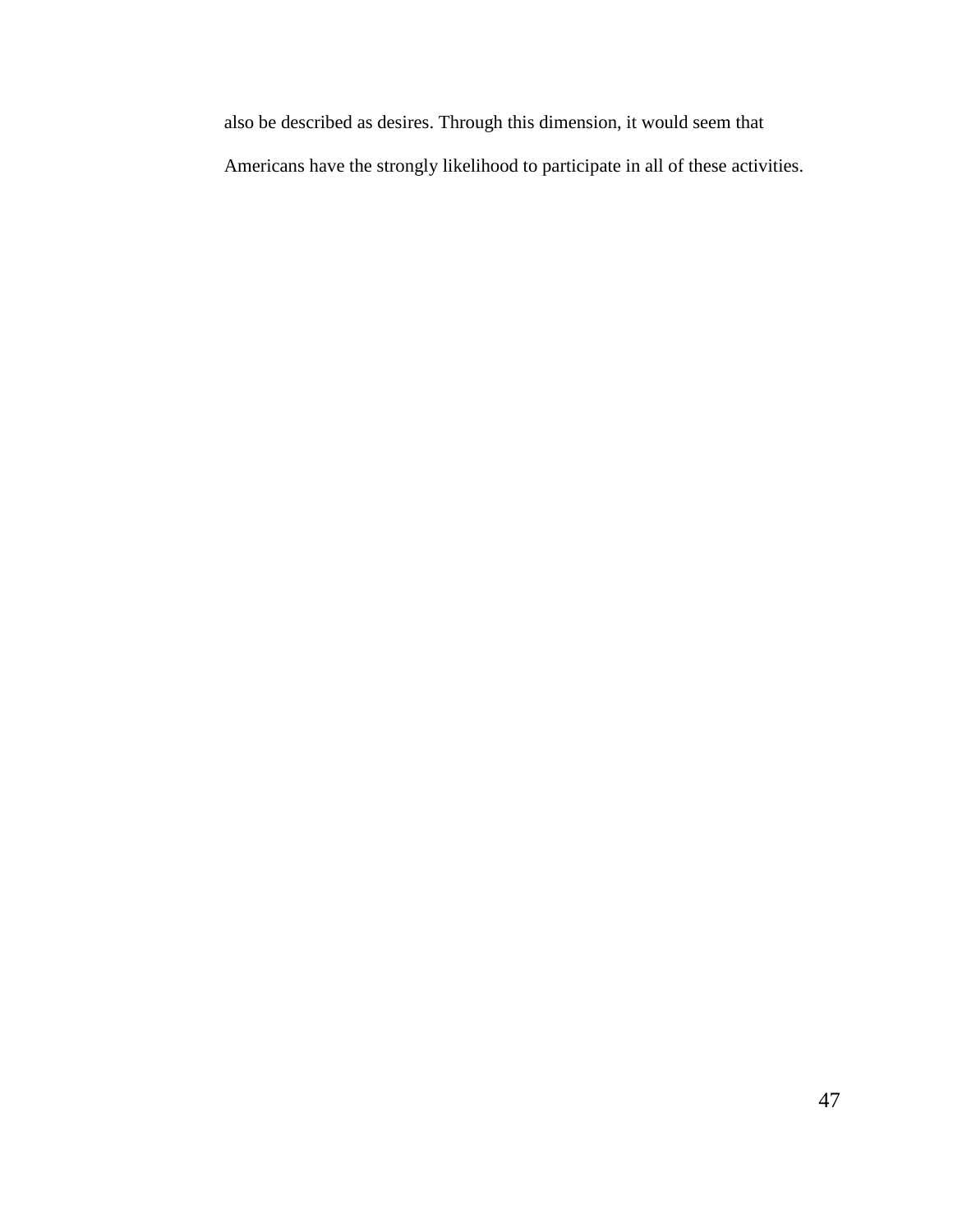#### OBSERVATIONAL RESEARCH

To do the observational research for this paper, I lived in Barcelona for five weeks on a study abroad program. While I was there I observed the culture of the Spaniards and compared our culture. I particularly focused on their usage of social media and their consumer behaviors. To gather this data I went out to observe shoppers on three separate occasions, I attended a popular sporting event and monitored the customers in restaurants and on the streets to see social media usage.

#### *Shopping Observation #1*

The first time I observed shoppers in Barcelona, I was in a grocery store in the heart of Barcelona. The store was named Colmado Quilez. I was there for 20 minutes on June 26th, starting at 3:30PM and leaving at 3:50PM. During this observation, I did not notice much difference between the shoppers in this store and American shoppers. The grocery store was extremely small and while I was there, there were only 4 other shoppers, excluding my American roommates who were also with me. The other 4 shoppers did not spend a lot of time browsing. This may have been because it was their local store and they knew what they needed, or it may have been a cultural difference. An average American spends 41 minutes in the grocery store per visit (Goodman, 2008). This was certainly not the case with these Barcelonians, they seemed to get what they needed and leave. Shopper #1 was a younger women, potentially late twenties or early thirties. She got a loaf of bread from the bakery section of the store and then left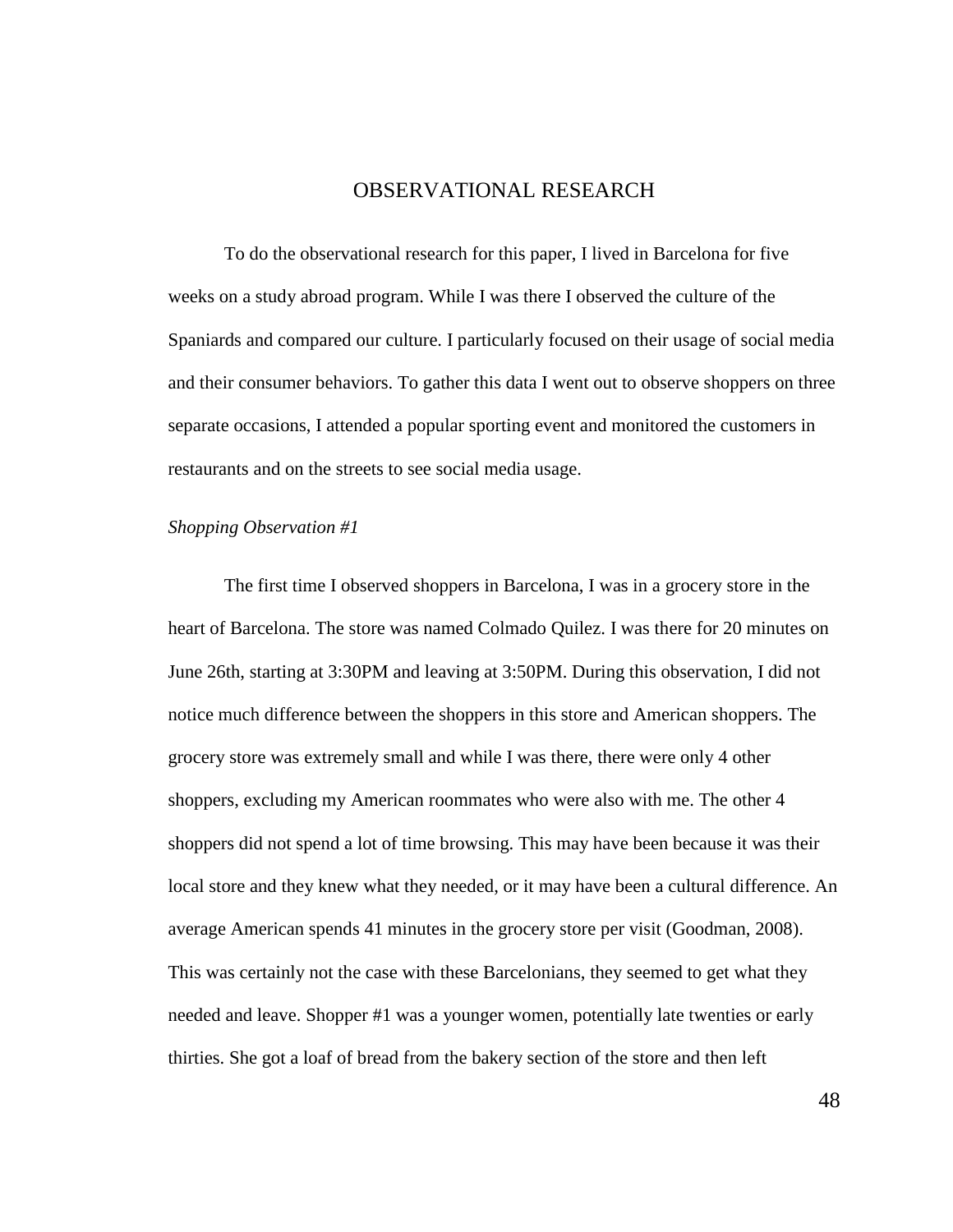immediately. Shopper #2 was a middle-aged man. He bought food from the dairy section, then the fruit section and then left the store. Shoppers #3 and #4 were a couple. They bought a few items from the bakery area before leaving the store. None of the shoppers stayed in the store for longer than 10 minutes. The one thing I did learn about Barcelona shopping habits during this observation was that Spaniards must pay for the bags they use to carry their groceries. This is a stark difference from America where we try to make everything as customer friendly as possible. American grocery stores have coupons or discount signs everywhere. There was not a single coupon or discount sign in this grocery store. Often Americans can get things emailed to them or use coupons found on sites on their phones. Again, no one in the Spanish store was using such coupons.

#### *Shopping Observation #2*

The second trip in which I observed shopping was in a much more populated area. After my classes on July 3rd at 6:00PM I went to the shopping Plaza Catalunya, which is the direct center of the city of Barcelona. On this plaza there are shops like Sephora, Zara, Pull & Bear, Oyosho, H&M and Corte Ingles, a store that is very similar to an American department store. From my International Business professor I had learned that no stores in Spain ever have sales or markdowns. But during the months of January and July, every store in the country has giant sales, having things 50% or 70% off for example. Stores with business models like Zara, do not need to have sales because their items are already on the cheaper side, yet Zara has sales in Spain during these months because if it did not it would lose massive amounts of business to the stores that did. January and July are the months of the sales because the businesses use the sales to clear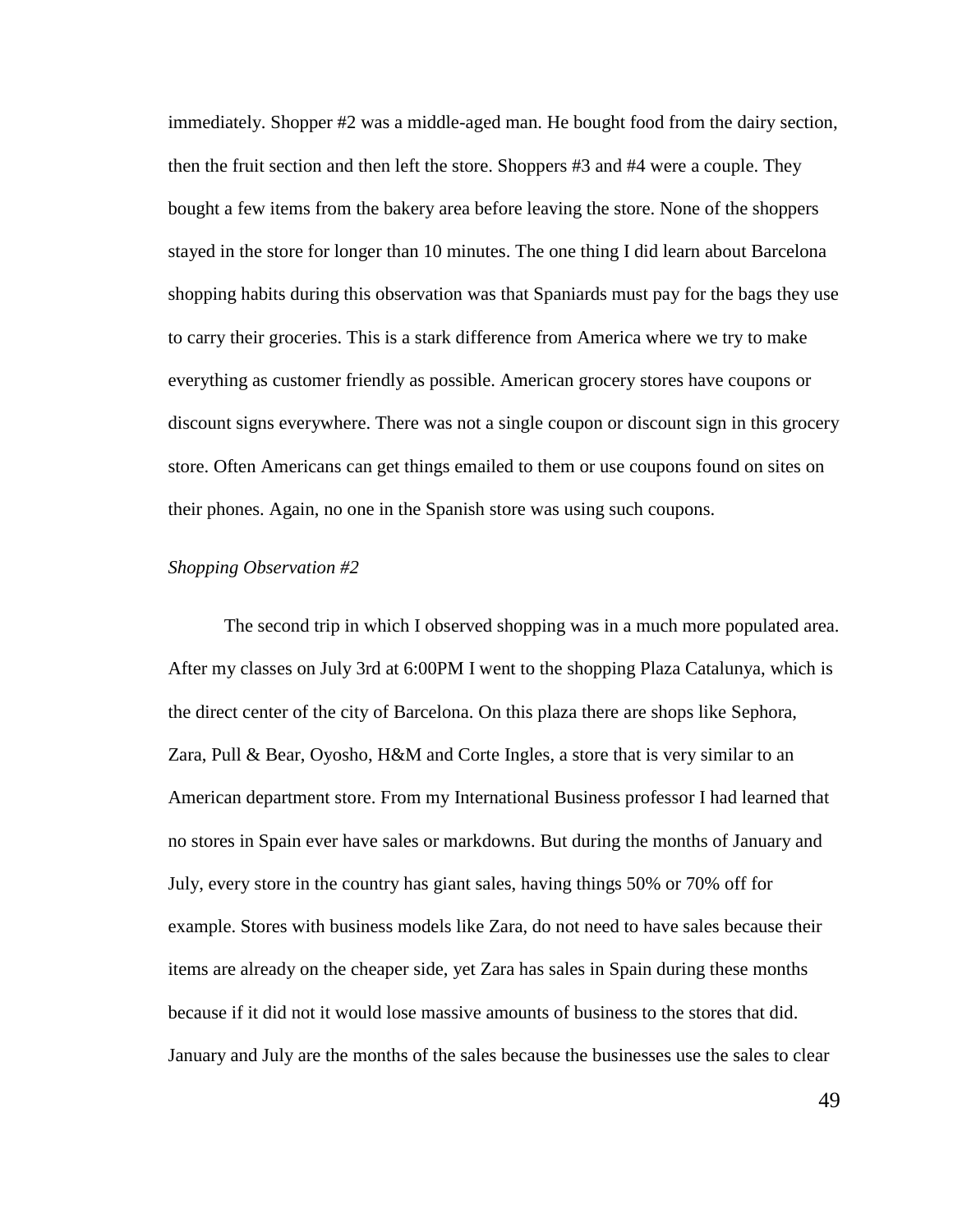out their entire inventory for that season in preparation for the new inventory. This intrigued me because a lot of American companies, particularly ones targeting younger audiences, use social media to give out special deals or to raise awareness of sales they may be having. They can also use social media as means of getting discounts that other consumers would not have access to.

While I was out on observing this shopping trip, there were too many consumers in the stores to even come close to counting. It was more similar to trying to Christmas shop at a mall the Saturday before Christmas. I later was told by my International Business professor that Spaniards are most likely to do their shopping right when they leave work, meaning around 6:00PM. I visited the stores Pull & Bear and Zara. Pull & Bear is a store targeted toward younger females, about ages 15-20, where Zara is targeting women a little bit older, generally ages 20-40. Since Pull & Bear's store is targeted towards younger women, who more commonly use social media, I looked around the store for signs of social media promotion. The tags on the clothing did not have any signs of social media but did have the company website. At the counter where you went to checkout, there were cards for promoting the company, again with the company website, but there was no mention of social media. I left Pull & Bear at 6:30 and then went to Zara. When I went into Zara, I found the same results. I then researched the number of followers popular "fast fashion" stores in Spain have and popular "fast fashion" stores in America. Below is a table depicting the number of followers for each on the social media sites: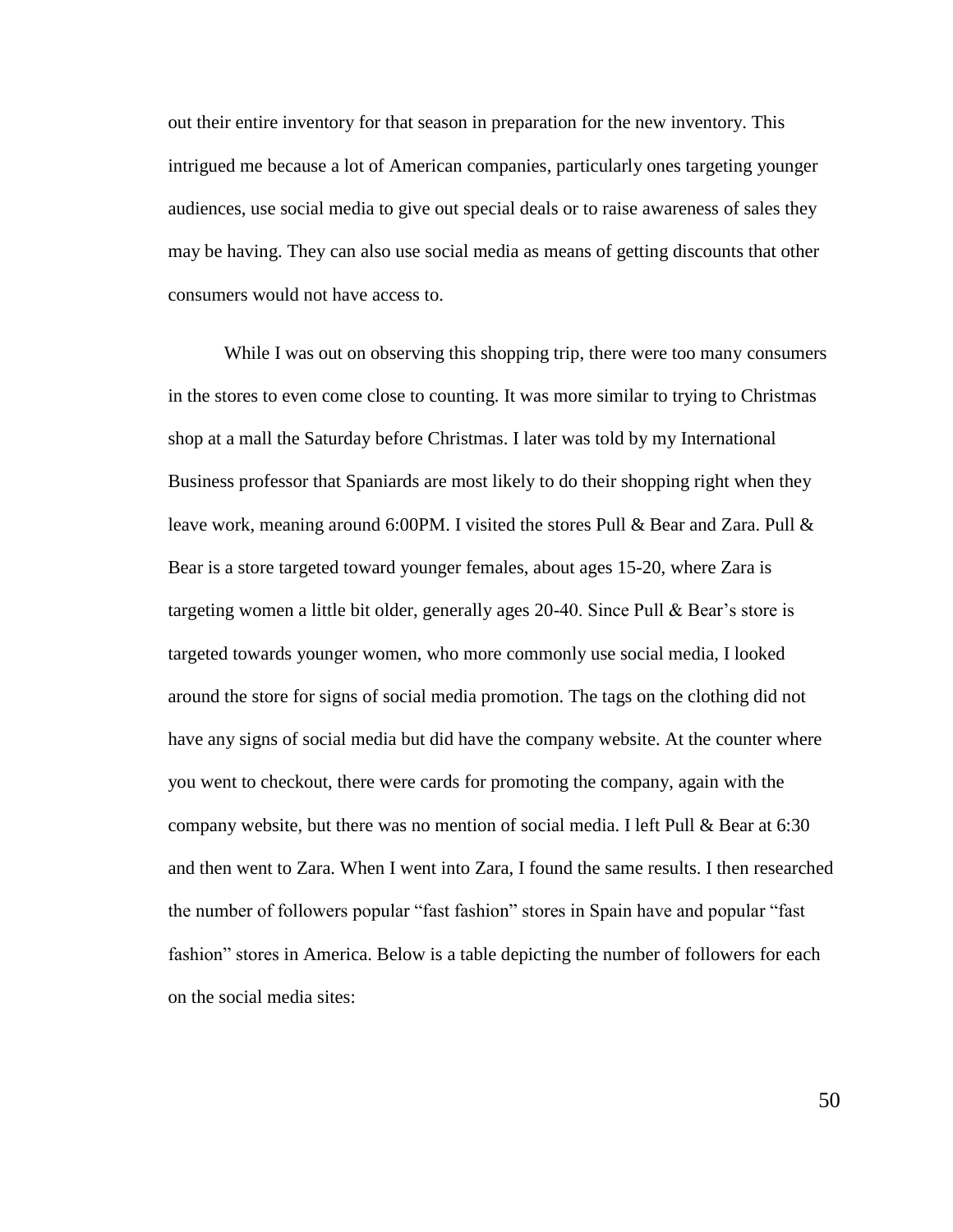|                   | Instagram  | Facebook   | Twitter     |
|-------------------|------------|------------|-------------|
| Zara-Spain        | 25,000,000 | 26,000,000 | 1.3 Million |
| Pull & Bear-Spain | 3,900,000  | 4,600      | 368,200     |
| Old Navy-US       | 1,400,000  | 2,400      | 360,700     |
| GAP-US            | 2,200,000  | 8,900,000  | 683,600     |

I did not notice the consumers in the store taking pictures with their phones. In American stores, particularly ones targeted toward young females, you will see the customers taking pictures of themselves, their friends or of the products. I finished and left the store at 6:45PM.

#### *Shopping Observation #3*

The third time I went to observe shoppers, I went into the Gothic Quarter of Barcelona. This part is close to the Plaza but has less tourist traffic. I went on July 21st at a more midday time. The stores that I went to here were small boutique shops. I went in the stores Florencia and The Room. Both of these stores were small. I went to Florencia at 1:20PM and left at 1:40PM. Like the other stores, I looked for signs of social media promotion or usage. I did not see any link or promotion for their social media. In these two stores, I did not see links to their websites either. Both stores do have websites though. In Florencia I saw two other shoppers. They were two mid-twenties females browsing the clothes together. They did not stay in the store longer than 15 minutes. I was at The Room from 2:00PM until 2:10PM. In The Room, there was no one else in the store other than myself.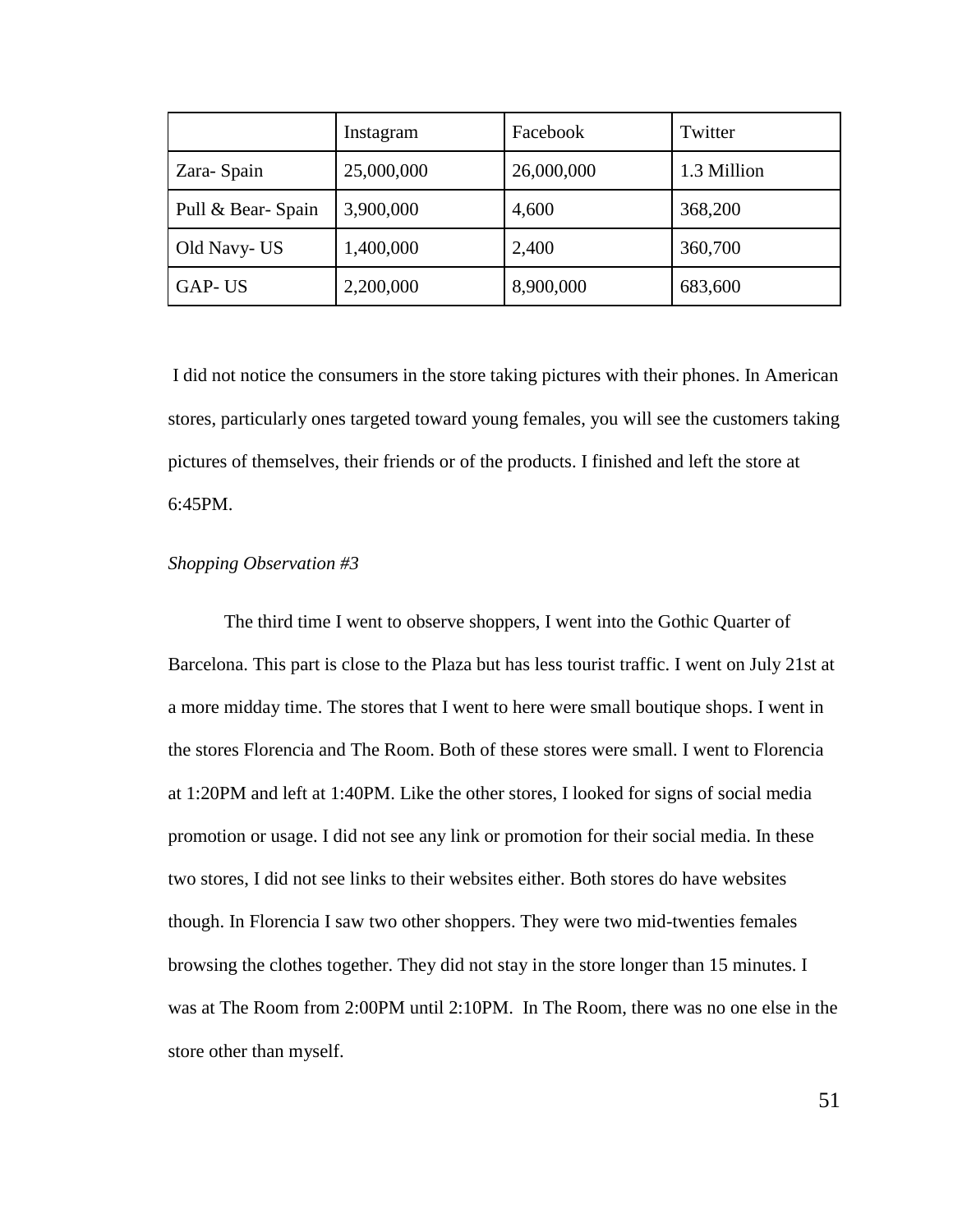#### *Sporting Event Observation*

I attended a charity soccer match at the famous home of FC Barcelona, Camp Nou. The match was on Friday, June 30th at 6:00 PM. It was a match of famous retired players and it was against a British team. The game was not close to being sold out, there were many open seats. Soccer is the most popular sport there, so it would be equivalent to football in America. One of the first things I noticed immediately was that the stadium had a name not related to a brand. In America it is very common for a stadium or arena to have the name of a company, such as Mercedes-Benz Stadium. Inside the stadium, there were advertisements but not as many ads as an American stadium. The scoreboard had four advertisements around it, all of the advertisements were for the sponsors of the team. There were two banner ads running around the entirety of the stadium, with sponsors ads scrolling through. However there were no games, contests, social media post requests, or halftime presentations by companies as there are in American stadiums. A typical NFL game in America lasts, three and a half hours. However the ball is only actually in play for the miniscule amount of eleven minutes. A lot of the time taken away from the game is for huddling, replays, etc. But the rest of the time is allotted for commercials, over 100 of them for people watching on TV (Seward, 2013) . If you are in the stadium, that one hour worth of commercial breaks, is used for company promotions and games. While Camp Nou did not have any of this, it did have free Wi-Fi, meaning that it is common for people to want to be using internet on their phones in the stadium. I left the stadium at about 8:00 PM. This experience also led me back to consider the difference between the two cultures and their acceptance of change. Spaniards were not calculated to be as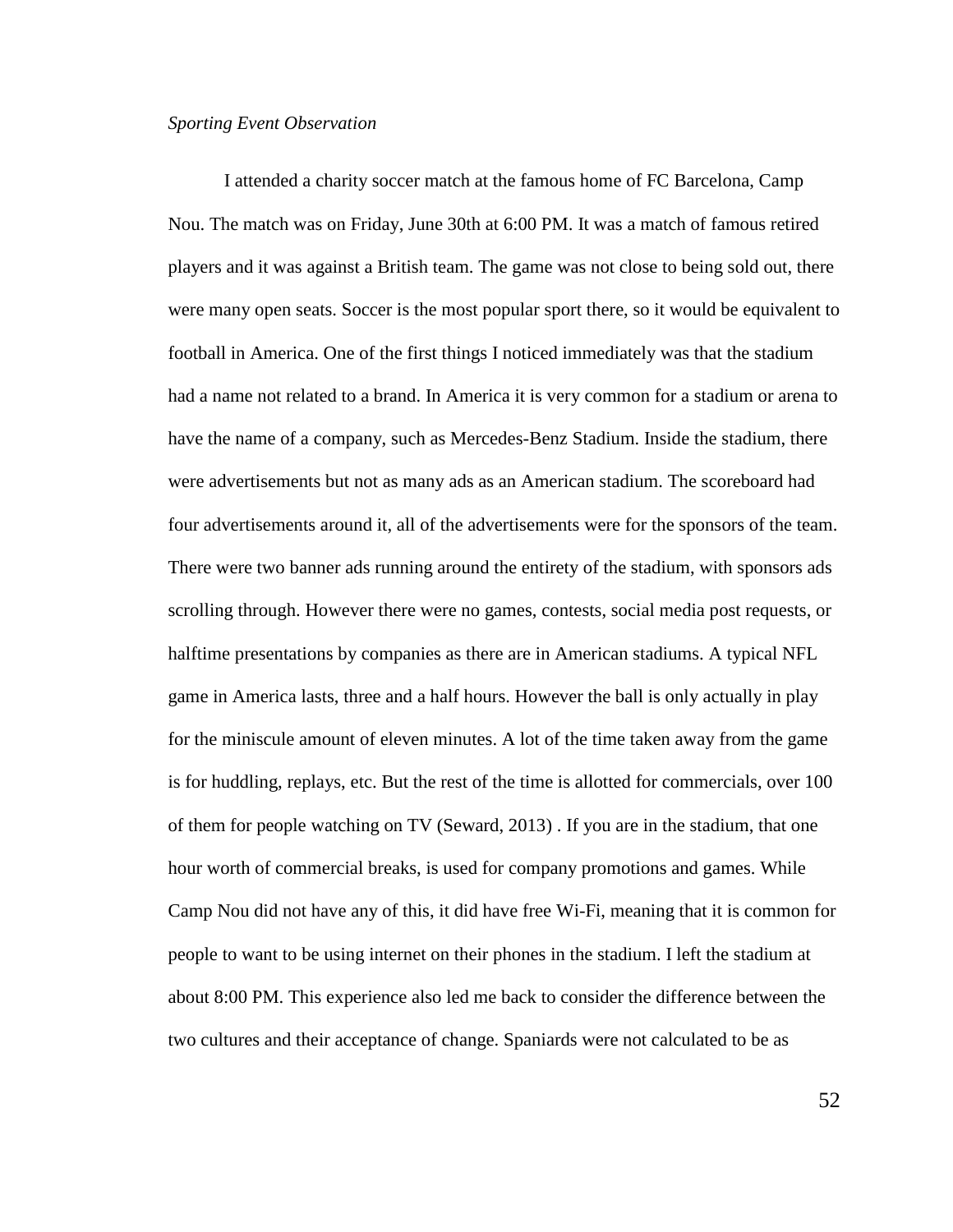accepting of change, and this could be the reason why social media has not infiltrated all of their recreational activities like it has in the US.

#### *Restaurant and Street Observations*

Every morning as I walked to school and every evening coming home from school, I observed how the Spaniards walking used their cell phones. I walked to school at 8:45 AM and I returned from school at 6:00 PM. The use of cellphones was still there but was less than in America. The biggest difference I observed was that it was much less common for Spaniards to be texting or scrolling through their phone in the same way that is common for Americans. When they used their phones, they were either on the phone or they were listening to music. Americans are more known for texting and walking, there have even been talk of making it illegal to do while crossing a road since it has begun to cause accidents. The time when I took the Metro, when times and train lines varied, the train riders were not on their phones. The fact that Barcelona is one of the top pickpocketing cities in the world may play a role in this, since it is easy for a thief to snatch someone's phone if they are casually holding it. This happened to two American students that were studying abroad in my same group.

In the restaurants I ate in, I again looked for signs of social media usage, as it is common for Americans to be engaging in social media activities during their time in a restaurant. In one café, there was a man sitting outside at a table using his laptop. It was at 2:45 PM on Wednesday, July 12th. I looked closer at the laptop and the search engine was in English, so I believe this man was a tourist and not Spanish. The only other time I saw social media usage in relation to a restaurant was a big group of teenagers eating an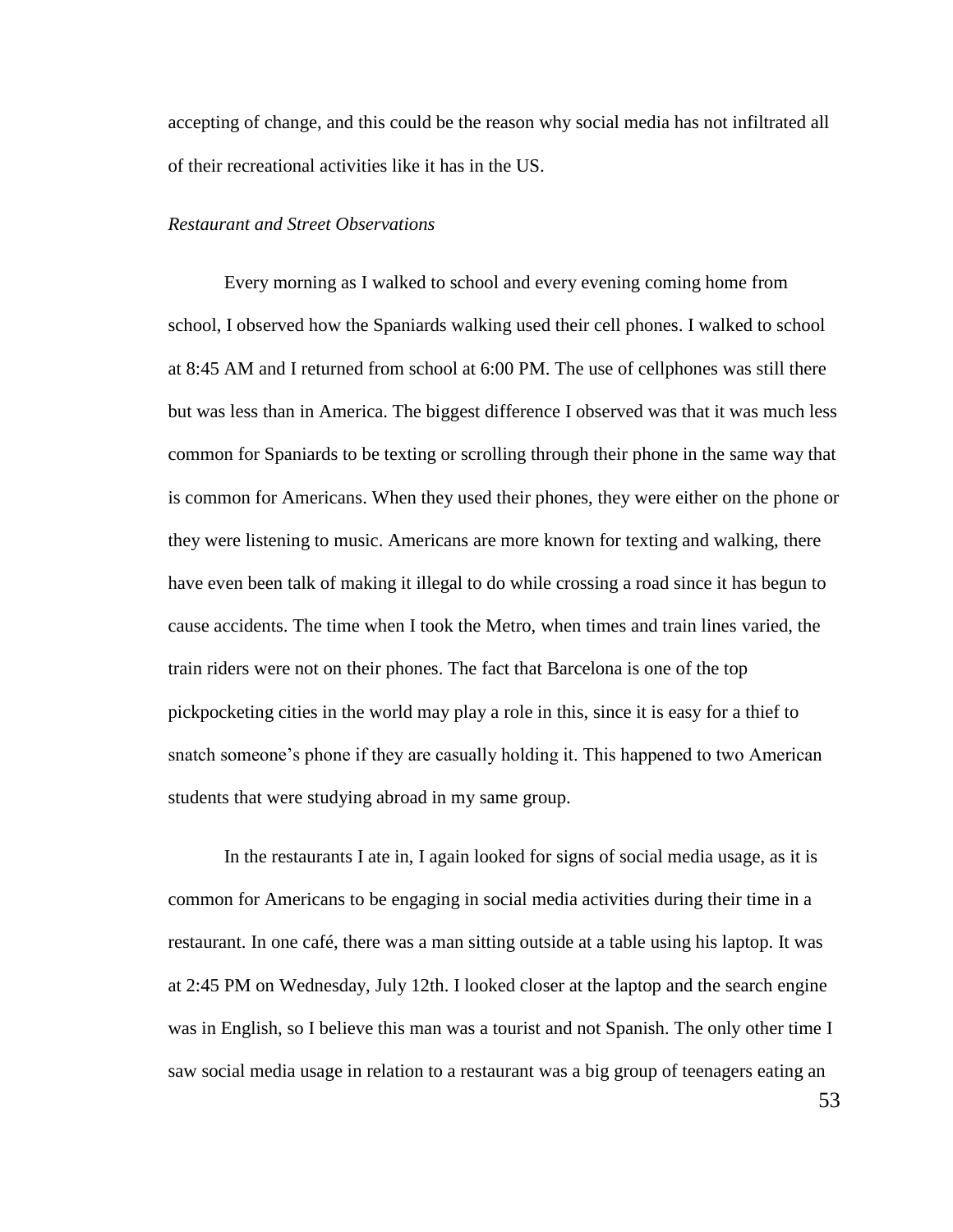American burger joint in central Barcelona. They were speaking Spanish and appeared to be native. Of the 9 teenagers in the party, 4 of them were on their phone, specifically on Snapchat. It was at 8:30 PM on Saturday, July 15th. The observations I made about the Spanish and their phone usage compared to Americans made me begin to wonder if social media had permeated their society in the same way it had permeated America's.

Another cultural difference I noticed about the Spaniards is their propensity to stare. In the Spanish culture, it is not rude to stare at or watch someone while they are doing something. Americans consider it rude to stare at someone for too long. This reminded me of the phenomenon of "social media stalking" in millennials in America. This is when people use social media to "check out" someone that fascinates them or they admire. This phenomenon has had an affected in the development of "influencer marketing", where companies supply famous social media personnel with their products in hopes of boosting sales and awareness. I wondered if this was also a phenomenon is Spain, with their millennials and companies. Someone who wanted to delve deeper into the study of cultural differences in uses of social media may look into that.

#### *Limitations*

While I was in Spain, I attempted to conduct as much and as accurate research as I could. However, there were some limitations to the research I gathered. Barcelona was my city of study, and compared to the rest of Spain, it has a very different culture. Barcelona is part of Catalonia, a region of Spain that wants to break off into its own country. They speak a different language and have always been known as the city of rebellion throughout Spanish history. Another distinction that sets Barcelona apart from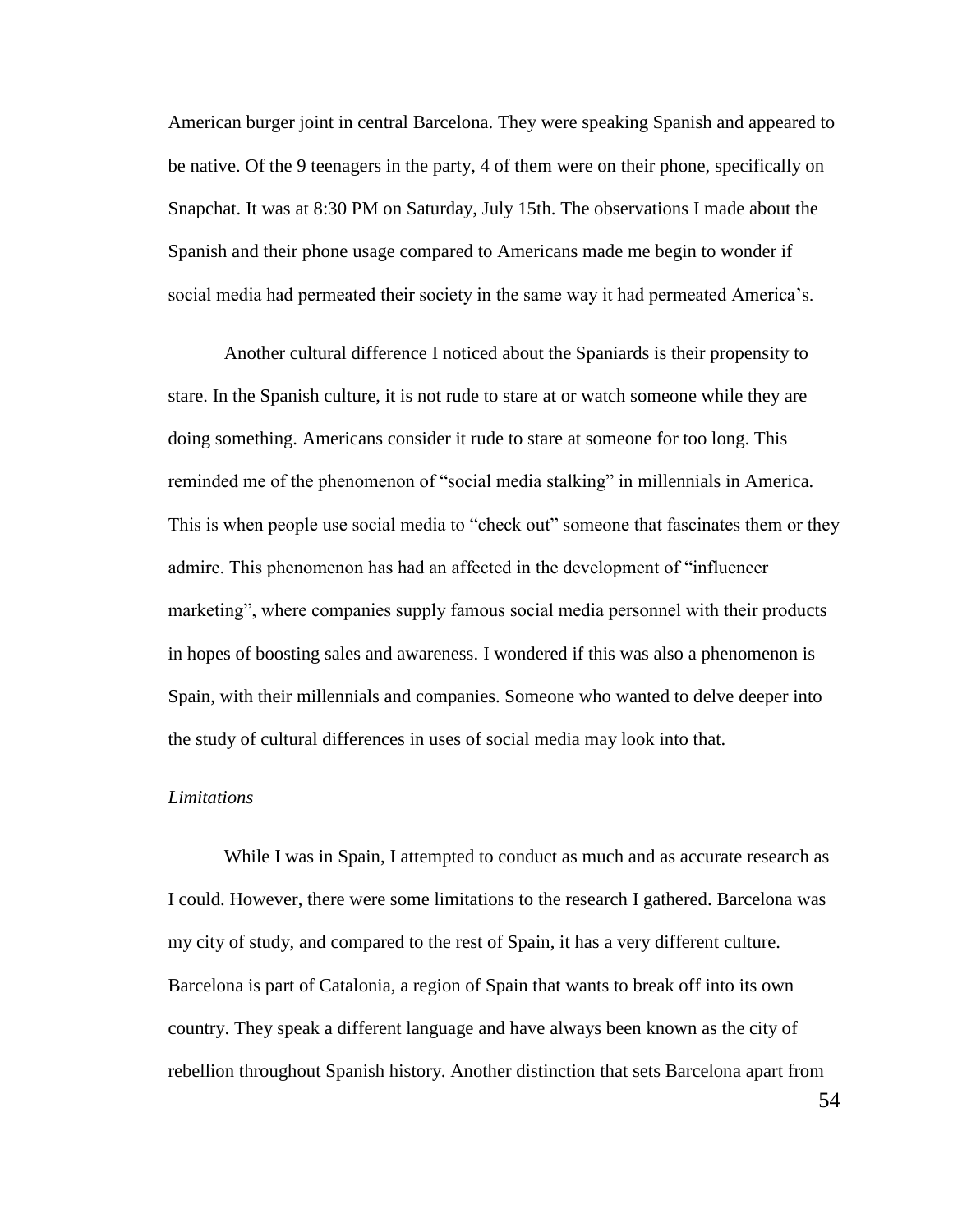the rest of Spain is the fact that it is an extremely modernized city. It is an international hub and therefore is more modern and culturally diverse than the rest of Spain. These differences could have led to observations that did not accurately represent the entire culture of Spain.

Another limitation that existed while I observed was that I always had to have a roommate with me. Especially considering the recent ISIS attacks and being in a foreign city as a young female with limited Spanish speaking skills, my roommates and I rarely went anywhere alone for safety reasons. This would lead to limitations on my observations because I always had another American with me and this could have potentially caused distractions, or caused me to miss some of what was going on.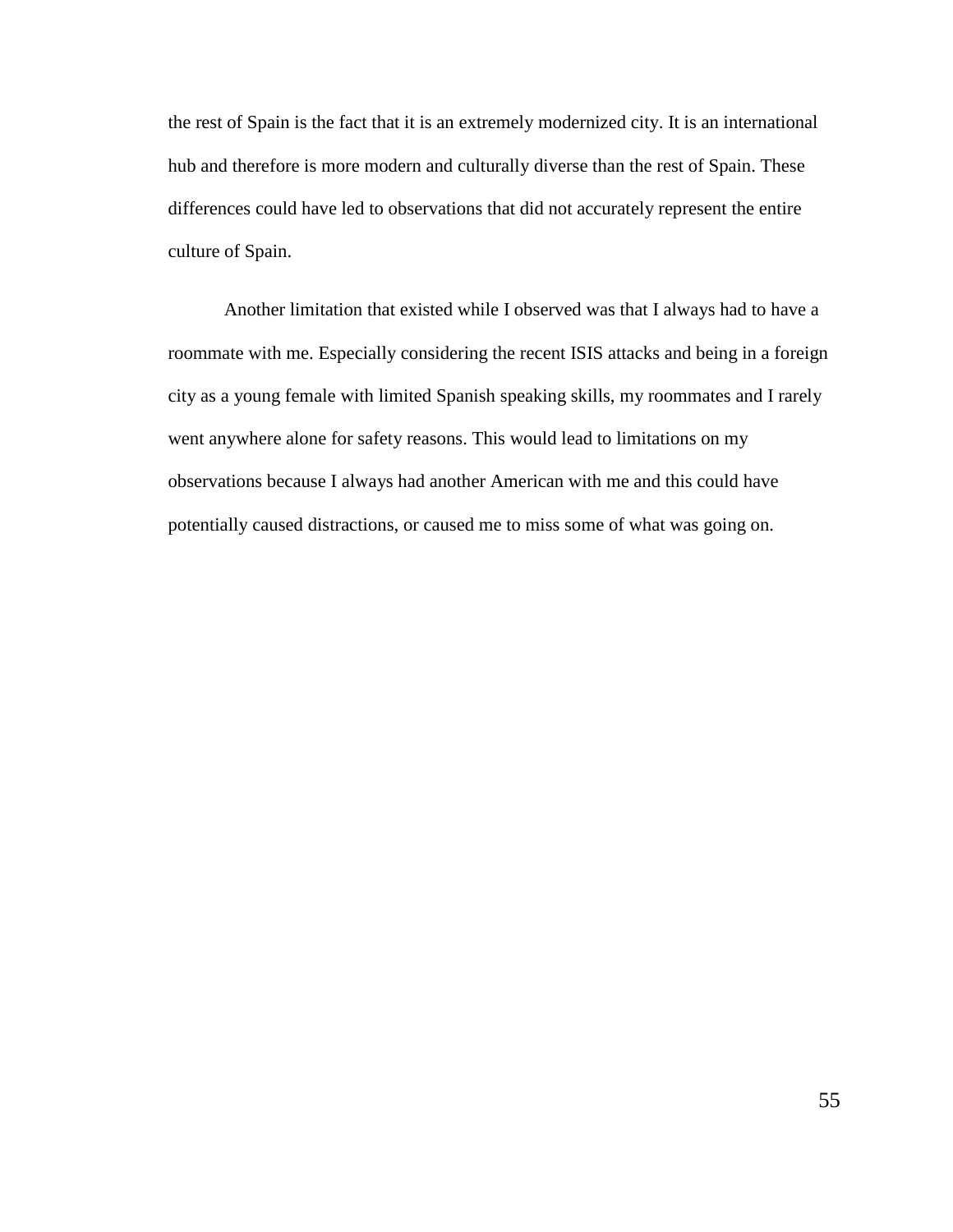## **CONCLUSION**

Throughout this paper and this project, I collected a majority of secondary research as well as some primary observational research. The purpose of this paper was to delve into how addiction to social media affects consumer behaviors, and if cultural components had a factor in that. The Spanish and American cultures are both Westernized cultures, with democracies and relatively good business markets. The differences in these two cultures are not as considerable as the differences between some other cultures, however they still have different traditions and expectations of their members.

Addiction to social media is a growing factor, all over the world. Addiction to social media is definite when it starts to negatively affect one's life, however there are forms of mild addiction in which people can not go a certain amount of time without checking their social media. This new habit formation has changed the way businesses market and reach their consumers. It has also changed the way consumers receive, react, and connect to the businesses messages. In the cultural comparison, Spain was less likely to indulge in their desires, making excessive social media usage less common in their culture. They are also less driven by success than Americans, meaning companies push advertisements on consumers less in Spain. They are a more laid-back society and therefore the probability of social media addiction is not as big of a factor on their consumer behavior. The factor that is the key differences between the two societies is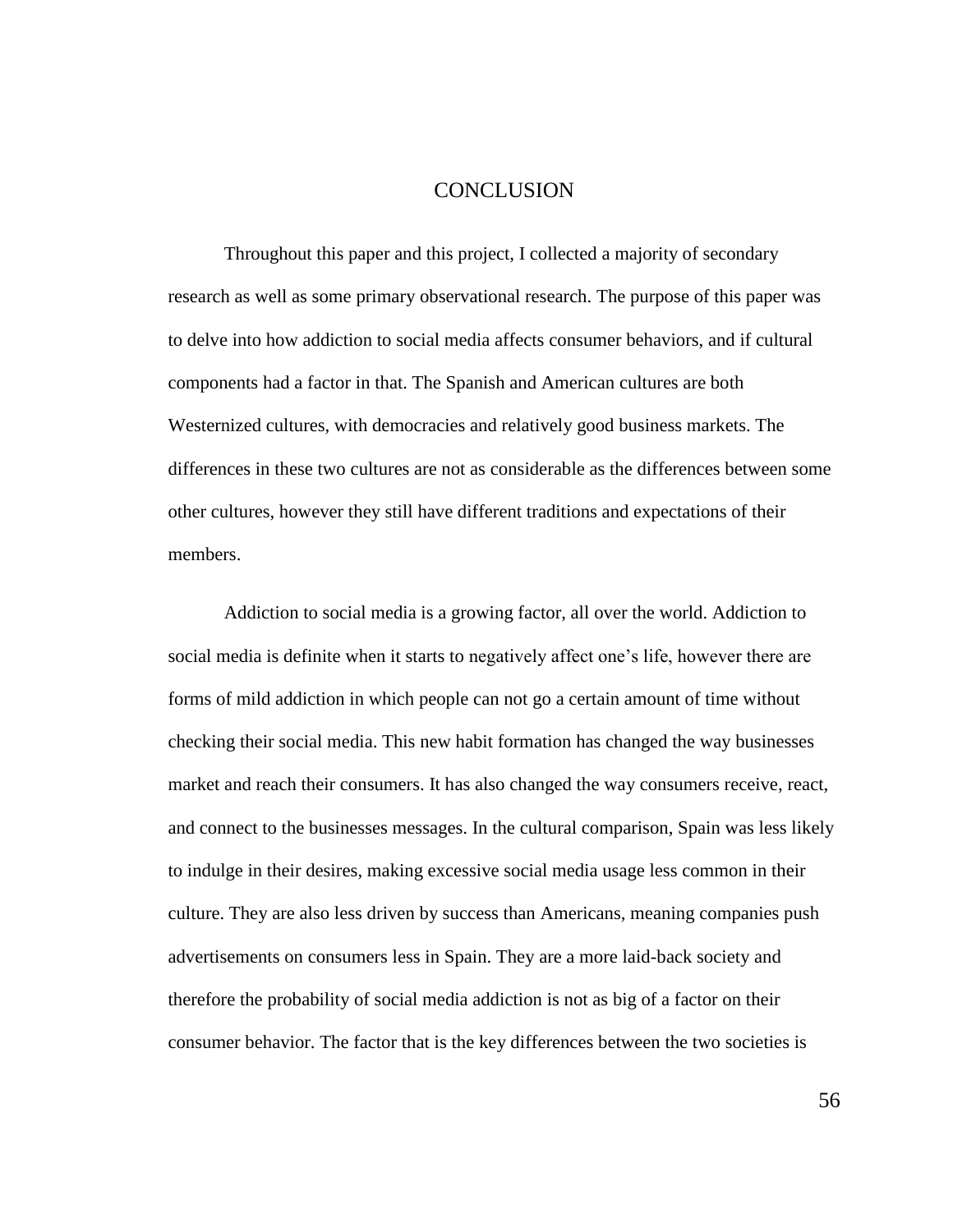Spain's uncertainty avoidance and how it controls their ability to accept new things into their society. Social media is a relatively new aspect of communication and therefore the Spanish have not adapted it as fast as the Americans have. Because there was not immediate acceptance of this new communication style, it has not become as custom for the Spaniards to use it in their constant advertising and marketing. Without the constant social media use for marketing and promotion, Spaniards are also exposed to it less, leading to a smaller effect on consumer behaviors and a lower likelihood for addiction.

If someone else wanted to conduct further research into this topic, I would recommend gathering primary research on social media use, especially by Millennials, in America. Further primary research on the American side of this study would help to increase the understanding of usage and dependence. It would also be recommended to do interview research of social media use in Spain, as sometime observational research does not get a full view of the picture. For example, if the Spaniards used social media all the time at home, that was not in my capability of observations. I believe that this study could be more solidified with data research to back the observations. It would be extremely beneficial for someone to look into real cases of social media addiction and attempt to find a correlation with online shopping or other consumer behaviors potentially affected by the addiction. These correlations could be compared between the different countries to delve deeper into what sort of basis the cultural aspects play in the situation.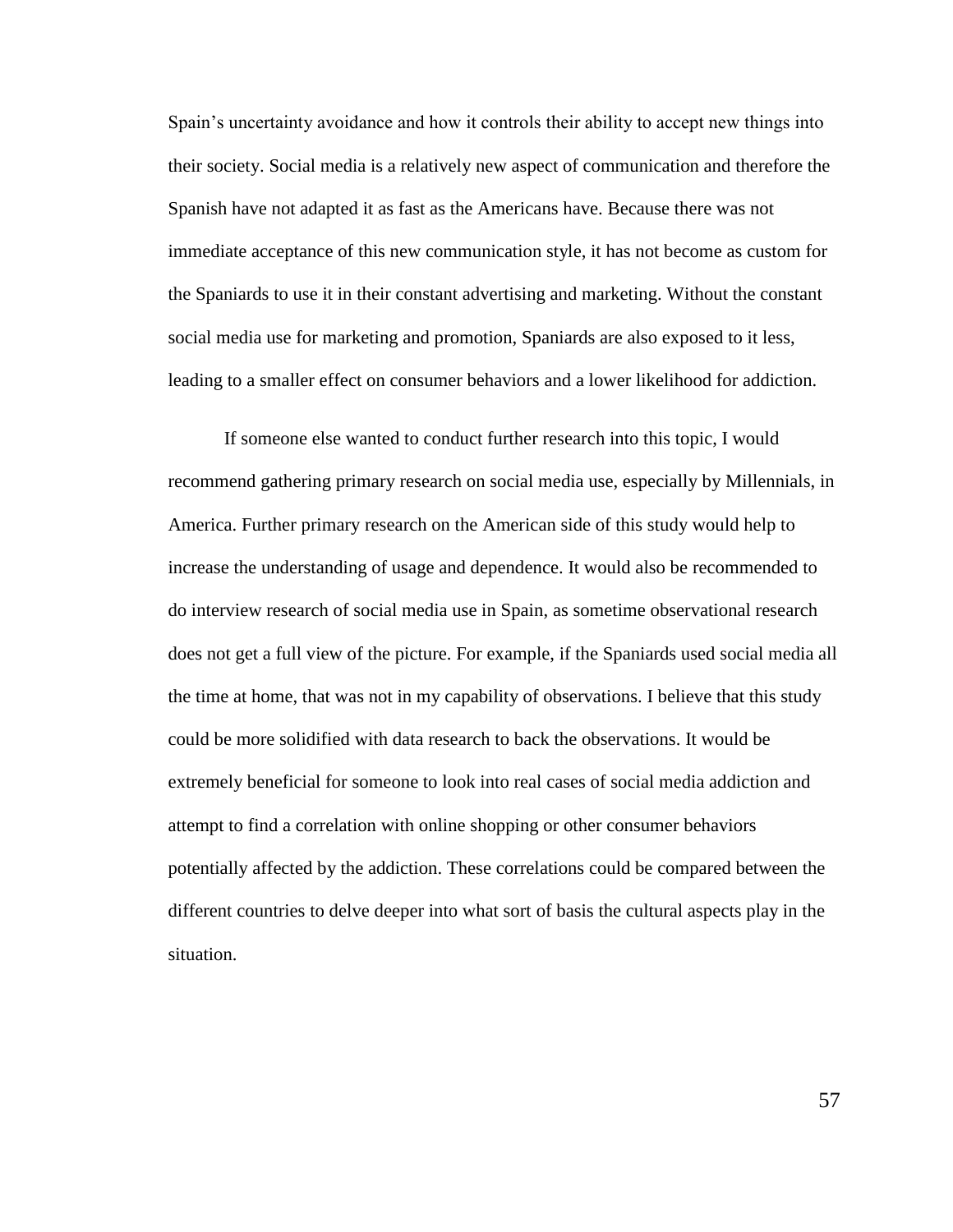## **Bibliography**

"Addiction Statistics - Facts on Drug and Alcohol Addiction." *AddictionCenter*, www.addictioncenter.com/addiction/addiction-statistics/.

Andreassen, Cecilie Schou, et al. "The relationship between addictive use of social media, narcissism, and self-Esteem: Findings from a large national survey." *Addictive Behaviors*, vol. 64, 2017, pp. 287–293., doi:10.1016/j.addbeh.2016.03.006.

Arnaboldi, Michela , and Jean-Francois Coget. "Social Media and business: We've been asking the wrong questions ." *Elsevier*, vol. 45, no. 1, Mar. 2016, pp. 47–54., [www.sciencedirect.com.umiss.idm.oclc.org/science/article/pii/S0090261615000819.](http://www.sciencedirect.com.umiss.idm.oclc.org/science/article/pii/S0090261615000819)

"Attention-Deficit / Hyperactivity Disorder (ADHD)." *Centers for Disease Control and Prevention*, Centers for Disease Control and Prevention, 13 Nov. 2017, www.cdc.gov/ncbddd/adhd/data.html.

Balbi, Gabrielle, and Juraj Kittler. "One-to-One and One-to-Many Dichotomy: Grand Theories, Periodization, and Historical Narratives in Communication Studies." *International Journal of Communication*, 2016, ijoc.org/index.php/ijoc/article/download/4405/1633

Brammer, S. J., & Pavelin, S. (2006). Corporate reputation and social performance: The importance of fit. Journal of Management Studies, 43(3), 435—455.

Bennett, R.; Batenhorst, R.L.; Graves, D.; Foster, T.S.; Bauman, T.; Griffen, W.O.; and Wright, B.D. 1982. Morphine titration in positive laparotomy patients using patient-controlled analgesia. *Current Therapeutic Research* 32:45-51

Berger, Arthur Asa. Media and Society: a Critical Perspective. Rowman & Littlefield, 2012.

Burt, Brian. "Valuable Lessons from 5 Shockingly Bad Social Media Fails." *Social Media Week*, 21 Apr. 2015, socialmediaweek.org/blog/2015/04/valuable-lessons-5-shockingly-bad-social-media-fails/.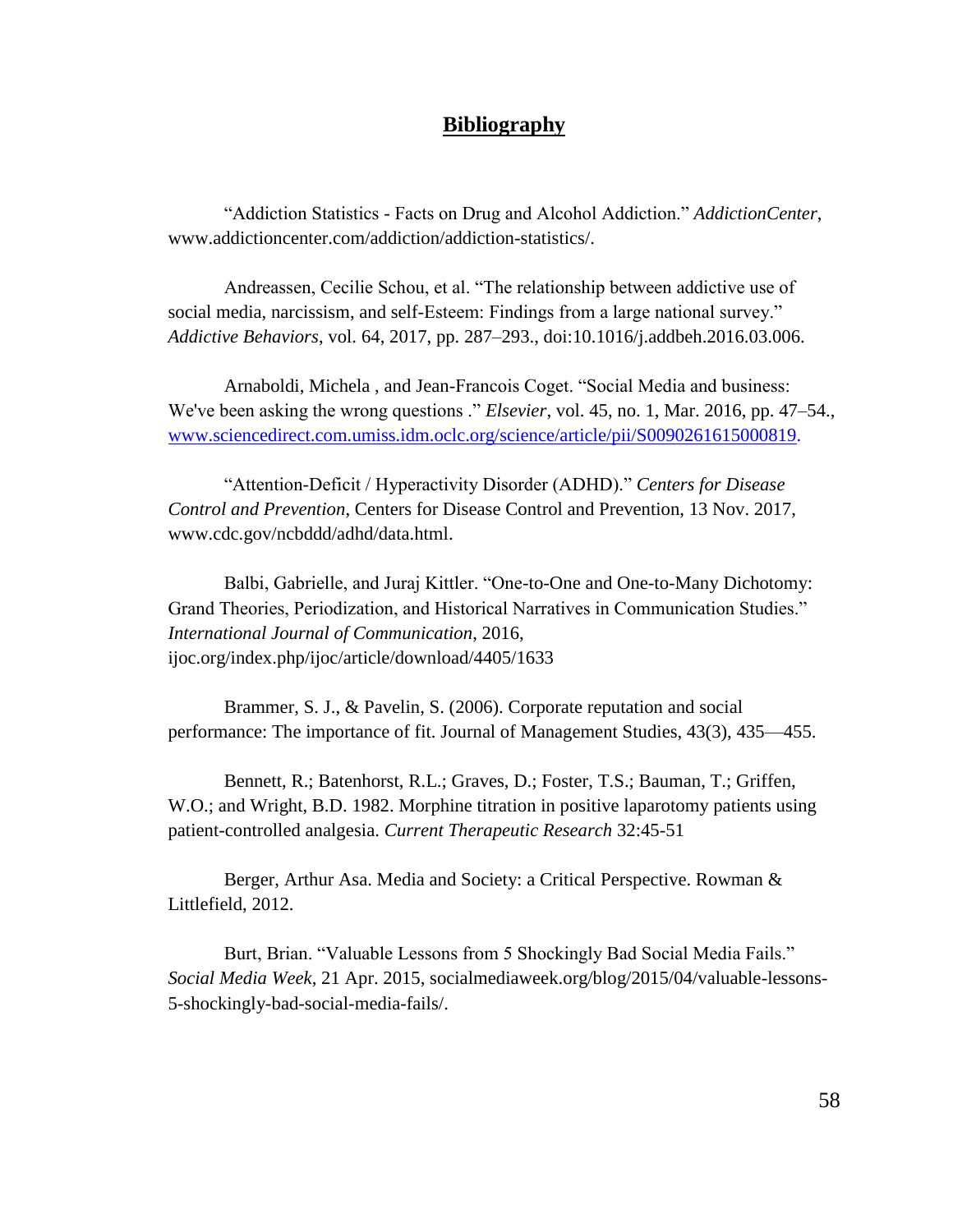Cabral , Jaclyn . "Is Generation Y addicted to social media?" *The Elon Journal of Undergraduate Research in Communications* , vol. 2, ser. 1, 2011. *1*, pdfs.semanticscholar.org/42a4/bc48d2c4a9b4bf828533199d29954bcf1858.pdf.

Catalá-López, Ferrán, et al. "Prevalence of attention deficit hyperactivity disorder among children and adolescents in Spain: a systematic review and meta-Analysis of epidemiological studies." *BMC Psychiatry*, vol. 12, no. 1, Dec. 2012, doi:10.1186/1471- 244x-12-168.

Chaffey, Dave. "Global Social Media Statistics Summary 2017." *Smart Insights*, 17 May 2017, [www.smartinsights.com/social-media-marketing/social-media](http://www.smartinsights.com/social-media-marketing/social-media-strategy/new-global-social-media-research/)[strategy/new-global-social-media-research/.](http://www.smartinsights.com/social-media-marketing/social-media-strategy/new-global-social-media-research/)

Cloninger, C. Robert. "Implications of Sex Differences in the Prevalences of Antisocial Personality, Alcoholism, and Criminality for Familial Transmission." *Archives of General Psychiatry*, vol. 35, no. 8, Jan. 1978, p. 941., doi:10.1001/archpsyc.1978.01770320035002.

Colaiacovo, Kathy. "An Interesting Timeline of the Evolution of Social Media." *Social Media Training for Business - Strategy and Virtual Support*, 29 Oct. 2016, [www.pepperitmarketing.com/facebook/evolution-social-media.](http://www.pepperitmarketing.com/facebook/evolution-social-media)

"Country Comparison." Hofstede Insights, www.hofstede-insights.com/countrycomparison/spain,the-usa/.

Dewey, Joseph. "American Association for the Study and Cure of Inebriety." *The SAGE Encyclopedia of Alcohol: Social, Cultural, and Historical Perspectives*, 1893, doi:10.4135/9781483331096.n34.

De Vries, Lisette, et al. "Popularity of Brand Posts on Brand Fan Pages: An Investigation of the Effects of Social Media Marketing." *Journal of Interactive Marketing*  , vol. 26, 2012, pp. 83–91.

Dijck, José van. *The culture of connectivity: a critical history of social media*. Oxford University Press, 2013.

Enkh-Amgalan, Rentsenkhand, "The Indulgence and Restraint Cultural Dimension: A Cross-Cultural Study of Mongolia and the United States" (2016). Undergraduate Honors Theses. Paper 329. http://dc.etsu.edu/honors/329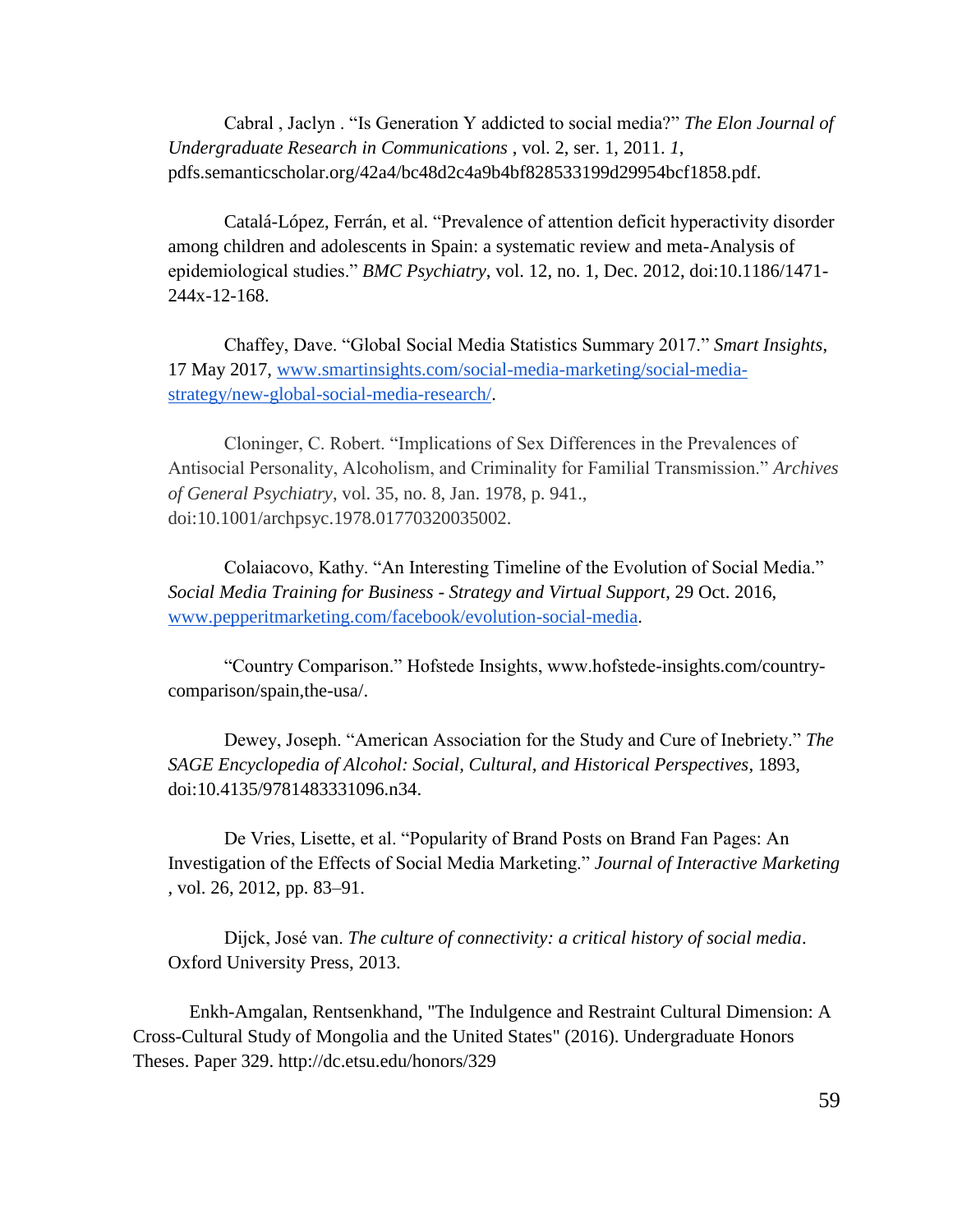Gamboa, Ana Margarida, and Helena Martins Gonçalves. "Customer loyalty through social networks: Lessons from Zara on Facebook." *Business Horizons*, vol. 57, no. 6, 2014, pp. 709–717., doi:10.1016/j.bushor.2014.07.003.

Gathercoal, Paul. "Endorphins and Media Messages: Addicting Students to Mediated Violence and Emotion." *American Education Research Association*, Apr. 1999, pp. 1–26.

Goodman, Jack. "Grocery Shopping: Who, Where and When." *The Time Use Institute*, Oct. 2008.

Goodwin, Donald W. "Heredity and Alcoholism." *Annals of Behavioral Medicine*, vol. 8, no. 2&3, 1986, pp. 3–6., doi:10.1207/s15324796abm0802&3\_1.

- Goldstein, A. 1976a. Heroin addiction: Sequential treatment employing pharmacological supports. *Archives of General Psychiatry* 33:353-358. Goldstein, A. 1976b. Opioid peptides (endorphins) in pituitary and brain. *Science* 193:1081-1086.
- Goyal., Dr.aparna. "A Study Of Consumer Perceptions And Purchase Behaviour Trends Towards Digital Online Buying Behaviour Of Customers From Different Age-Groups." *International Journal of Advanced Research*, vol. 5, no. 1, 2017, pp. 2319–2329., doi:10.21474/ijar01/3014.
- Grizane , Tamara, and Inguna Jurgelane. "Social Media Impact on Business Evaluation." *Procedia Computer Science* , vol. 104, 2017, pp. 190–196.
- Hallikainen, Petri. "Why People Use Social Media Platforms: Exploring the Motivations and Consequences of Use." From Information to Smart Society Lecture Notes in Information Systems and Organisation, Oct. 2014, pp. 9–17., doi:10.1007/978-3-319-09450-2\_2.
- Hofstede, Geert. "Dimensionalizing Cultures: The Hofstede Model in Context." *Online Readings in Psychology and Culture*, vol. 2, no. 1, Jan. 2011, doi:10.9707/2307- 0919.1014.

Hunt, Elle. "Who is Louise Delage? New Instagram influencer not what she seems." The Guardian, Guardian News and Media, 6 Oct. 2016, www.theguardian.com/technology/2016/oct/06/shell-drink-to-that-fake-instagramlouise-delage-profile-highlights-alcoholism.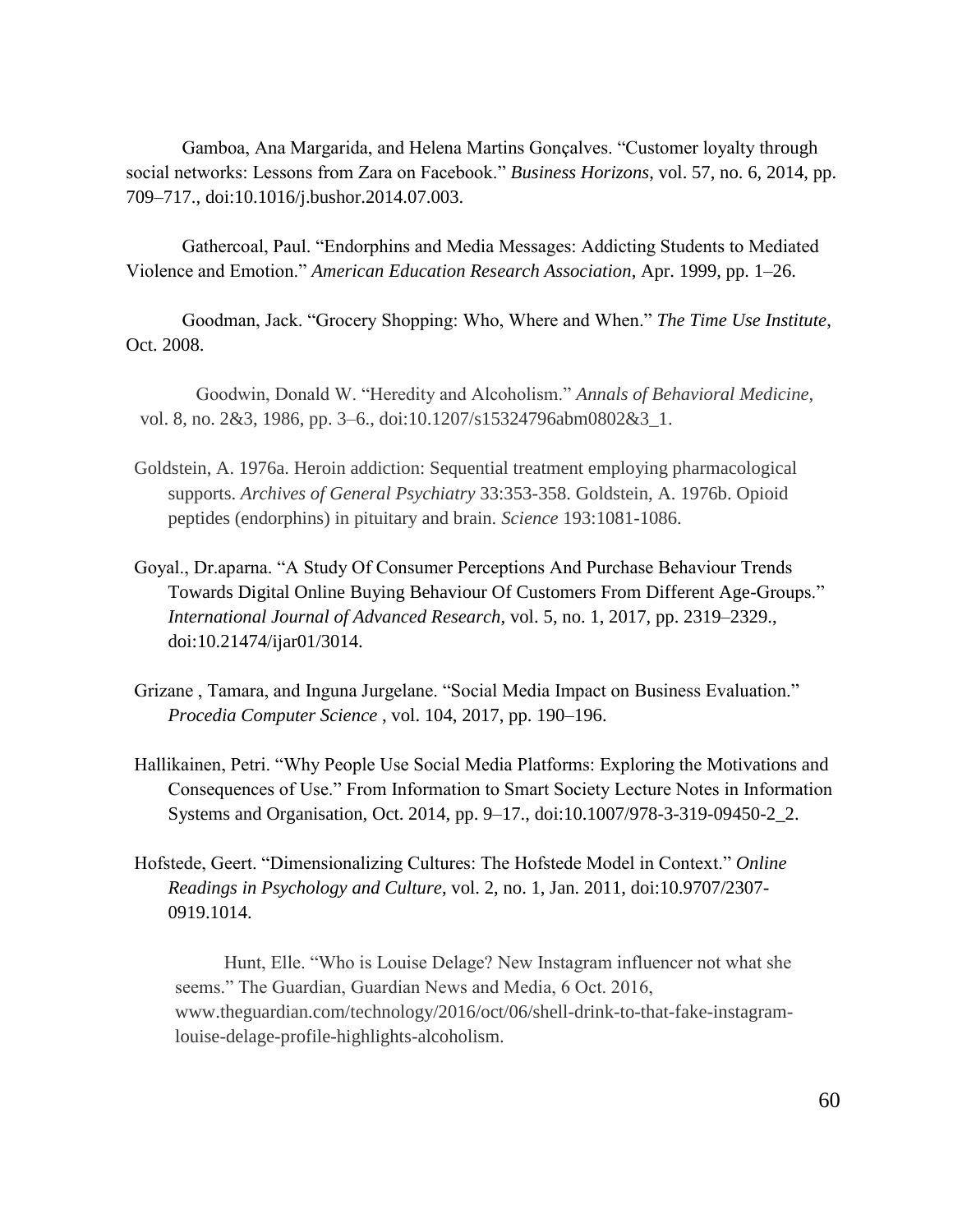Kim, Yonghwan, et al. "Digital Media Use and Social Engagement: How Social Media and Smartphone Use Influence Social Activities of College Students." *Cyberpsychology, Behavior, and Social Networking*, vol. 19, no. 4, 2016, pp. 264–269., doi:10.1089/cyber.2015.0408.

Kuss, Daria Joanna, and Mark D. Griffiths. "Internet Gaming Addiction: A Systematic Review of Empirical Research." *SpringerLink*, Springer-Verlag, 16 Mar. 2011, link.springer.com/article/10.1007/s11469-011-9318-5.

Liebowitz, Michael R. *The chemistry of love*. Berkley Books, 1984.

Lenhart , Amanda . *Teens, Social Media & Technology Overview 2015 | Pew ...* www.pewinternet.org/2015/04/09/teens-social-mediatechnology-2015/10.1177/1524839911405850 (.

Lo, Andrew W., and Archie Craig MacKinlay. *A non-Random walk down Wall Street*. Princeton University Press, 1999.

Malkiel, Burton Gordon. *A random walk down Wall Street* . W. W. Norton and Company Inc. , 1973.

Mangles, Carolanne. "How businesses use social media: 2017 report." *Smart Insights*, 25 Sept. 2017, [www.smartinsights.com/social-media-marketing/social-media](http://www.smartinsights.com/social-media-marketing/social-media-strategy/businesses-use-social-media-2017-report/)[strategy/businesses-use-social-media-2017-report/.](http://www.smartinsights.com/social-media-marketing/social-media-strategy/businesses-use-social-media-2017-report/)

Mangold, W. Glynn, and David J. Faulds. "Social media: The new hybrid element of the promotion mix." *Business Horizons*, vol. 52, no. 4, 2009, pp. 357–365., doi:10.1016/j.bushor.2009.03.002.

Mooij, Marieke De, and Geert Hofstede. "The Hofstede Model." *International Journal of Advertising*, vol. 29, no. 1, 2010, pp. 85–110., doi:10.2501/s026504870920104x.

"Moving beyond OCD with higher treatment standards." *Facts about Obsessive Compulsive Disorder | Beyond OCD*, Jan. 2018, beyondocd.org/ocd-facts.

Mulshine, Molly. "This mind-Blowing graphic shows how many Snapchat photos are sent per second." *Business Insider*, Business Insider, 28 May 2015, [www.businessinsider.com/snapchat-photos-sent-per-second-2015-5.](http://www.businessinsider.com/snapchat-photos-sent-per-second-2015-5)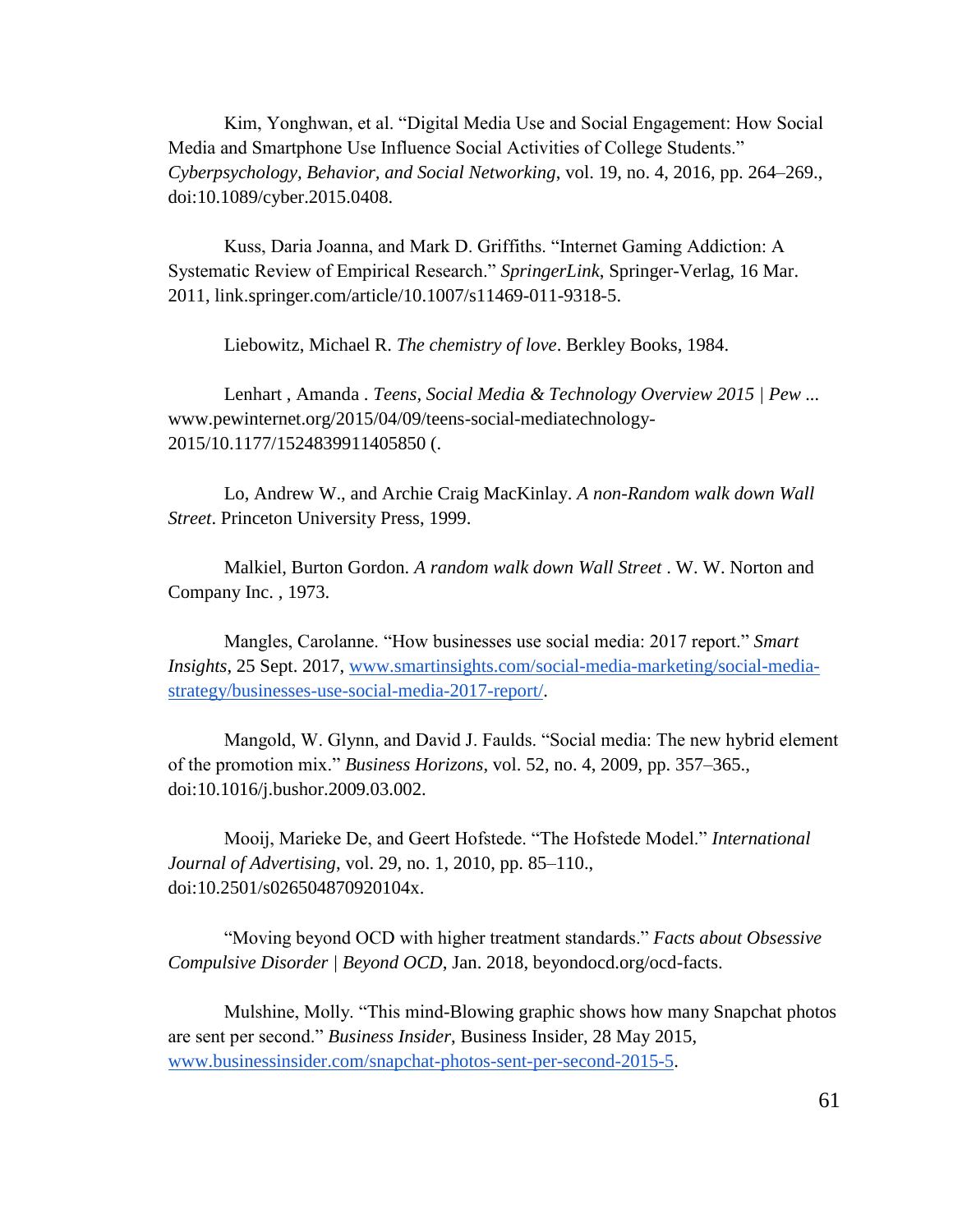Nascimento, Ademir Macedo, and Denis Silva Da Silveira. "A systematic mapping study on using social media for business process improvement." Computers in Human Behavior, vol. 73, 2017, pp. 670–675., doi:10.1016/j.chb.2016.10.016.

Neti, Sisira . "Social media and its role in marketing ." *International Journal of Enterprise Computing and B International Journal of Enterprise Computing and Business Systems* , vol. 1, no. 2, July 2011, [www.ijecbs.com.](http://www.ijecbs.com/)

Ngai, Eric W.t., et al. "Social media research: Theories, constructs, and conceptual frameworks." *International Journal of Information Management*, vol. 35, no. 1, 2015, pp. 33–44., doi:10.1016/j.ijinfomgt.2014.09.004.

Nutt, David J., and Liam J. Nestor. *Addiction*. Oxford University Press, 2013. Roberts, Hannah. "The ultimate guide on how to use Snapchat." *Business Insider*, Business Insider, 16 Feb. 2017, [www.businessinsider.com/how-to-use-snapchat-the](http://www.businessinsider.com/how-to-use-snapchat-the-ultimate-guide-2017-1)[ultimate-guide-2017-1.](http://www.businessinsider.com/how-to-use-snapchat-the-ultimate-guide-2017-1)

Paniagua, Jordi, and Juan Sapena. "Business performance and social media: Love or hate?" *Business Horizons*, vol. 57, no. 6, 2014, pp. 719–728., doi:10.1016/j.bushor.2014.07.005.

Peele, S. 1981. *How much is too much: Healthy habits or destructive addictions.* Englewood Cliffs, NJ: Prentice-Hall.

Perrin, Andrew. "Social Media Usage: 2005-2015." *Pew Research Center: Internet, Science & Tech*, 8 Oct. 2015, www.pewinternet.org/2015/10/08/socialnetworking-usage-2005-2015/.

Peters, Linda. "The new interactive media: one- to- one, but who to whom?" *Marketing Intelligence & Planning*, vol. 16, no. 1, 1998, pp. 22–30., doi:10.1108/02634509810199472.

Petterson, Chris. *What Does "Many-to-Many" Mean? Some Thoughts On Social Network Structures | MIT Center for Civic Media*, 2012

civic.mit.edu/blog/petey/what-does-many-to-many-mean-some-thoughts-onsocial-network-structures.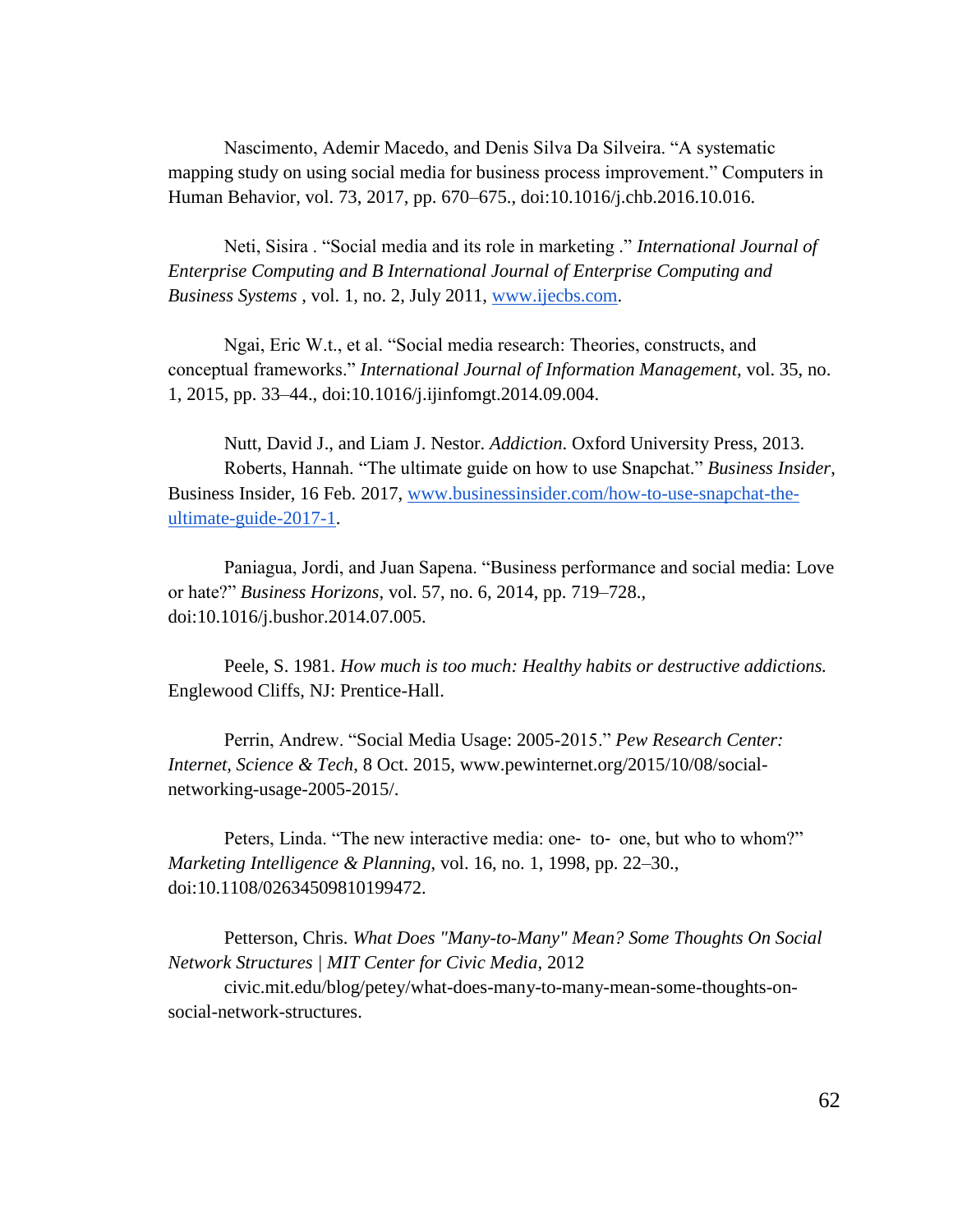Poushter, Jacob. "Not everyone in advanced economies is using social media." *Pew Research Center*, 20 Apr. 2017, www.pewresearch.org/fact-tank/2017/04/20/noteveryone-in-advanced-economies-is-using-social-media/.

Radha, D., et al. "Analysis on Social Media Addiction using Data Mining Technique." *International Journal of Computer Applications*, vol. 139, no. 7, 2016, pp. 23–26., doi:10.5120/ijca2016909200.

Rhea, Dave . "Social media magnifies Internet addiction." The Journal Record , 29 Oct. 2003. Regional Business News

Richardson, Rieko Maruta, and Sandi W. Smith . "The influence of high/Low-Context culture and power distance on choice of communication media: Students' media choice to communicate with Professors in Japan and America." *International Journal of Intercultural Relations*, vol. 31, no. 4, July 2007, pp. 479–501.

Roesler, Peter. "How social media influences consumer buying decisions." *The Business Journals* , 29 May 2015, 5:26am EDT, [www.bizjournals.com/bizjournals/how](http://www.bizjournals.com/bizjournals/how-to/marketing/2015/05/how-social-media-influences-consumer-buying.html)[to/marketing/2015/05/how-social-media-influences-consumer-buying.html.](http://www.bizjournals.com/bizjournals/how-to/marketing/2015/05/how-social-media-influences-consumer-buying.html)

Scheinbaum, Angeline Close. The Dark Side of Social Media A Consumer Psychology Perspective. Taylor and Francis, 2017.

Seward, Zachary M. "An Average NFL Game: More than 100 Commercials and Just 11 Minutes of Play." *Quartz*, Quartz, 24 Nov. 2013, qz.com/150577/an-average-nflgame-more-than-100-commercials-and-just-11-minutes-of-play/.

Song, Indeok, et al. "Internet Gratifications and Internet Addiction: On the Uses and Abuses of New Media." *CyberPsychology & Behavior*, vol. 7, no. 4, 2004, pp. 384– 394., doi:10.1089/cpb.2004.7.384

"Social Marketing 2015: The Key to ROI Will Come from Within." *EMarketer*, 17 Oct. 2014, www.emarketer.com/Article/Social-Marketing-2015-Key-ROI-Will-Come-Within/1011305.

"Social Media Fact Sheet." *Pew Research Center: Internet, Science & Tech*, 12 Jan. 2017, [www.pewinternet.org/fact-sheet/social-media/.](http://www.pewinternet.org/fact-sheet/social-media/)